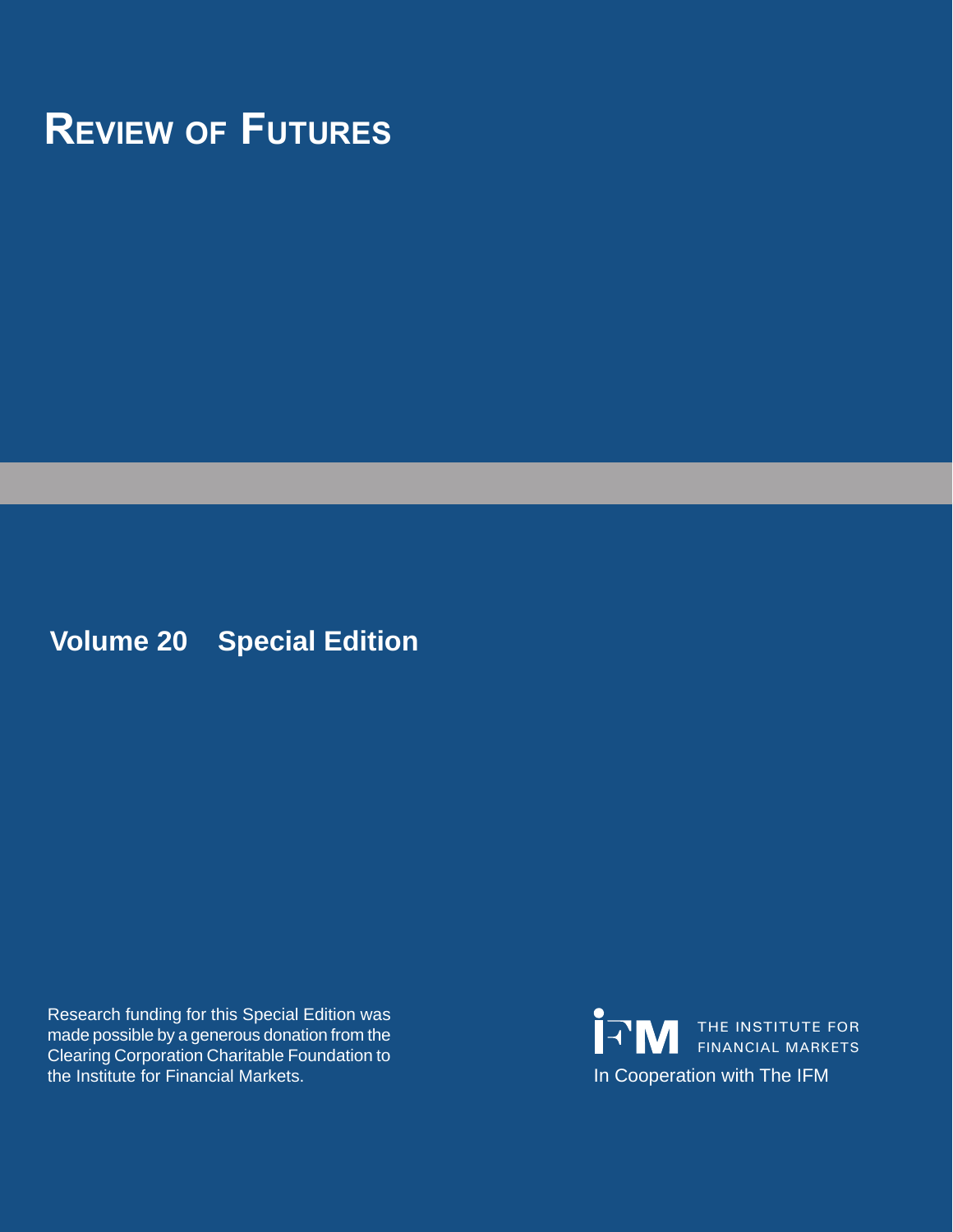# **TRANSACTION TAX AND MARKET QUALITY OF U.S. FUTURES EXCHANGES: AN EX-ANTE ANALYSIS**

# **C. Johan Bjursell, George H. K. Wang, and Jot Yau\***

*In this paper, we analyze the impact of a transaction tax on the market quality of U.S. futures markets by estimating the elasticity of trading volume and of price volatility with respect to bid-ask spread in a three-equation model framework for 11 financial, agricultural, metals, and energy futures for the period 2005–2010. We find that (1) Trading volume has a negative relationship with bid-ask spread and a positive relationship with price volatility after controlling for other factors; (2) bid-ask spread has a negative relationship with trading volume and a positive relationship with price volatility; and (3) price volatility has a positive relationship with bid-ask spread and with trading volume after controlling for other variables. We demonstrate that a transaction tax, which is analogous to a bigger bid-ask spread, will drastically reduce trading volume if the tax constitutes a significant increase in the total fixed trading cost, and/or the elasticity of trading volume with respect to transaction cost is high enough. Thus, a transaction tax may not raise substantial revenue for the government as suggested in other studies.*

In reaction to the recent financial crisis and government budget deficit, there has<br>been considerable interest in imposing taxes on financial transactions, including<br>futures trading.<sup>1</sup> Legislative proposals on financial t n reaction to the recent financial crisis and government budget deficit, there has been considerable interest in imposing taxes on financial transactions, including to the United States as they have been sent to Congress for consideration from time to time for the purpose of either raising revenue for financing government

*Acknowledgements:* The authors acknowledge the grant made possible through the Institute for Financial Markets.

*Keywords:* transaction tax, trading volume, bid-ask spread, price volatility, futures markets. *JEL Classification:* G10

<sup>1.</sup> In the wake of the 2007–2008 global financial crisis, Korea urged the G-20 countries to consider an international levy on bank transactions at the G-20 meeting in 2010, while the IMF had presented its own bank-tax proposal at the same meeting (*The Wall Street Journa*l, June 4, 2010, A14). The European Commission had also considered various financial transaction taxes, and a detailed plan of a financial transaction tax would be ready for approval by November 2011 (Zweig 2011).

<sup>\*</sup>Johan Bjursell is an Assistant Vice President, Fixed Income Technology, Barclays. George H. K. Wang (the corresponding author) is Research Professor of Finance at the School of Management, George Mason University. E-mail: gwang2@gmu.edu.

Jot Yau is Dr. Khalil Dibee Endowed Chair in Finance at the Albers School of Business and Economics, Seattle University.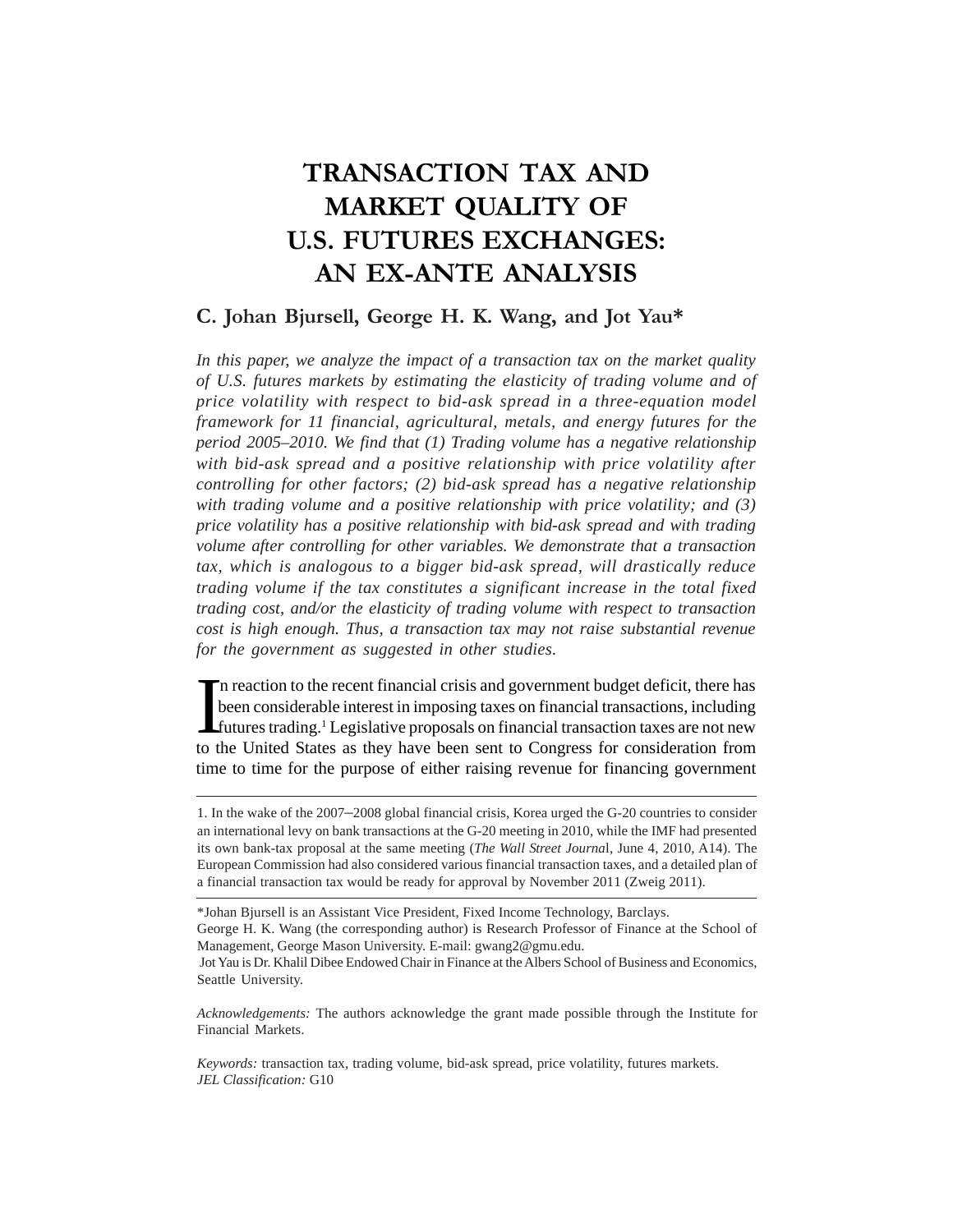budget deficit or for funding regulatory agencies, such as the CFTC and/or SEC. For example, during the 1990 budget negotiation, the Bush administration proposed a broad-based 0.5% tax on transactions in stocks, bonds, and derivatives. In 1993 the Clinton administration proposed a fixed 14 cent tax on transactions in futures and options on futures. Recently, the Obama administration has proposed a user fee in the 2012 federal budget on all futures trading to fund the CFTC.<sup>2</sup> This has rekindled the debate on the potential costs and benefits of a financial transaction tax in the United States, and their potential impact on the futures markets.

In general, proponents of financial transaction taxes (FTTs)<sup>3</sup> argue that it would increase government revenue and curb excessive market volatility by reducing noise trading, a significant source of price fluctuations. Opponents of FTTs argue that transaction tax does not necessarily reduce excessive price volatility. Instead, it would adversely affect market liquidity in terms of wider bid-ask spread and lower trading volume, and increase the cost of hedging and cost of capital. The lack of or reduction in market liquidity might drive some or all securities trading to overseas markets not burdened by taxation, a major concern for the U.S. financial services industry, particularly the futures industry. Previous studies, theoretical and empirical, seem not to be able to offer a definitive conclusion about the desirability of such a tax. Most studies recognize that different assumptions used in theoretical models would lead to different conclusions. Thus, before one can make an informed judgment on the desirability of a transaction tax on U.S. futures, one should be able to estimate ex ante the potential impact of a transaction tax on the market quality (i.e., trading volume, bid-ask spread, and price volatility) of U.S. futures markets and on its contribution to government revenue.

The purpose of this paper is threefold. First, we apply a three-equation structural model to empirically estimate the relations among trading volume, bid-ask spread, and price volatility. Based on the empirical modeling, we are able to evaluate the relations among trading volume, bid-ask spread and price volatility for different types of futures, including financial, agricultural, metals, and energy. These relationships are important for understanding the impact of changes in transaction cost (via bid-ask spread) on trading volume and price volatility and their interaction and feedback dynamics. Second, we provide updated reliable elasticity estimates of trading volume with respect to trading costs, which are the major inputs for estimating realistic post-tax trading volume and tax revenue. Unlike previous studies, elasticity estimates are based on the more recent period (2005–2010) that covers episodes of volatile market conditions during the 2007–2008 financial crisis and the electronic trading regime.<sup>4</sup> This update is important because significant changes in

<sup>2.</sup> Twenty-eight members of the U.S. House of Representatives had co-sponsored a legislation that would impose a transaction tax on regulated futures transactions. The proposed tax is 0.02% of the notional amount of each futures transaction to be charged on each party of the transaction, projecting a forecast revenue of hundreds of billions of dollars per year (Cronin 2010; Noll 2010).

<sup>3.</sup> Financial transaction taxes (FTTs) can be classified into (1) securities transaction tax (STT); (2) currency transaction tax (CTT or Tobin tax); (3) capital levy or registration tax; (4) bank transaction tax (BTT); and (5) real estate transaction tax (Matheson 2011).

<sup>4.</sup> Transaction data for all 11 futures, except one, are from the electronic trading platform.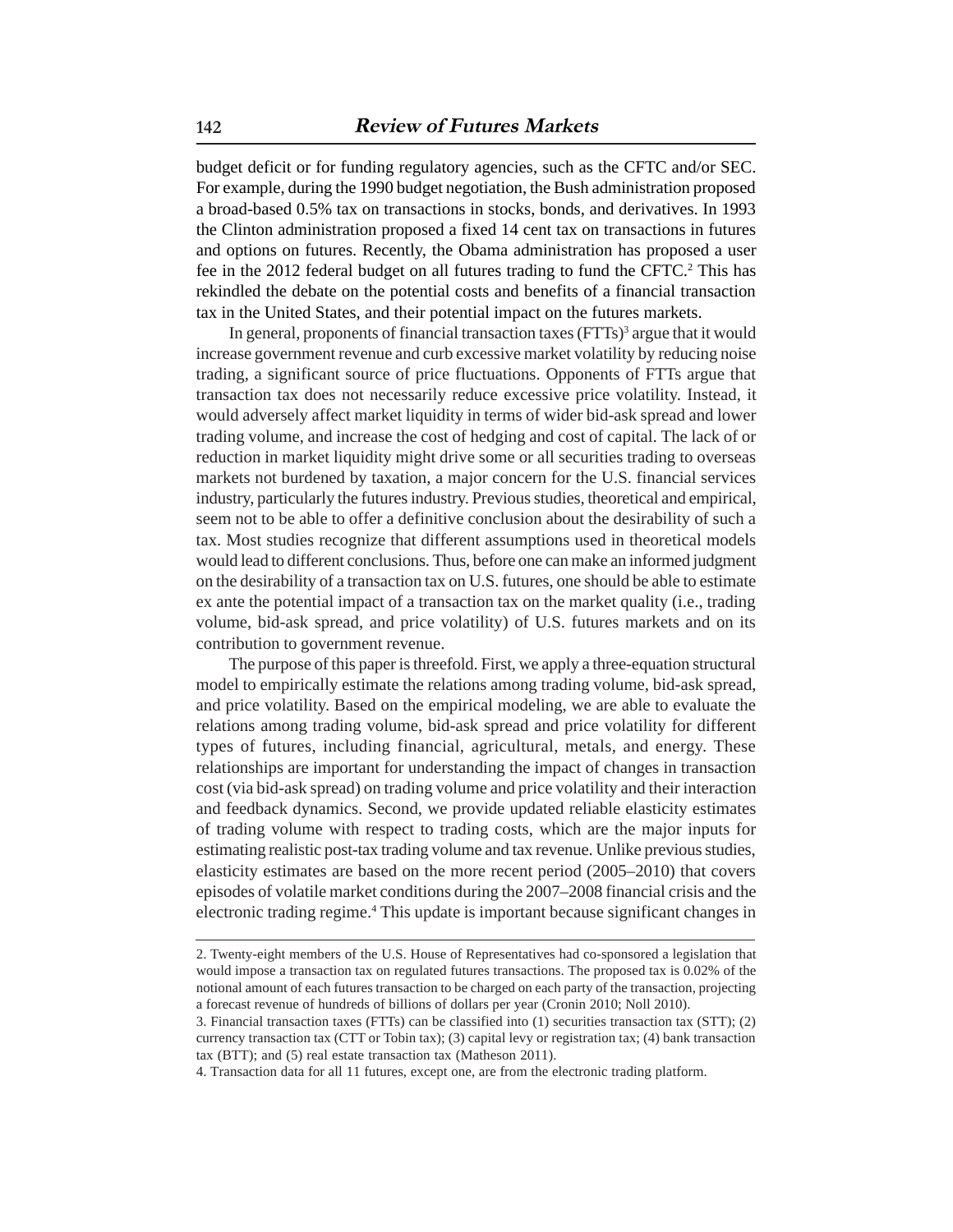trading technology, market structure, and globalization of futures exchanges have taken place since the 1990s. Third, we provide estimates of the potential revenue that can be collected from a transaction tax in the selected U.S. futures markets using the more reliable estimates of elasticity of trading volume from our model.

The rest of the paper is organized as follows. Section I presents a literature review. Section II describes the data and variable measurement. Empirical models and the methodology for model estimation are presented in Section III. Empirical results are presented in Section IV. Section V applies the estimated elasticities of demand for futures trading to estimate the potential tax revenue under alternative tax rates. Section VI concludes the paper.

# **I. LITERATURE REVIEW**

The extant literature has extensive theoretical treatises on the pros and cons of a financial transaction tax as well as empirical evidence and analyses of issues relating to a financial transaction tax.<sup>5</sup> We will briefly review the literature on the debate and analysis on the major issues related to the imposition of a transaction tax on financial markets: (1) theoretical studies on the pros and cons of imposing a transaction tax; (2) empirical studies on the verification of theoretical arguments for and against a financial transaction tax; (3) the impact of a transaction tax on the migration of trading and relative competitiveness of the futures industry; and (4) the estimation of the amount of potential tax revenue that can be raised from futures trading.

# **A. Theoretical Studies**

First, on the impact of a transaction tax on market quality in terms of curbing excessive market volatility, one can make reference to the arguments originally put forward by Keynes (1936), and elaborated by Tobin (1978), Stiglitz (1989), and Summers and Summers (1989). Keynes (1936) argues that a transaction tax that makes speculative trading less profitable could reduce excess market volatility and stabilize the financial markets because he believes short-term speculative trading is the source of excess volatility. Friedman (1953), however, argues that speculation cannot in general be destabilizing since, if it were, the participants involved would lose money. Moreover, advocates of the Efficient Market Hypothesis argue that speculators, by rationally arbitraging the unexploited profit opportunities when market becomes inefficient, help clear markets, stabilize prices, and bring the assets and securities back to their fundamental values (Fama 1965). However, Tobin (1978) argues that a transaction tax that lowers excess volatility will promote a price formation mechanism more strongly focused on long-term fundamentals because corporate managers will focus more on long-term strategies, instead of implementing myopic policies to fulfill the wishes of short-term investors. He argues that markets

<sup>5.</sup> For example, see reviews in Schwert and Seguin (1993); Pollin, Baker, and Schaberg (2003); McCulloch and Pacillo (2010); Matheson (2011); and others.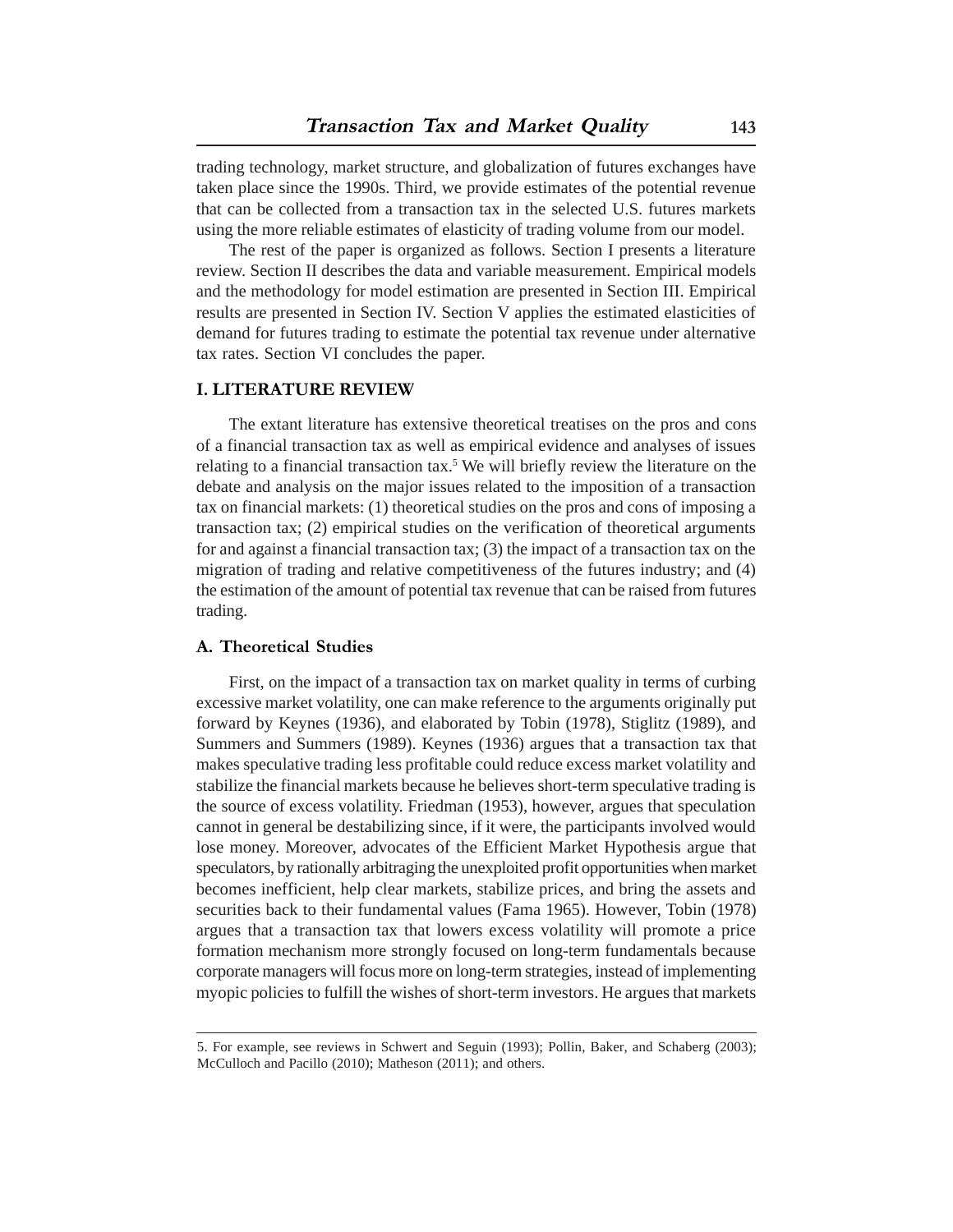are "fundamental valuation efficient" if prices reflect fundamental valuation without excess volatility. Stiglitz (1989) and Summers and Summers (1989) argue that a securities transactions tax could raise the efficiency of financial markets by crowding out market participants that behave irrationally or waste too many resources for this speculative zero-sum game. Summers and Summers (1989) further believe that the efficiency benefits derived from curbing speculation are likely to outweigh any costs of reduced liquidity or increased costs of capital that come from a financial transaction tax. In contrast, opponents argue that the benefits of transaction tax are likely to be outweighed by its potential costs, because it would increase the cost of capital and securities' values (e.g., Amihud and Mendelson 1993, 2003), and reduce market liquidity (i.e., decrease in trading volume and increase in bid-ask spreads).

Some advocates point out that, if differentiated across trading vehicles, the transaction tax could boost stability by creating incentives for financial market participants to move over-the-counter transactions to transparent and well regulated venues (Färm and Ludvigsson 2011).

Formal theoretical models have been developed to help demonstrate the impact of a transaction tax in a more complete equilibrium setting. For example, Kupiec (1996) demonstrates that, although a transaction tax can discourage noise traders from trading and thus reducing short-term destabilizing trading volume and price volatility, it will also depress asset prices to the extent that this drop in equilibrium prices results in higher return volatility. Since the initial decrease in price volatility will be overwhelmed by the unambiguous increase in return volatility due to the tax, a transaction tax may not reduce but actually increase the volatility of asset returns in a simple general equilibrium model. The implication is that we cannot simply separate and interpret the impact of a transaction tax on each of the relevant variables in a partial equilibrium setting.<sup>6</sup> Likewise, in a general equilibrium model, Song and Zhang (2005) show that a transaction tax may discourage not only the destabilizing trading activities of noise traders but also those of the rational and stabilizing value investors. The net effect of a transaction tax on volatility depends on the change of trader composition from the implementation of the tax. Furthermore, a transaction tax may decrease trading volume and increase bid-ask spread. Thus, short-term price volatility may increase due to the larger price impact of a given trade, while the net impact of a transaction tax on market price volatility could be decreasing or increasing. The final result depends on the relative magnitude and interaction of the change in trader composition and liquidity.

Pellizzari and Westerhoff (2009) show the effectiveness of transaction taxes depends on the types of trading markets where market liquidity is determined either endogenously or exogenously. They show that in a continuous double auction market, the imposition of a transaction tax is not likely to reduce market volatility, whereas in a dealership market, a transaction tax may reduce market volatility. Lo, Mamaysky,

<sup>6.</sup> This lends support to our empirical modeling in this paper that market quality variables (trading volume, bid-ask spread, and price volatility) must be taken into consideration together simultaneously in the estimation procedure.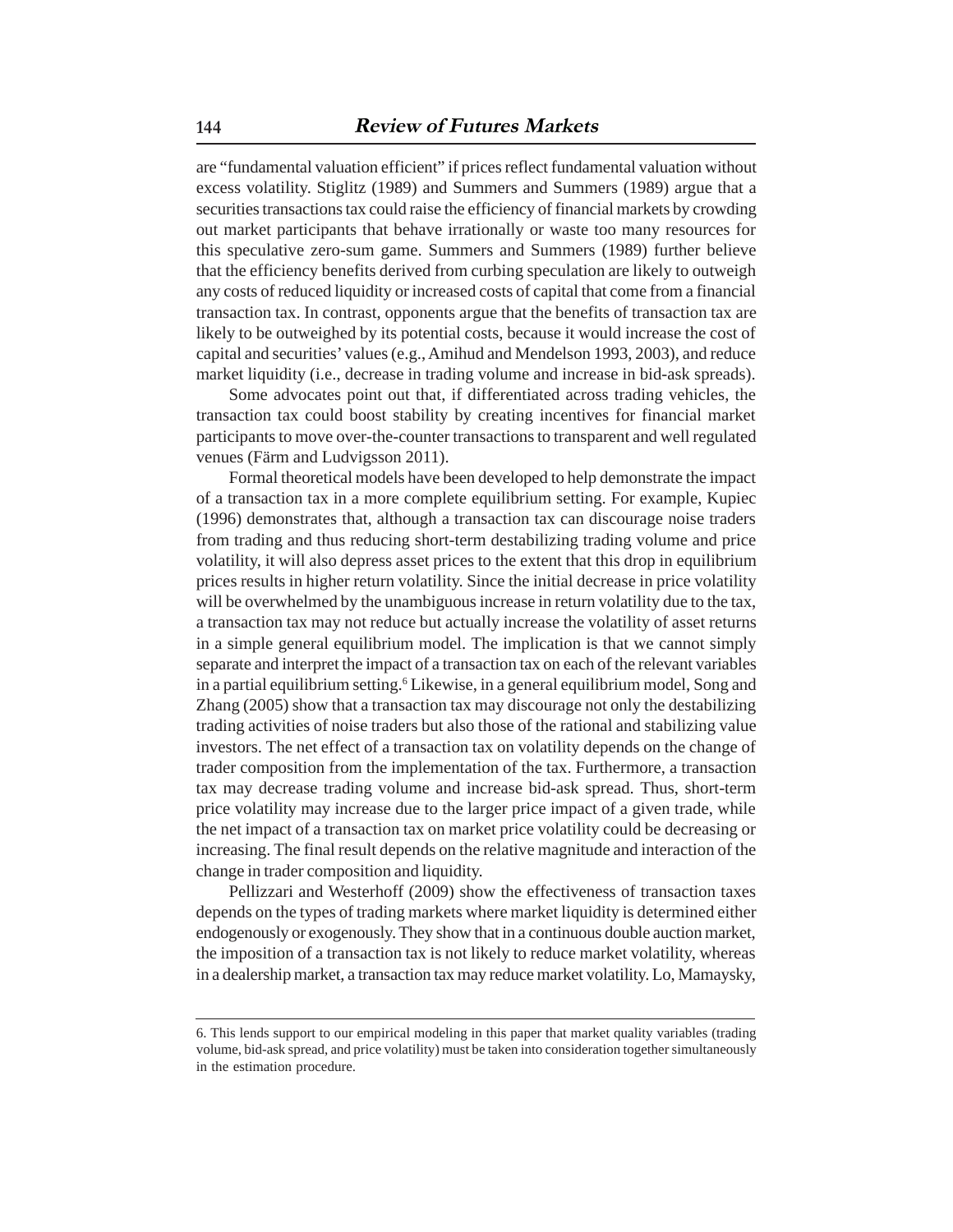and Wang (2004), using a dynamic theoretical model of asset prices and trading volume, show that even small fixed trading costs will generate relatively large premium in asset prices and reduce trading volume significantly.

In addition to traditional models that assume agent rationality in the model and rational expectations about future events, other theoretical models also incorporate characteristics that are observed in the real financial markets, such as excess liquidity, excess price volatility, fat-tailed distribution of returns, volatility clustering, incomplete information, and not fully rational agents.<sup>7</sup>

In sum, extant theoretical models suggest mixed effects of a transaction tax on price volatility and trading volume. Impacts of transaction taxes on price volatility and trading volume depend very much on the assumptions of the theoretical model and the assumed channels through which the effect of a transaction tax passes.

#### **B. Empirical Studies**

Theoretical models reviewed above include models that are purely theoretical and models that incorporate some stylized facts observed in the real markets. The review of the extant literature on theory demonstrates that different conclusions and implications can be obtained from different models depending on the assumptions used. Thus, theoretical models cannot resolve the debate about the appropriateness of a transaction tax. We now proceed to review the empirical evidence related to the impact of transaction tax on trading cost, trading volume and price volatility in different countries.

Mulherin (1990) examines the relationship between trading costs in the NYSE and the daily volatility of the DJIA returns from 1897 to 1987, and concludes that the imposition of a transaction tax may not necessarily reduce volatility. Despite evidence of increased volatility after the introduction of a 1% transaction tax in 1986, Umlauf (1993) does not find a systematic relationship between transaction taxes and price volatility across tax regimes in Sweden. Likewise, Jones and Seguin (1997) find that volatility fell in the year after the abolishment of the minimum commission rates in NYSE and AMEX markets, but the decline in volatility was also observed in the NASDAQ market. Roll (1989) uses the cross-section data of 23 countries for the period 1987–1989 to examine whether there are systematic differences in price volatility that can be explained by margin requirements, transaction taxes, and price limits. He does not find evidence that volatility is negatively related to transaction taxes. Hu (1998) examines the effect of 14 transaction tax changes that occurred in Hong Kong, Japan, Korea, and Taiwan during the period 1975 to 1994, and finds that on average an increase in tax rate has no effect on market volatility. Chou and Wang (2006) find no significant changes in the daily price volatility of the Taiwan index futures after the tax reduction. In contrast, Liu and Zhu (2009) find evidence that reduction in transaction costs significantly increase price volatility in the Japanese equity market.

<sup>7.</sup> For a review of the literature on alternative theoretical models, see Wang and Yau (2012).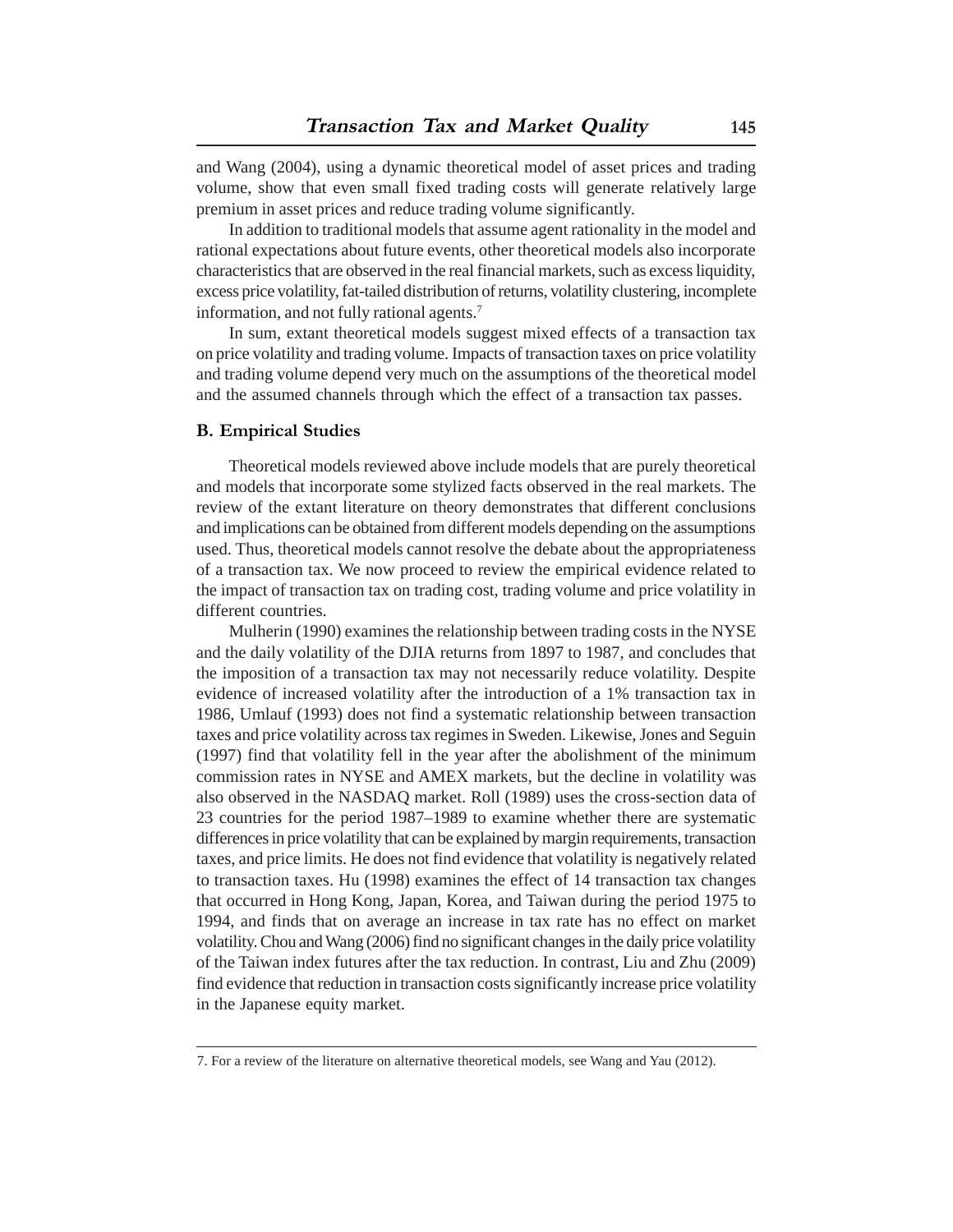Other studies document that there is a positive relationship between price volatility and transaction costs in equity markets. Bessembinder (2000) documents that larger tick sizes are associated with higher transaction costs and also with higher volatility, while Hau (2006) finds similar evidence in the French equity market. Bessembinder and Rath (2002) find that stocks that had moved from NASDAQ to NYSE where trading costs were lower experienced a reduction in volatility. Baltigi, Li, and Li (2006) find that an increase in transaction tax leads to greater price volatility in the Chinese stock markets.

There is limited empirical evidence on the impact of a transaction tax on the U.S. futures markets. Wang and Yau (2000) propose a three-equation structural model to estimate the elasticity of trading volume with respect to bid-ask spread and price volatility in the U.S. futures markets. They find a negative relationship between bid-ask spread and trading volume, and a positive relationship between bid-ask spread and price volatility. Inferring that a transaction tax would have the same effect as a bid-ask spread, they conclude that such a tax will reduce trading volume but may not reduce price volatility.<sup>8</sup> Aliber, Chowdhry, and Yan (2003) study the impact of a small transaction cost on the trading volume and price volatility of four currency futures traded on CME for the period 1977–1999. They find that an increase of 0.02% in the transaction cost leads to an increase of volatility by 0.5% points on these currency futures, coupled with a decline in asset prices due to the decline in demand because of higher transaction costs.

# **C. Migration of Trading and Relative Competitiveness**

Previous literature on transaction tax also sheds light on the potential adverse effects of a financial transaction tax on the international competitiveness of the U.S. financial services industry. While Summers and Summers (1989) did not believe a transaction tax would cripple the U.S. equities trading in the United States back then in 1989, they admitted that for derivatives and commodities trading a transaction tax could have damaging impacts on the industry as evidenced in the demise of the Sweden Options and Futures Exchange due to an options transaction tax. Edwards (1992) believes even a very small transaction tax would be sufficient to drive all U.S. futures trading to overseas untaxed markets.<sup>9</sup> Umlauf (1993) and Campbell and Froot (1994) document evidence of a significant migration in trading volume from the actively traded Swedish stocks to London after the Swedish transaction tax was increased from 1% to 2% in May 1986. Chou and Wang (2006) document evidence that migration of significant trading volume of Taiwan stock index futures

<sup>8.</sup> Sahoo and Kumar (2011) applied the three-equation structural model proposed by Wang and Yau (2000) to examine the relations among trading volume, bid ask spread, and price volatility for five actively traded futures in India. They obtained similar empirical results as Wang and Yau (2000) did for the U.S. futures that there is a negative relationship between bid-ask spread and trading volume, and a positive relationship between bid-ask spread and price volatility.

<sup>9.</sup> Countries have indicated their concern for a transaction tax that is not global, and are aware that relative competitiveness may be changed by the burden of a non-global transaction tax. See *The Wall Street Journal* (June 4, 2010, A14) and Zweig (2011), in which he discusses the proposal on a global transaction tax on flash trading.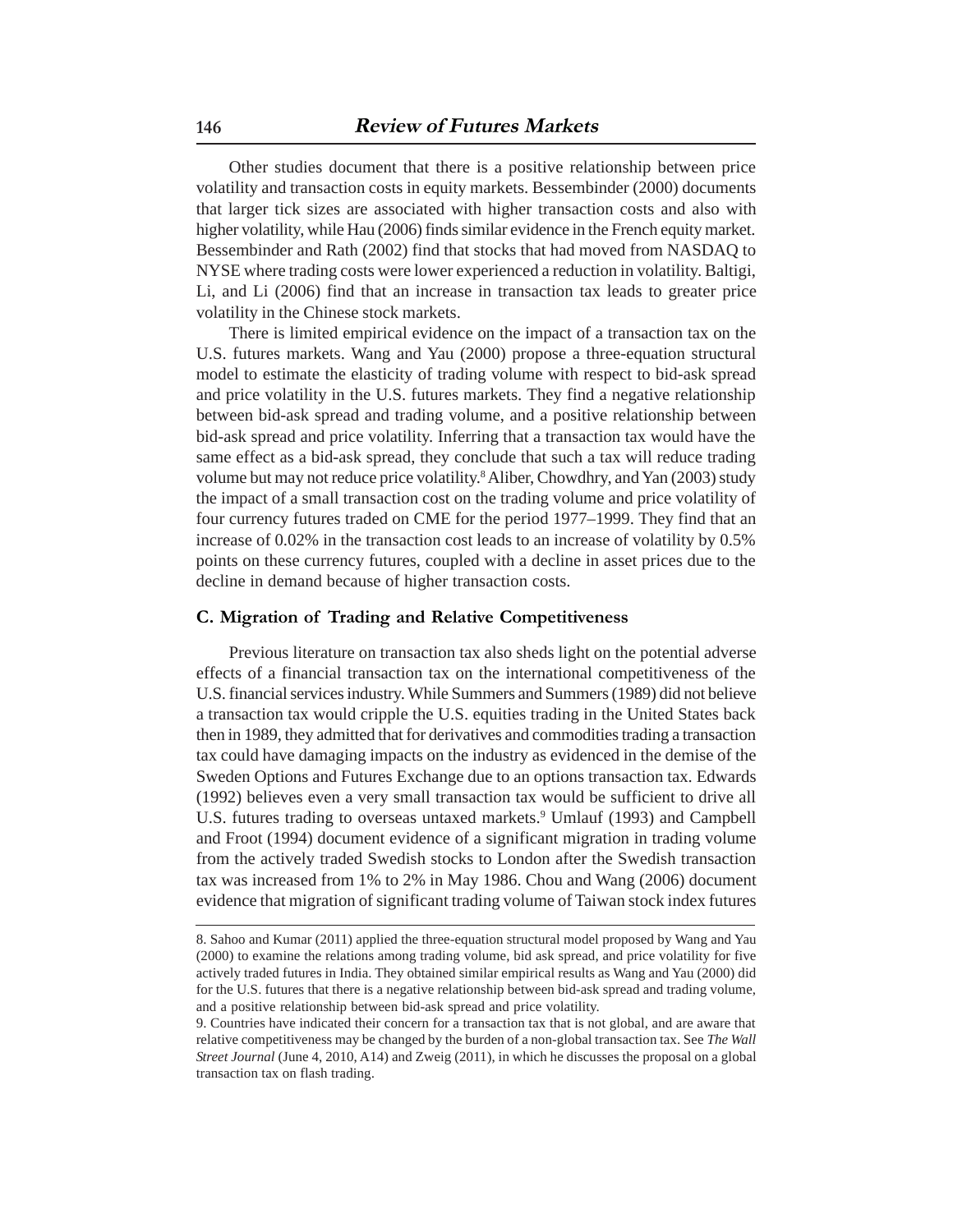contracts from the Singapore Exchange (SGX) to TAIFEX occurred after the tax cut from 5 to 2.5 basis points on May 1, 2000.

# **D. Potential Tax Revenue**

Proponents of a transaction tax suggest that the revenue potential of a transaction tax is formidable. Congressional Budget Office (CBO) estimates the revenue from a broadly based 0.5% securities transaction tax to be about \$12 billion per year based on a five-year average. Based on the same tax rate used by the CBO, Summers and Summers (1989) suggest a similar figure (at least \$10 billion a year). Pollin, Baker, and Schaberg (2003) suggest that revenue from a securities transaction tax could be as large as \$70–\$100 billion per year.<sup>10</sup> Outside the United States, Roll (1989) estimates that a securities transaction tax in Japan would bring in \$12 billion a year. The European Commission in a June 2011 budget proposal expects a financial transaction tax to contribute  $\epsilon$  billion per year to the European budget, or €350 billion over a seven-year period (Uppal 2011).

Edwards (1992) doubts that a transaction tax on futures transactions will potentially generate significant tax revenue. He argues that the elasticity of trading volume in futures markets is much more elastic than that of equities because close substitutes are easily available in international futures markets with the advent in trading and information technologies.11 In other words, competition from international futures exchanges is keen. Thus, he believes the potential revenue from a transaction tax estimated by the CBO was overstated because the elasticity of demand (-0.26) used in the estimate was based on U.S. equities assuming no good substitutes. Edwards (1992) argues that given a more elastic trading volume in futures, a transaction tax of the magnitude of 0.5% would probably eliminate all futures trading in the United States and drive all futures transactions overseas. In such a case, no revenue would be collected. According to his conservative estimate, not much revenue (only \$287 million) could be raised from futures trading even if the lowest tax rate  $(0.0001\%)$  and a low demand elasticity  $(-0.26)$  were assumed.<sup>12</sup> He concludes that a transaction tax on futures trading will not generate substantial revenue.

Chou and Wang (2006) find that the reduction in the transaction tax in the Taiwan index futures market did reduce tax revenue, and the proportional decrease in the tax revenue was less than the 50% reduction in the tax rate. Further, tax revenue increased in the second and third year after the tax reduction as compared

<sup>10.</sup> The estimate was based on 1997 levels of market activity for stocks, bonds, and swaps, and the March 1999 level of market activity for futures and options.

<sup>11.</sup> Wang, Yau, and Baptiste (1997) provide the first empirical estimates of the elasticity of trading volume for several U.S. futures contracts. They documented that estimates of the elasticity of trading volume with respect to trading costs were in the range of  $-0.116$  to  $-2.72$ , which were less than those elasticities  $(-5 \text{ to } -20)$  used by Edwards (1992), but higher than the elasticity of  $-0.26$ used in CBO (1990).

<sup>12. –0.26</sup> was the elasticity used in CBO (1990). Edwards (1992) also used elasticities ranging from  $-1$  to  $-20$  in estimating the potential tax revenue.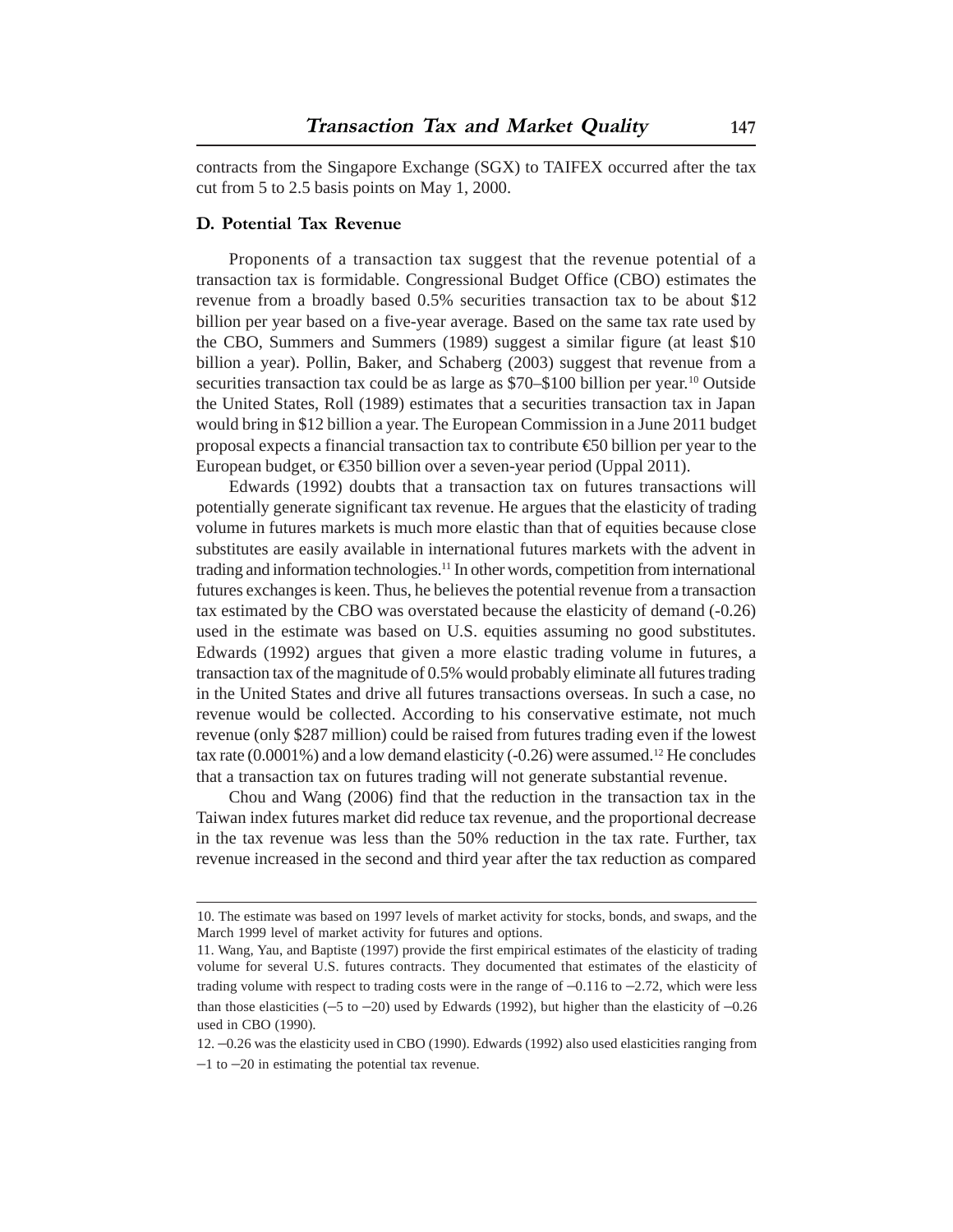to the year before the tax reduction. This suggests that tax reduction has no permanent negative impact on tax revenue.

The contributions of our paper to futures market literature are as follows: (1) We estimate the parameters of bid-ask spread, trading volume, and price volatility structural equations for 11 futures contracts with recent daily and intraday data from 2005 to 2010. This update is important because the futures trading face huge market volatility during this sample period and the environment and international competitions among futures exchanges in the past decades are significantly different than those in the 1990s. Thus, our results provide new empirical evidence to validate the pros and cons of the imposition of transaction tax on U.S. futures markets.

(2) We provide new estimates of the elasticity of trading volume with respect to trading cost for 11 futures contracts. These estimates are the required input to estimate potential tax revenue based on different proposed transaction tax rate schedules.

# **II. DATA AND VARIABLE MEASUREMENT**

Data for this study include the following 11 futures contracts:

| Futures                      | <b>Trading Platform</b> | Time periods        |
|------------------------------|-------------------------|---------------------|
| 1. Financial Futures         |                         |                     |
| (a) $S\&P 500$ (CME)         | Pit floor               | Jan 2005 - Dec 2010 |
| (b) E-mini $S\&P500$ (CME)   | Electronic              | Jan 2005 - Dec 2010 |
| $(c)$ 30-Year T-bond (CBOT)  | Electronic              | Jan 2005 - Dec 2010 |
| (d) $10$ -Year T-Note (CBOT) | Electronic              | Jan 2009 - Dec 2010 |
| (e) British Pound (CME)      | Electronic              | Jan 2008 - Dec 2010 |
| 2. Agricultural Futures      |                         |                     |
| (a) Wheat (CBOT)             | Electronic              | Jan 2007 - Dec 2010 |
| (b) Soybean (CBOT)           | Electronic              | Jan 2007 - Dec 2010 |
| 3. Metals Futures            |                         |                     |
| (a) Copper (COMEX)           | Electronic              | Jan 2008 - Dec 2010 |
| (b) Gold (COMEX)             | Electronic              | Jan 2008 - Dec 2010 |
| 4. Energy Futures            |                         |                     |
| (a) Crude Oil (NYMEX)        | Electronic              | Jan 2008 - Dec 2010 |
| (b) Heating Oil (NYMEX)      | Electronic              | Jan 2008 - Dec 2010 |

These futures are chosen because they cover several categories, including financial, agricultural, metals, and energy futures. They are actively traded futures in their own categories, hence mitigating the problem of infrequent trading. Furthermore, since the majority of futures contracts are now executed on the electronic platform, futures trading on the electronic platform are selected to mitigate the potential problems arising from insufficient liquidity.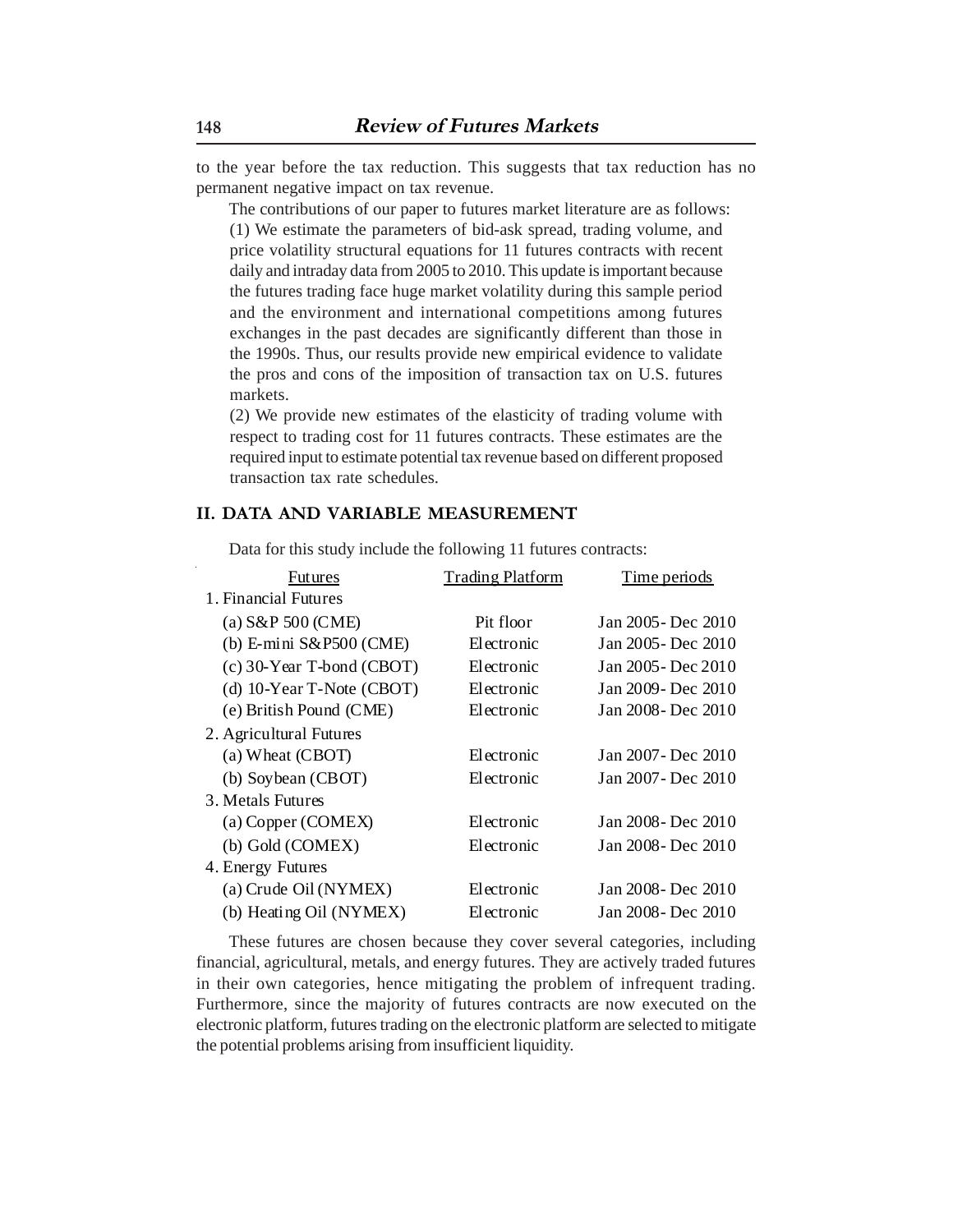We use the first position contract of each month as the nearby contract, and the next contract following the nearby contract the first deferred contract.<sup>13</sup> The inclusion of two contracts with differing maturities ensures a representative crosssectional sample of the futures market with maximum variations in the bid-ask spread and price volatility, which allow reliable estimation of the relative importance of each explanatory variable in determining the trading volume in different futures markets.

The time and sales intraday data from the Institute for Financial Markets are used to estimate the daily mean of the effective bid-ask spreads, intraday price volatility, average daily price level, and trading volume for contracts traded on the electronic platform. The trading volume of the S&P 500 index futures and open interest of all contracts are obtained from Bloomberg for the time period under study.

We use the price reversal methodology to calculate the daily effective bid-ask spread (see Wang, Yau, and Baptiste 1997). The effective bid-ask spread is estimated as follows: (1) an empirical joint price distribution of  $\Delta P_t$  and  $\Delta P_{t-1}$  during a daily interval is created; (2) the subset of price changes that exhibit price continuity (i.e., a positive (negative) change followed by another positive (negative) change) is discarded; (3) the absolute values of price changes that are price reversals are taken; (4) the mean of absolute values obtained in the step (3) is computed as the average daily effective bid-ask spread.

Two daily unconditional volatility measures are derived from the intraday time and sales data and used in this study. Based on Anderson et al. (2001), our first daily realized volatility is defined as:

$$
\hat{\sigma} = \sqrt{\sum_{t=1}^{n} r_t^2} x 100
$$
 (1)

where n is the number of intraday five-minute returns, and  $r_t = (\ln(P_t) - \ln(P_{t-1}))$  is the five-minute intraday return at each five-minute interval. The second volatility estimator is the high-low estimator proposed by Parkinson (1980), which is defined as:

$$
\hat{\sigma} = \left(\sqrt{\frac{\left(\ln(H_t - \ln(L_t))^2}{4\ln(2)}\right)} x 100\right)
$$
\n(2)

where  $H_t$  and  $L_t$  are the daily high and low prices, respectively.<sup>14</sup>

<sup>13.</sup> During the delivery month period, we use trading volume as an indicator of contract rollover to determine the timing of contract roll-over that takes place when the current open position in the nearby contract is being rolled over to the next contract with a new expiration. For example, when the trading volume of the first deferred futures is greater than that of the current nearby futures, we make the first deferred contract to become the nearby contract and the second deferred contract the first deferred contract for the next contract month period.

<sup>14.</sup> For further discussion on estimating the daily volatility from intraday data, see Bollen and Inder (2002).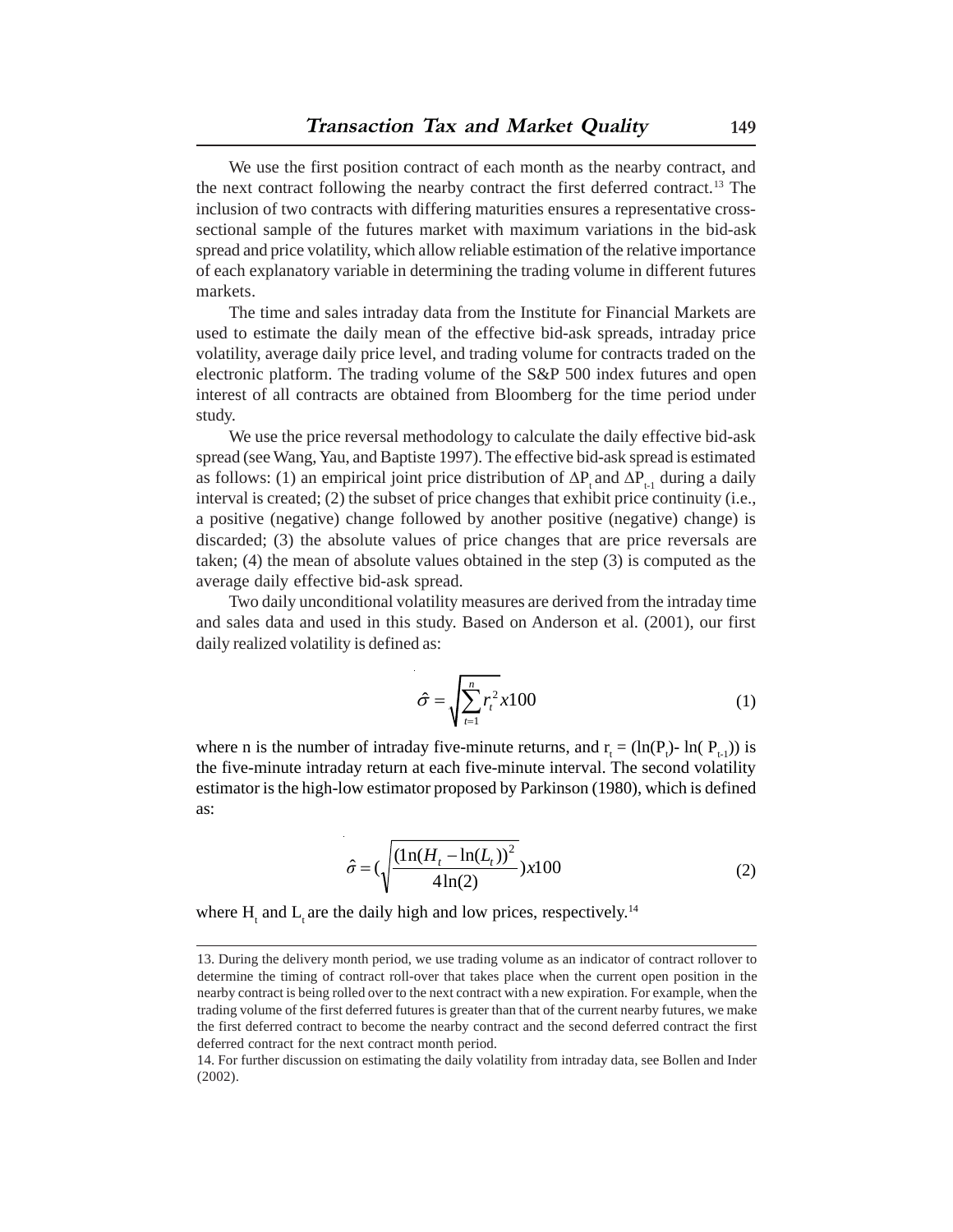# **III. EMPIRICAL MODELS AND ESTIMATION METHODOLOGY**

To estimate the potential impact of a transaction tax on market quality (i.e., in terms of liquidity as measured by the magnitude of trading volume, bid-ask spread, and price volatility and their subsequent changes after the tax) of a futures market,

$$
TV_{i} = \beta_{10} + \beta_{11} BAS_{ii} + \beta_{12} IV_{ii} + \beta_{13} 3TB_{ii} + \beta_{14} OI_{ii-1} + \beta_{15} TV_{ii-1} + D_{1} + e_{1ii} \quad (3)
$$

$$
BAS_{it} = \alpha_{20} + \alpha_{21}TV_{it} + \alpha_{22}IV_{it} + \alpha_{23}MP_{it} + \alpha_{24}BAS_{it-1} + D_1 + e_{2it}
$$
 (4)

$$
IV_{it} = \delta_{30} + \delta_{31} TV_{it} + \delta_{32} BAS_{it} + \delta_{33} OI_{it-1} + \sum_{j=1}^{k} \delta_{3j} IV_{it-j} + D_{1} + e_{3it}
$$
 (5)

we use a three-equation structural model framework.<sup>15</sup> The empirical model is specified as follows:

Equation (3) is the trading volume equation, where  $TV_{it}$  is the trading volume of the futures contract at  $i<sup>th</sup>$  maturity time on the  $t<sup>th</sup>$  day. Trading volume is specified as a function of the effective bid-ask spread  $(BAS_i)$ , price volatility  $(IV_i)$ , threemonth T-bill (3TB<sub>ii</sub>), one-period lagged open interest ( $\text{OL}_{i+1}$ ) and one-period lagged trading volume  $(TV_{i_{t-1}})$ .

 $BAS<sub>it</sub>$  is the mean of intraday effective bid-ask spreads of a futures contract at i<sup>th</sup> maturity time on the  $t<sup>th</sup>$  day. Bid-ask spread is a major component of the transaction cost. Higher transaction costs would decrease the opportunity for market participants, leading them to search for alternative trading vehicles with lower transaction costs. Hence, trading volume is expected to be negatively related to the size of the bid-ask spread.

 $IV_{it}$  is the intraday price volatility of a futures market on the  $t<sup>th</sup>$  day. Based on the mixture distributions hypothesis, price volatility is expected to be positively related to trading volume.<sup>16</sup> The three-month T-bill  $(3TB<sub>ii</sub>)$  is used as a surrogate for the information variable that affects changes in the expected physical position of hedgers. A change in the expected physical position is another determinant of trading volume. The three-month T-bill rate is expected to be inversely related to trading volume, reflecting the opportunity cost of holding inventory.

 $\text{OI}_{i-1}$  represents the one-period lagged open interest of the i<sup>th</sup> futures contract. Open interest is the total number of outstanding, unsettled contracts. It is expected to have a positive impact on trading volume because higher open interest will generate

<sup>15.</sup> The three-equation structural model of trading volume, bid-ask spread, and price volatility was first proposed and used by Wang and Yau (2000).

<sup>16.</sup> The mixture distributions hypothesis (e.g., Clark 1973 and Tauchen and Pitts 1983) is a theoretical model that explains the positive relation between trading volume and price volatility induced by a third latent variable, that is, new information arrivals.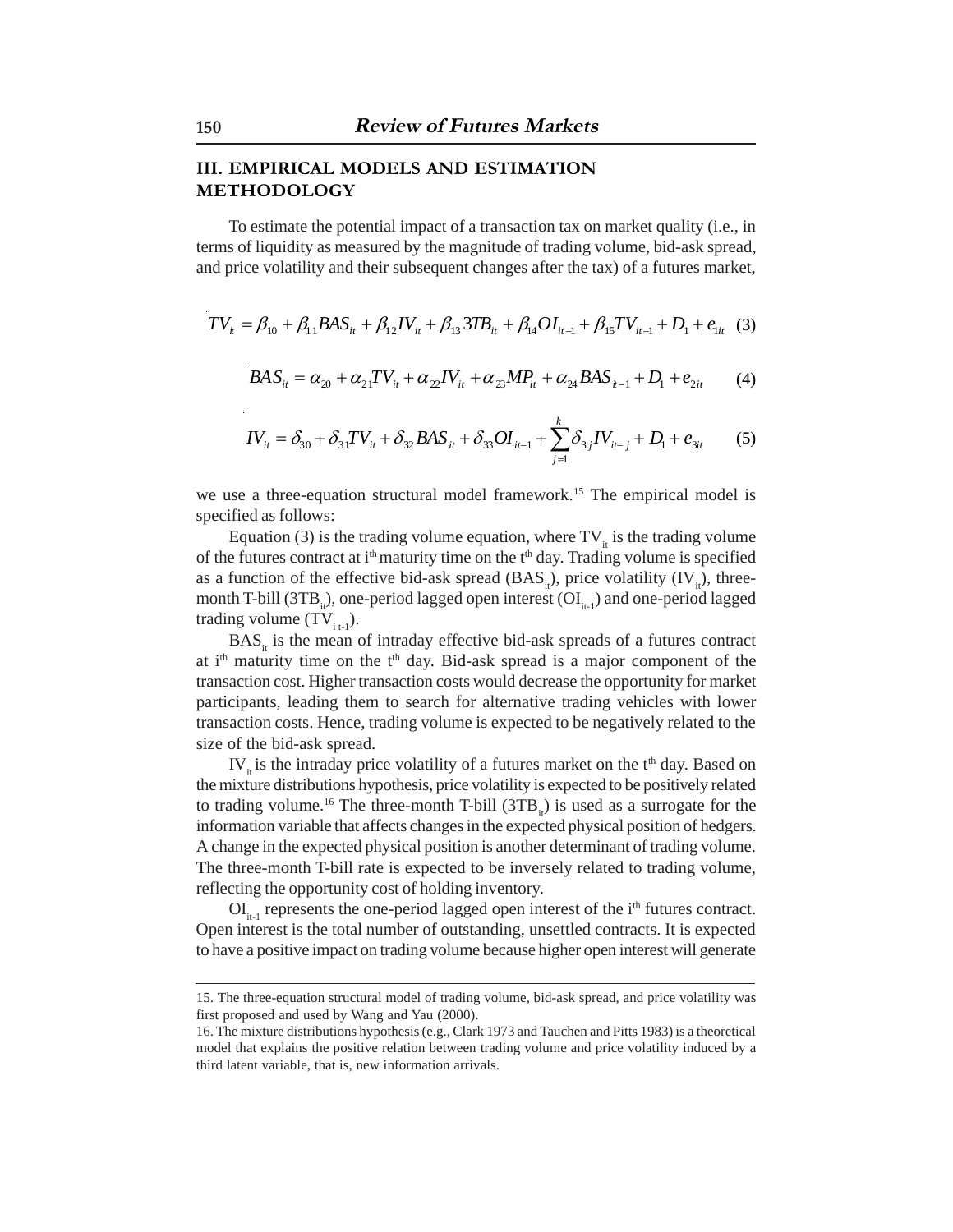greater trading volume when market participants close out their unsettled positions.

Equation (4) is the bid-ask spread equation, where bid-ask spread is a function of the price risk (measured by price volatility, IV<sub>it</sub>), trading volume (TV<sub>it</sub>), daily mean price  $(MP_{i}^{t})$ , and one-period lagged bid-ask spread (BAS $_{i}^{t}$ ). These variables are included here because they were found to be significant in previous studies (e.g., Wang and Yau 2000).

Trading volume is a simple measure of market liquidity. As trading volume increases, we expect that there is greater opportunity for market participants to offset the undesirable position of their inventories, which reduces their price risk. This in turn makes market participants lower their bid-ask spreads. Accordingly, we expect a negative relationship between the bid-ask spread and trading volume in equation (4).

Transaction price changes (i.e., the price risk) imply two types of risk for market makers. First, market makers may bear nonsystematic risk due to the underdiversification in assets they hold. Second, large price changes may correlate with the presence of information traders, and market makers must increase the bid-ask spread to compensate for the expected trading losses against informed traders. Hence, intraday price volatility, a proxy for the price risk in equation (4), is expected to have a positive relationship with bid-ask spreads. The daily average price  $(MP_1)$ of the futures contracts is used to control for the effect of differing measurement scale on the same futures with different price levels due to different expiration dates (the nearby and first deferred contracts).

Equation (5) is the price volatility equation. We specify the intraday price volatility  $(IV_i)$  as a function of trading volume  $(TV_i)$ , bid-ask spread  $(BAS_i)$ , oneperiod lagged trading volume (TV<sub>it-1</sub>) and several lagged price volatility (IV<sub>it-i</sub>) j = 1,…, 6. The greater the trading volume is, the greater the possibility that prices fluctuate, thus creating greater price volatility. In addition, the change in volume may be due to information arrivals, which will increase volatility according to the mixture distributions hypothesis. Another source of intraday price volatility is due to bounces in the bid-ask spread. Market makers demand wider bid-ask spreads when they trade with informed traders or when they take the opposite position of a large trade (i.e., they demand a larger liquidity premium facing such trades). Thus, greater transaction price movements may also be attributed to large variations in the bidask spread.

At this juncture, a note on the one-period lagged explanatory variables in equations (3) through (5) is warranted. These one-period lagged explanatory variables are specified as partial adjustments to our model to take account of the distributed lag effect in the dependent variables. In addition, for the price volatility equation, a few more lag terms of price volatility are included in the equation to take into account of the persistence effect of price volatility.

In all three equations, we use a dummy variable as a fixed model effect in pooling the nearby and first deferred contracts. The dummy variable, D1, is equal to one for observations for the first deferred contract and zero otherwise. Finally,  $e_{1it}$ ,  $e_{2it}$ , and  $e_{3it}$  are the error terms of equations (3), (4), and (5), respectively.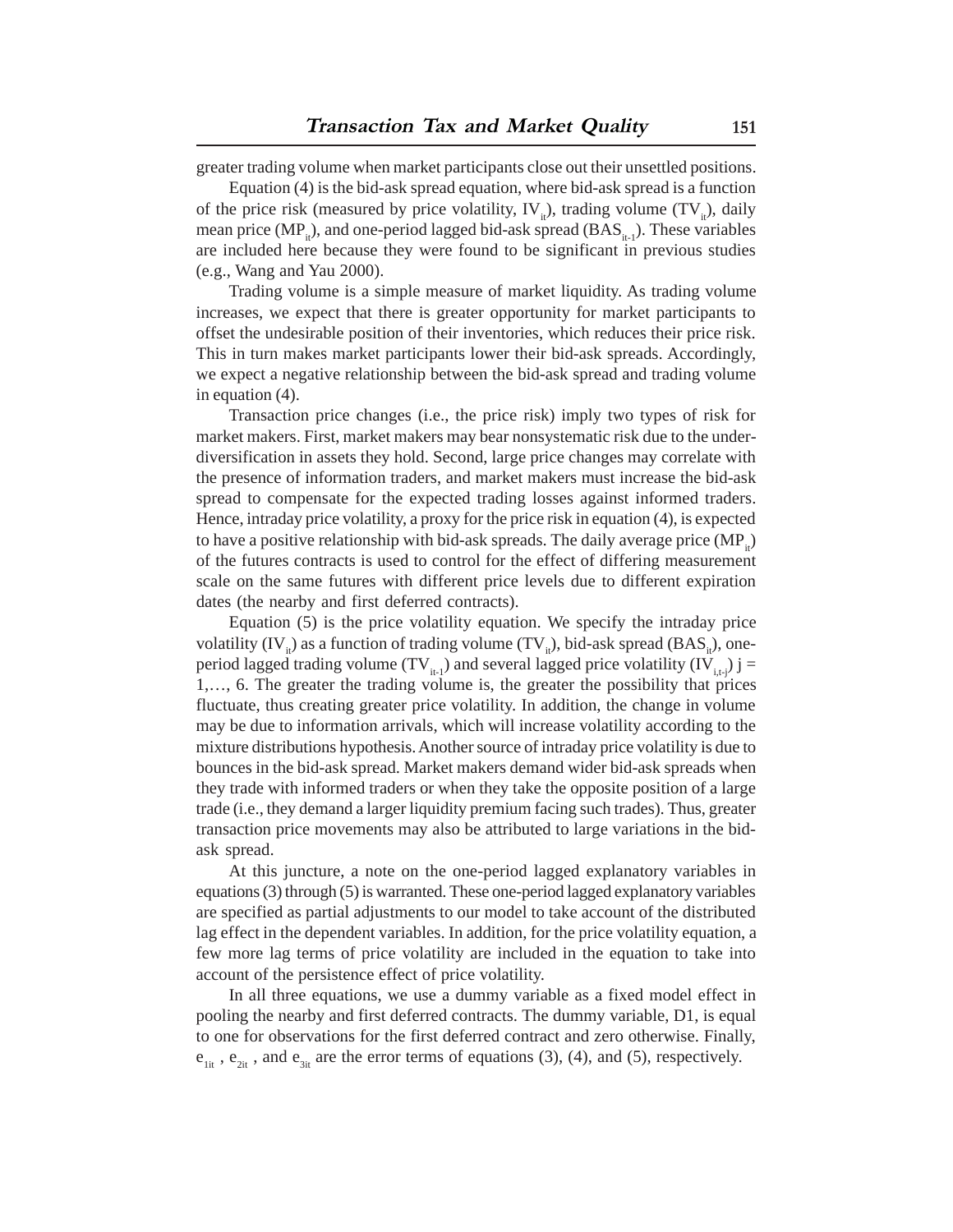We proceed with our empirical estimation in three steps. First, all variables in equations (3) through (5) are transformed into natural log, enabling us to stabilize the variance of the error terms toward a symmetric distribution. In addition, estimated coefficients from the equations can be readily interpreted as the elasticity of trading volume, effective bid-ask spread, and price volatility with respect to their explanatory variables.

Second, the augmented Dickey-Fuller (ADF) test (Fuller 1996) is applied to each time series to test for a unit root in the time series sample. Results from the ADF test will provide guidance as to whether the model should be estimated in the level or first-difference form. Table 1 presents results of the ADF tests on the log transformed variables. Results indicate that trading volume, bid-ask spread, price volatility, and open interest are free of the unit root problem, whereas three-month T-bill and the daily mean futures price have a unit root.<sup>17</sup> After taking the first difference, three-month T-bill and the daily mean futures price are reduced to stationary time series. Based on these results, the three-equation model is estimated in level form for all variables, except for three-month T-bill and the daily mean futures prices where first differences are used.

Third, the generalized method of moments (GMM) procedure (Hansen 1982) with the optimal weighted matrix proposed by Newey and West (1987) is used to estimate the parameters of the three-equation model.

# **IV. EMPIRICAL RESULTS**

Tables 2 through 12 present the empirical results of the trading volume, bidask spread, and price volatility equations for the selected futures. Table 13 reports the point and interval estimates of the elasticity of trading volume with respect to transaction cost for these futures.

# **A. Trading Volume Equation**

In the trading volume equation, the coefficients of bid-ask spread (ln(BAS)) are negatively related to trading volume and are statistically significant at the 1% level for all eleven futures. These negative coefficients can be interpreted as estimates of the elasticity of trading volume (TV) with respect to BAS for the futures contracts examined in this paper (4th row and 2nd column, Tables 2 through 12).

Table 13 reports the point and 95% interval estimates of the elasticity of trading volume with respect to transaction cost (bid-ask spread) in the second and third column respectively for the futures contracts studied. The point elasticity ranges from –2.6 (E-mini S&P 500 index futures) to –0.81 (Heating Oil). In other words, trading volume and transaction cost (bid-ask spread) are negatively related for all

<sup>17.</sup> We also applied Maddala and Wu's (1999) simple unit root test to our panel data. The results are qualitatively the same as those of the separate unit root tests for the nearby and first deferred samples. To save space, we do not report these results here.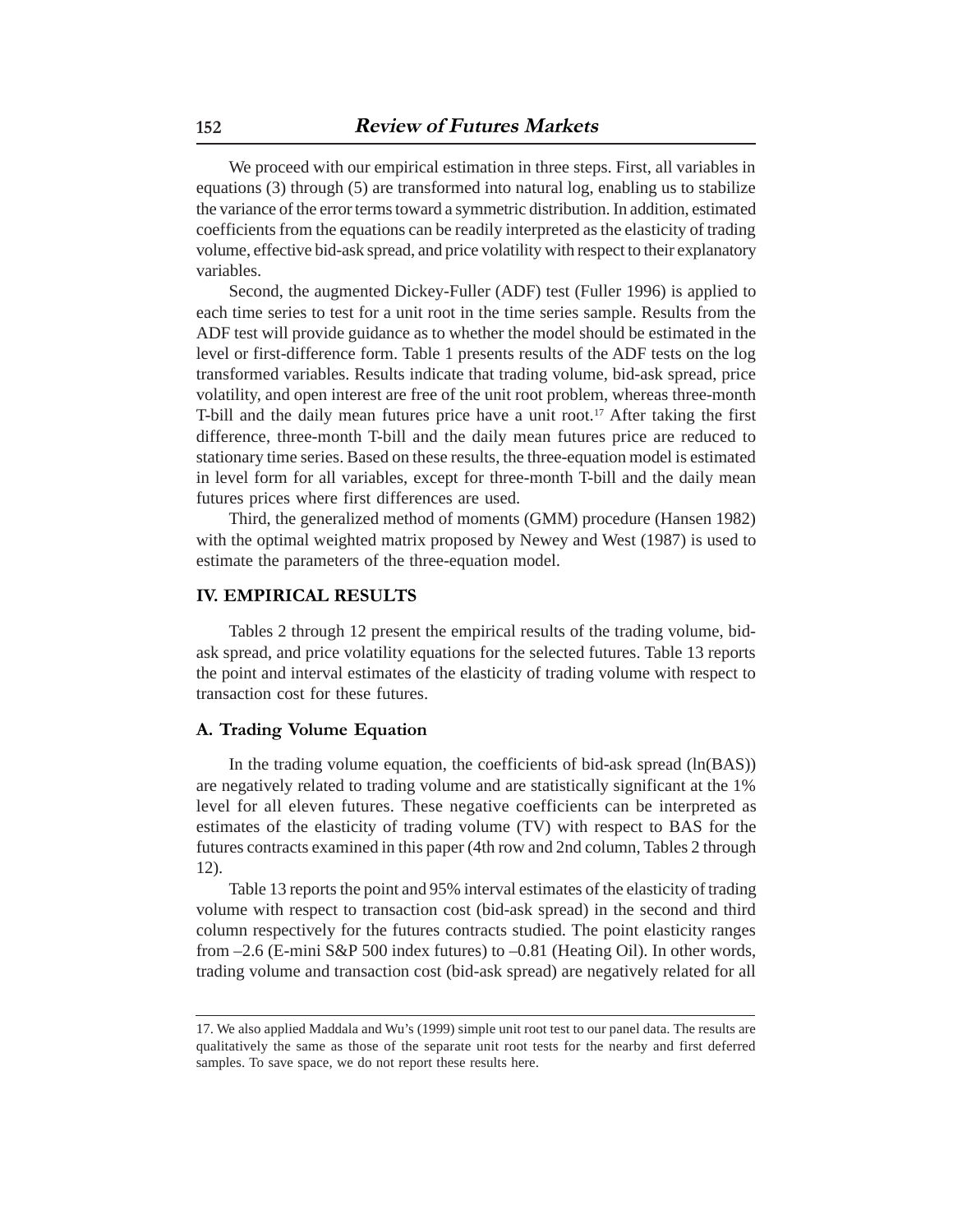futures contracts in this study. For example, the elasticity of  $-2.6$  for the E-mini S&P500 index futures indicates that trading volume for this futures will decrease 2.6% for each 1% increase in the bid-ask spread. The lower-end of the corresponding interval estimates with a 95% confidence level are all greater than one, except for 30-year T-bond (–0.972) and Heating Oil (–0.923). These results suggest that the elasticity of trading volume with respect to transaction cost (such as the bid-ask spread) had been very high during the period 2005–2010 for most futures examined. The important implication is that an increase in the bid-ask spread due to, say, a new transaction tax on futures trading, could substantially reduce trading volume and decrease liquidity for the U.S. futures exchanges.

The coefficients of price volatility  $(ln(IV))$  in the trading volume equation are all positive and statistically significant at the 1% level for all 11 futures (Tables 2– 12). This result is as expected as theory suggests that an increase in price volatility changes the reservation price of speculators and increase the demand for risk transfer by hedgers. Both effects should lead to a higher trading volume (Martell and Wolf 1987). This empirical result is also consistent with those of previous studies, such as Tauchen and Pitts (1983), Wang, Yau, and Baptiste (1997), and Wang and Yau (2000).

In general, higher short-term interest rate increases the cost of carry in the cash or spot assets or commodities, reduces hedging needs in the futures market, and reduces speculative trading by making alternative investments more attractive. Thus, a reduction in speculative and hedging activities in the futures markets would lower trading volume. Thus, it is expected that there is a negative relationship between trading volume and short term risk-free rate (measured by the three-month T-bill). However, the coefficients of three-month T-bill in the trading volume equations are mixed for the 11 futures. For example, the coefficient of three-month T-bill in the E-mini S&P 500's (Copper's) trading volume equation is negative (positive) and significant at the 10% level. The coefficients of three-month T-bill in the trading volume equation for other futures in the sample are either negative or positive, but none of them are significant at the 10% level.

The coefficients of open interest lagged one period  $(OI_{t-1})$  in the trading volume equation of Crude Oil, and all five financial futures are positive and significant at least at the 5% level, whereas the coefficients for Soybean and Gold futures are also positive but not significant. The coefficients of lagged open interest for Wheat, Copper, and Heating Oil futures are negative, although only the coefficient for Copper futures is significant at the 1% level. It is generally agreed that higher open interest indicates more trades are likely in the future.

All coefficients of one period lagged trading volume  $(ln(TV_{t-1}))$  are significantly positive at the 1% level. They range from 0.72 for the 30-Year T-bond futures to 0.37 for Gold futures. Significance in the coefficients of lagged trading volume for all 11 futures in our sample lends strong support to our partial adjustment model specification, affirming persistence in trading volume.

Thus far, two interesting empirical results are noteworthy. First, the elasticities of trading volume with respect to transaction cost (proxied by the bid-ask spread)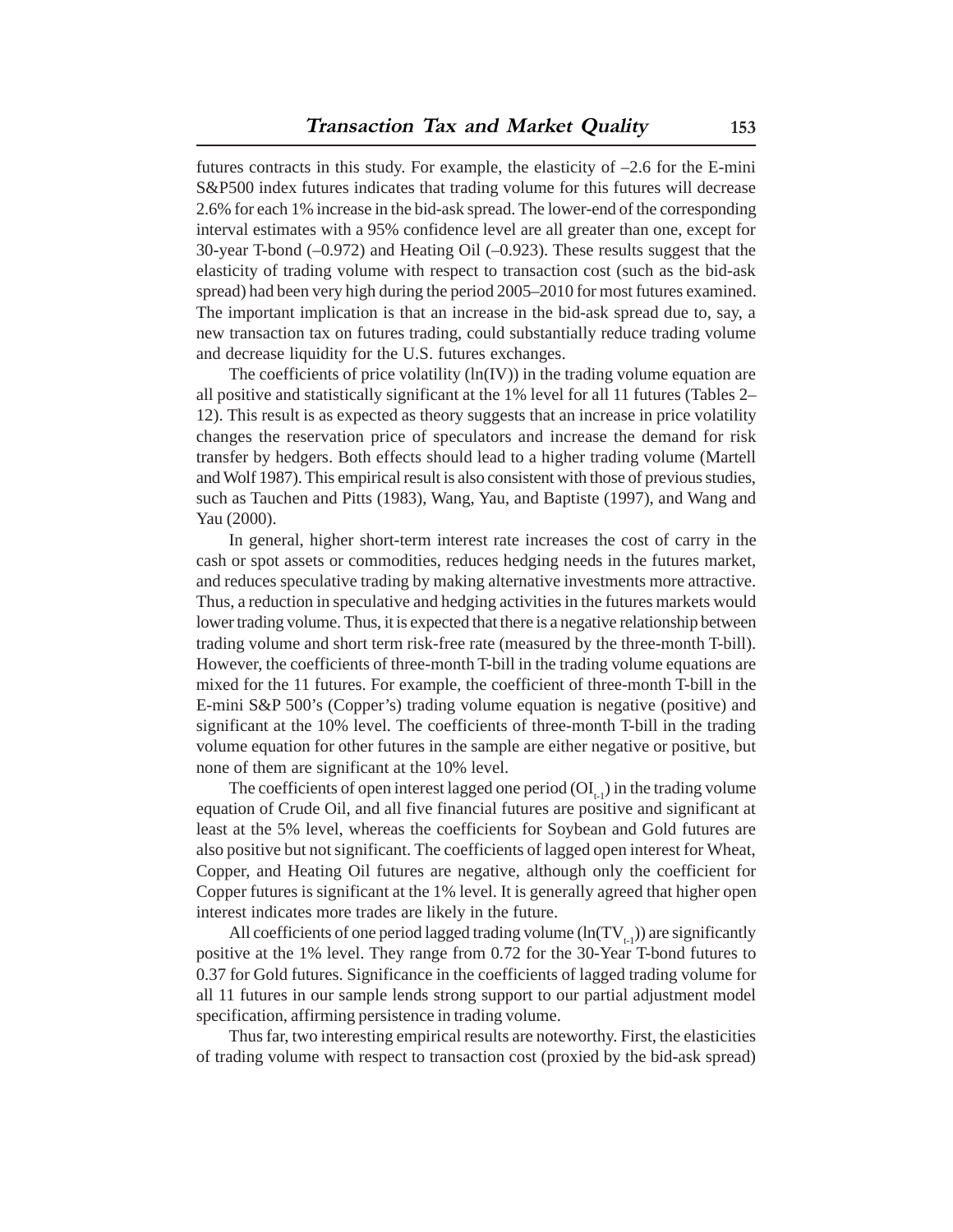| Table 1. Empirical Results of Augmented Dickey-Fuller (ADF) Tests on the Stationary of Time Series Data. |             |            |                        |                       |                       |            |  |
|----------------------------------------------------------------------------------------------------------|-------------|------------|------------------------|-----------------------|-----------------------|------------|--|
| Contract                                                                                                 | $Ln(TV_i)$  | $Ln(V_i)$  | Ln( BAS <sub>i</sub> ) | Ln (OI <sub>i</sub> ) | Ln(3TB <sub>i</sub> ) | $Ln(MP_i)$ |  |
| S&P500 futures                                                                                           |             |            |                        |                       |                       |            |  |
| Nearby                                                                                                   | $-8.88**$   | $-4.20**$  | $-2.92$                | $-8.62***$            | $-0.74$               | $-1.39$    |  |
| First deferred                                                                                           | $-9.10**$   | $-3.80**$  | $-9.97*$               | $-19.38**$            | $-1.21$               | $-1.29$    |  |
| E-mini S&P 500                                                                                           |             |            |                        |                       |                       |            |  |
| Nearby                                                                                                   | $-3.81***$  | $-4.36**$  | $-4.66**$              | $-4.99**$             | $-0.39$               | $-1.35$    |  |
| First deferred                                                                                           | $-10.52***$ | $-4.70**$  | $-10.04**$             | $-9.97***$            | $-0.99$               | $-1.21$    |  |
| 30-Year T-bond                                                                                           |             |            |                        |                       |                       |            |  |
| Nearby                                                                                                   | $4.99**$    | $-3.24*$   | $-2.93*$               | $-8.98**$             | $-0.83$               | $-2.24$    |  |
| 10-Year T-Note<br>First deferred                                                                         | $-9.42**$   | $4.07**$   | $-8.76***$             | $-6.99***$            | $-1.37$               | $-2.60$    |  |
| Nearby                                                                                                   | $-4.41**$   | $-3.88**$  | $-22.56***$            | $-6.23**$             | $-2.16$               | $-2.06$    |  |
| First deferred                                                                                           | $-7.20**$   | $-7.58**$  | $-7.72**$              | $-6.44**$             | $-1.85$               | $-2.33$    |  |
| <b>British Pound</b>                                                                                     |             |            |                        |                       |                       |            |  |
| Nearby                                                                                                   | $-5.87**$   | $-3.33*$   | $-2.78$                | $-6.47**$             | $-2.11$               | $-1.74$    |  |
| First deferred<br><b>Wheat</b>                                                                           | $-8.29**$   | $-5.19***$ | $-6.13**$              | $-7.23**$             | $-1.80$               | $-1.59$    |  |
| Nearby                                                                                                   | $-8.48**$   | $-7.37**$  | $-2.78$                | $-8.66***$            | $-0.87$               | $-1.67$    |  |
| First deferred                                                                                           | $-7.01**$   | $-7.68**$  | $-5.15***$             | $-4.98**$             | $\Xi$                 | $-1.72$    |  |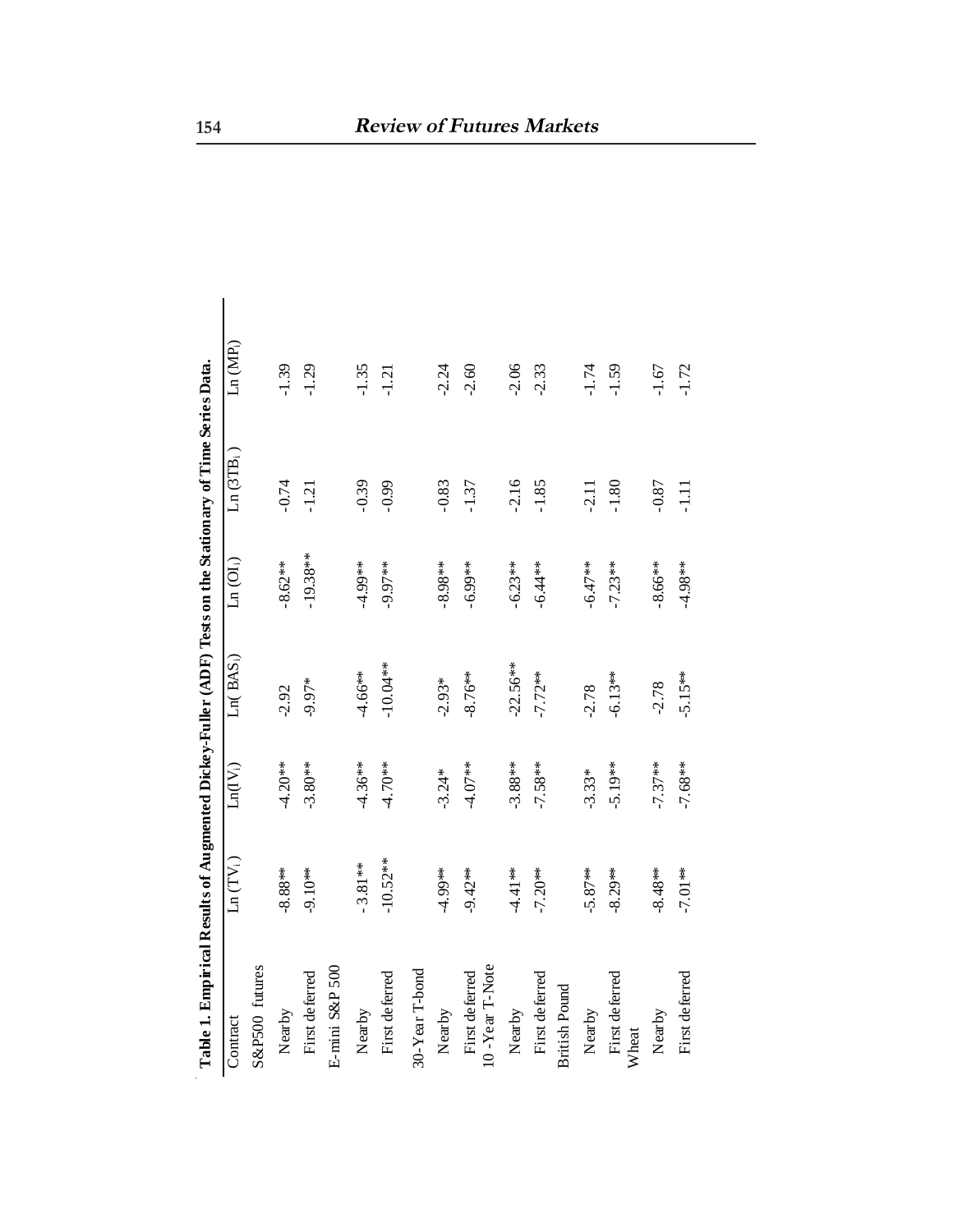| Table 1, continued. Empirical Results of Augmented Dickey-Fuller (ADF) Tests on the Stationary of Time Series<br>Data.                                                                                          |                                            |                   |                        |                           |             |         |
|-----------------------------------------------------------------------------------------------------------------------------------------------------------------------------------------------------------------|--------------------------------------------|-------------------|------------------------|---------------------------|-------------|---------|
| Contract                                                                                                                                                                                                        | $\text{Ln}\left(\text{TV}_\text{i}\right)$ | $\text{Ln}(IV_i)$ | Ln( BAS <sub>i</sub> ) | $\text{Ln}~(\text{OI}_i)$ | $Ln(GTB_i)$ | Ln(MP)  |
| S&P500 futures                                                                                                                                                                                                  |                                            |                   |                        |                           |             |         |
| Soybean                                                                                                                                                                                                         |                                            |                   |                        |                           |             |         |
| Nearby                                                                                                                                                                                                          | $4.78**$                                   | $-3.10*$          | $-3.81**$              | $-9.72**$                 | $-1.34$     | $-2.43$ |
| First deferred                                                                                                                                                                                                  | -7.00**                                    | $-3.52**$         | $-6.18**$              | $-5.33**$                 | $-0.92$     | $-1.94$ |
| Copper                                                                                                                                                                                                          |                                            |                   |                        |                           |             |         |
| Nearby                                                                                                                                                                                                          | $-4.97**$                                  | $-3.7**$          | $-5.78**$              | $-9.17***$                | $-2.17$     | $-0.57$ |
| First deferred                                                                                                                                                                                                  | $-5.96**$                                  | $-3.46**$         | $-6.46**$              | $-5.23**$                 | $-1.98$     | $-1.23$ |
| Gold                                                                                                                                                                                                            |                                            |                   |                        |                           |             |         |
| Nearby                                                                                                                                                                                                          | $4.03**$                                   | $-3.43**$         | $4.03**$               | $-6.66**$                 | $-1.92$     | $-0.66$ |
| First deferred                                                                                                                                                                                                  | $-5.65***$                                 | $-4.16**$         | $-6.10**$              | $-4.75**$                 | $-1.69$     | $-1.92$ |
| Crude Oil                                                                                                                                                                                                       |                                            |                   |                        |                           |             |         |
| Nearby                                                                                                                                                                                                          | $-6.6**$                                   | $-2.94*$          | $-2.74$                | $-15.29***$               | 1.87        | $-1.37$ |
| First deferred                                                                                                                                                                                                  | $-12.0**$                                  | $-3.45*$          | $-5.92**$              | $-10.96***$               | $-1.74$     | $-1.29$ |
| Heating oil                                                                                                                                                                                                     |                                            |                   |                        |                           |             |         |
| Nearby                                                                                                                                                                                                          | $-9.33**$                                  | $-3.20*$          | $-1.34$                | $-14.25***$               | $-2.08$     | $-1.21$ |
| First deferred                                                                                                                                                                                                  | $-12.56**$                                 | $-3.31*$          | $-5.45**$              | $-7.00**$                 | $-1.83$     | $-1.31$ |
| Note: The critical values of the ADF unit root test are -3.425, -2.864, and -2.56 for the 1%, 5%, and 10% level of<br>significance, respectively. *** and * denote significance at the 1% and 5%, respectively. |                                            |                   |                        |                           |             |         |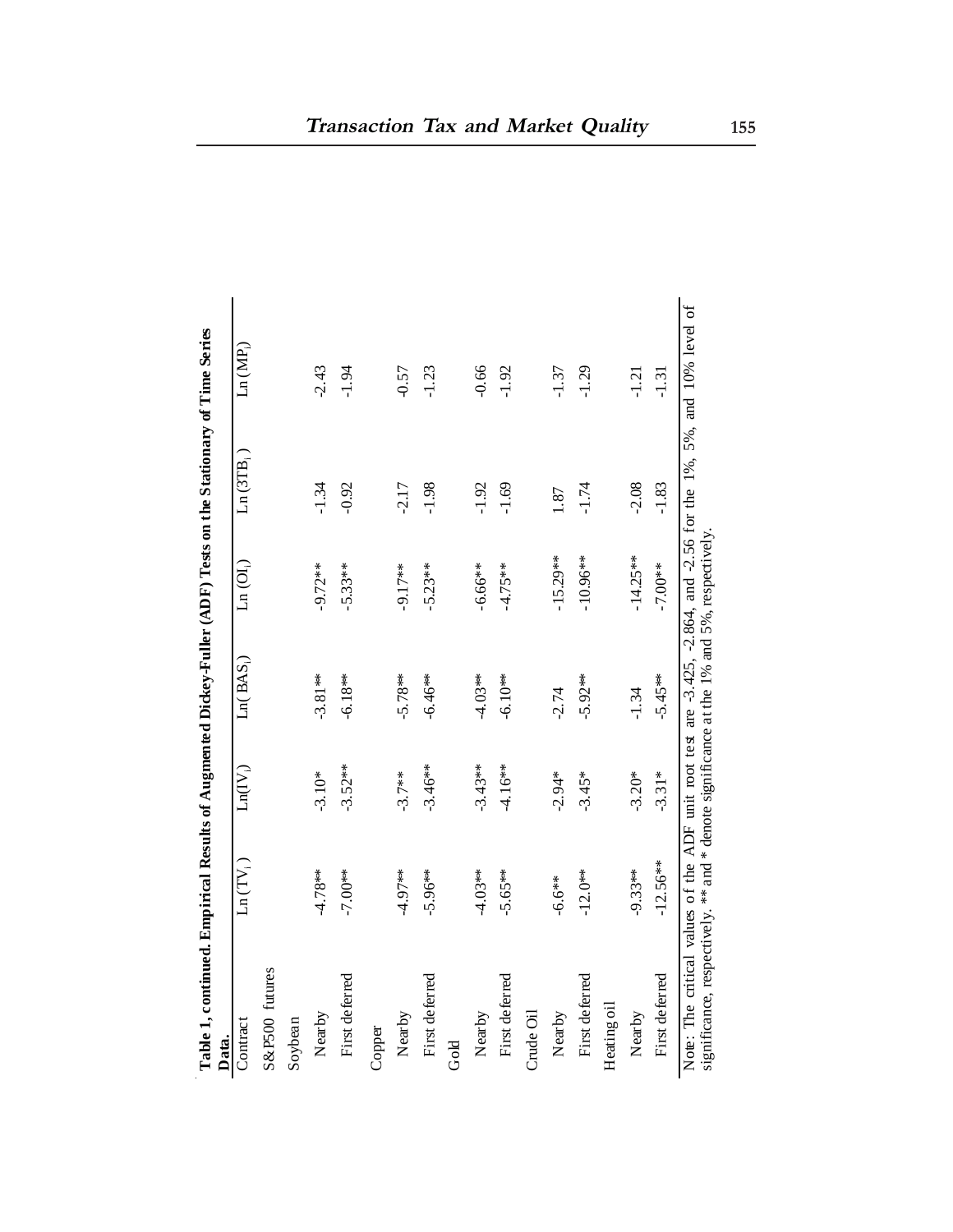| January 2005 to December 2010. |               |             |            |  |
|--------------------------------|---------------|-------------|------------|--|
|                                | $ln(TV_t)$    | $ln(BAS_t)$ | $ln(IV_t)$ |  |
| Intercept                      | $-0.27$       | $0.36**$    | $-0.61**$  |  |
|                                | $(-0.32)$     | (4.14)      | $(-4.85)$  |  |
| $D_1$                          | $0.66**$      | $0.64**$    | $-0.20**$  |  |
|                                | (5.21)        | (10.63)     | $(-6.45)$  |  |
| $ln(TV_t)$                     |               | $-0.12**$   | $0.04**$   |  |
|                                |               | $(-14.09)$  | (5.70)     |  |
| $ln(BAS_1)$                    | $-0.81**$     |             | $0.27**$   |  |
|                                | $(-6.98)$     |             | (11.53)    |  |
| $ln(IV_t)$                     | $0.52**$      | $0.35**$    |            |  |
|                                | (7.32)        | (16.86)     |            |  |
| $\Delta MP_t$                  |               | $-1.13$     |            |  |
|                                | ---           | $(-1.52)$   | ---        |  |
| $ln(OI_{t-1})$                 | $0.37**$      |             | $0.05**$   |  |
|                                | (4.46)        |             | (3.76)     |  |
| $ln(TV_{t-1})$                 | $0.45**$      |             |            |  |
|                                | (14.66)       | ---         |            |  |
| $ln(BAS_{t-1})$                |               | $0.42**$    |            |  |
|                                |               | (14.56)     | ---        |  |
| $ln(IV_{t-1})$                 |               |             | $0.28**$   |  |
|                                |               |             | (12.31)    |  |
| $ln(IV_{t-2})$                 |               |             | $0.13**$   |  |
|                                |               |             | (5.62)     |  |
| $ln(IV_{t-3})$                 |               |             | $0.10**$   |  |
|                                |               |             | (4.25)     |  |
| $ln(IV_{t-4})$                 |               |             | $0.12**$   |  |
|                                |               |             | (5.26)     |  |
| $ln(IV_{t-5})$                 |               |             | $0.09**$   |  |
|                                |               |             | (4.13)     |  |
| $ln(IV_{t-6})$                 |               |             | $0.06**$   |  |
|                                | ---           |             | (2.88)     |  |
| $\Delta(\ln(3TB_t))$           | $-0.13$       |             |            |  |
|                                | $(-0.65)$     | ---         | - --       |  |
| $R^2$ Adj                      | 0.78          | 0.88        | 0.71       |  |
| F Stat                         | $1,601.48$ ** | 3,773.06**  | 655.33**   |  |

**Table 2. Empirical Results on the Trading Volume, Bid-Ask Spread and Price Volatility Equations of S&P 500 Index Futures (Chicago Mercantile Exchange), January 2005 to December 2010.** 

The table reports the parameter estimates of the trading volume, effective bid-ask spread, and price volatility in the three equation model specified in Section III, equations (3) to (5). All variables are in log form. The definition of each variable is as follows: TV=trading volume; BAS=effective bid-ask spread; IV=realized volatility; OI=open interest. 3TB=Three-month T-bill;  $D_1=1$  if it is the first deferred contract and zero otherwise; and subscript t-j,  $j=1...6$ , denotes the number of lagged periods. Numbers in parentheses denote t-statistics. \*\* and \* denote significance at the 1% and 5% levels, respectively.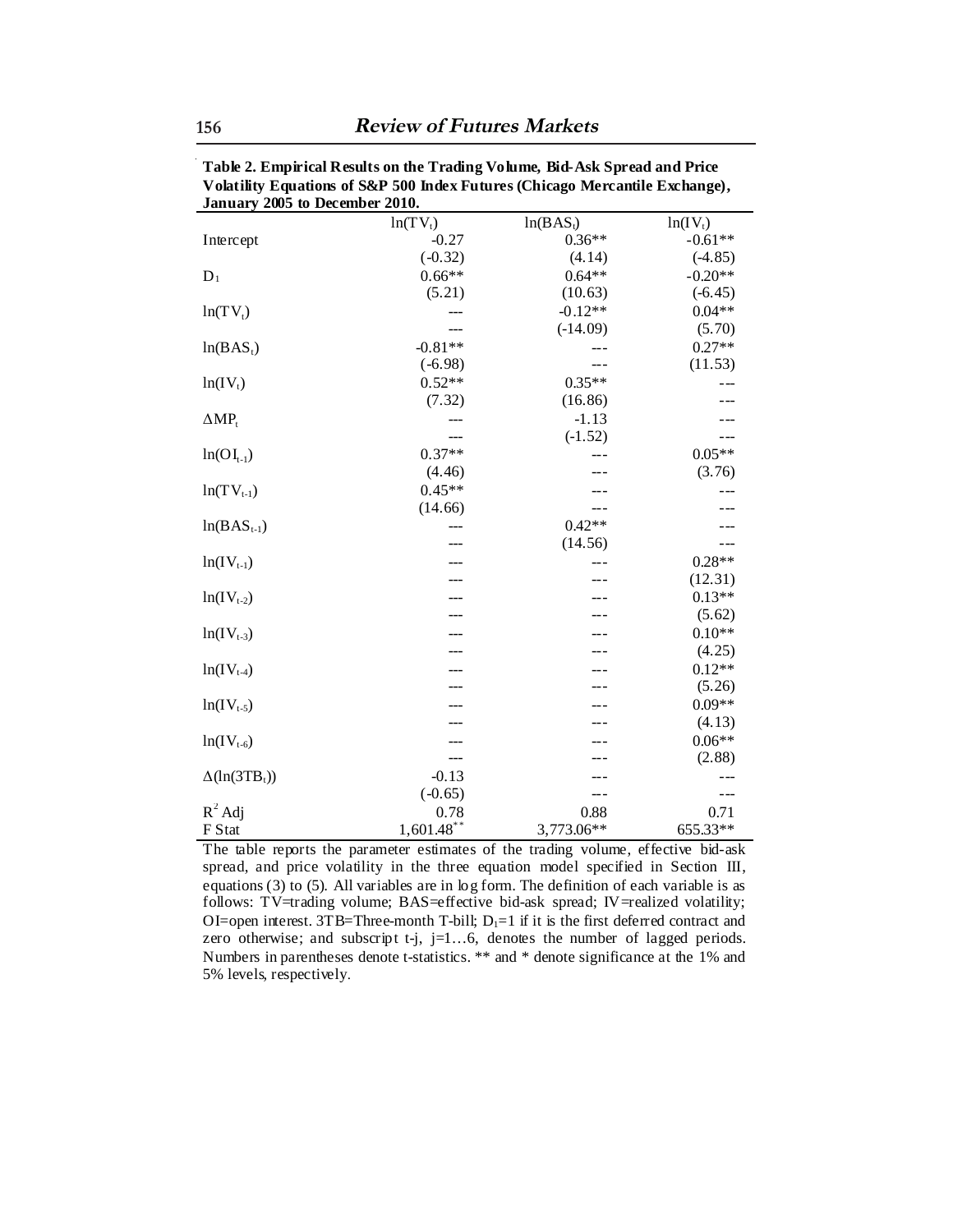|                       | Exchange), January 2005 to December 2010. |             |            |
|-----------------------|-------------------------------------------|-------------|------------|
|                       | $ln(TV_t)$                                | $ln(BAS_i)$ | $ln(IV_t)$ |
| Intercept             | $3.21**$                                  | $0.66**$    | $-0.49**$  |
|                       | (7.75)                                    | (15.94)     | $(-6.04)$  |
| $D_1$                 | $-0.97**$                                 | $-0.10**$   | $0.14**$   |
|                       | $(-6.45)$                                 | $(-5.90)$   | (4.91)     |
| $ln(TV_t)$            |                                           | $-0.11**$   | $0.11**$   |
|                       | $---$                                     | $(-20.96)$  | (12.41)    |
| ln(BAS <sub>1</sub> ) | $-2.60**$                                 |             | $0.51**$   |
|                       | $(-12.76)$                                |             | (17.01)    |
| $ln(IV_t)$            | $0.76**$                                  | $0.17**$    |            |
|                       | (12.33)                                   | (12.63)     |            |
| $\Delta MP_t$         |                                           | $-0.95**$   |            |
|                       |                                           | $(-3.81)$   |            |
| $ln(OI_{t-1})$        | $0.10**$                                  | ---         | $-0.02**$  |
|                       | (3.20)                                    | ---         | $(-2.42)$  |
| $ln(TV_{t-1})$        | $0.43**$                                  |             |            |
|                       | (13.71)                                   |             |            |
| $ln(BAS_{t-1})$       |                                           | $0.32**$    |            |
|                       |                                           | (9.53)      |            |
| $ln(IV_{t-1})$        |                                           |             | $0.43**$   |
|                       |                                           |             | (22.62)    |
| $ln(IV_{t-2})$        |                                           |             | $0.15**$   |
|                       |                                           |             | (7.82)     |
| $ln(IV_{t-3})$        |                                           |             | $0.06**$   |
|                       |                                           |             | (3.30)     |
| $ln(IV_{t-4})$        |                                           |             | $0.07**$   |
|                       |                                           |             | (3.80)     |
| $ln(IV_{t-5})$        |                                           |             | $0.09**$   |
|                       |                                           |             | (4.74)     |
| $ln(IV_{t-6})$        |                                           |             | $0.03*$    |
|                       | ---                                       | ---         | (1.69)     |
| $\Delta(\ln(3TB_t))$  | $-0.32*$                                  |             | ---        |
|                       | $(-1.74)$                                 | ---         | ---        |
| $R^2$ Adj             | 0.96                                      | 0.92        | 0.81       |
| F Stat                | 11,204.78**                               | 6,368.82**  | 1,211.31** |

**Table 3. Empirical Results on Trading Volume, Bid-Ask Spread and Price Volatility Equations of E-mini S&P 500 Index Futures (Chicago Mercantile** 

The table reports the parameter estimates of the trading volume, effective bid-ask spread, and price volatility in the three equation model specified in Section III, equations (3) to (5). All variables are in log form. The definition of each variable is as follows: TV=trading volume; BAS=effective bid-ask spread; IV=realized volatility; OI=open interest. 3TB=Three-month T-bill;  $D_1=1$  if it is the first deferred contract and zero otherwise; and subscript t-j, j=1...6, denotes the number of lagged periods. Numbers in parentheses denote t-statistics. \*\* and \* denote significance at the 1% and 5% levels, respectively.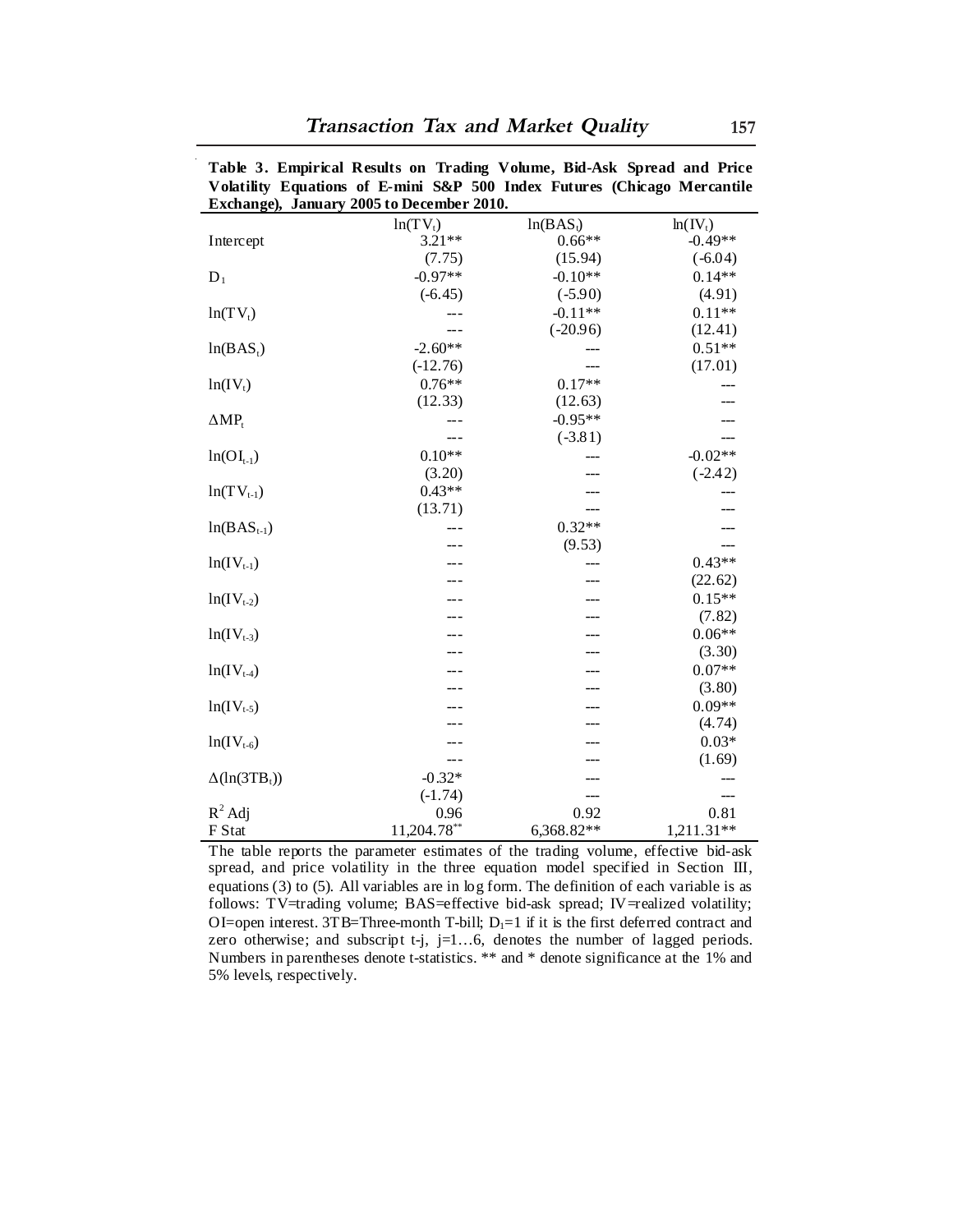|                      | <b>Exchange), January 2005 to December 2010.</b> |             |            |
|----------------------|--------------------------------------------------|-------------|------------|
|                      | $ln(TV_t)$                                       | $ln(BAS_t)$ | $ln(IV_t)$ |
| Intercept            | 0.14                                             | $-1.03**$   | $0.14*$    |
|                      | (0.61)                                           | $(-10.70)$  | (2.05)     |
| $D_1$                | $-0.87**$                                        | $-0.04$     | $0.09**$   |
|                      | $(-6.42)$                                        | $(-0.84)$   | (4.32)     |
| $ln(TV_t)$           |                                                  | $-0.10**$   | $0.04**$   |
|                      |                                                  | $(-11.96)$  | (7.59)     |
| $ln(BAS_t)$          | $-0.87**$                                        |             | $0.19**$   |
|                      | $(-8.31)$                                        |             | (9.83)     |
| $ln(IV_t)$           | $0.28**$                                         | $0.15**$    |            |
|                      | (3.77)                                           | (3.90)      |            |
| $\Delta MP_t$        |                                                  | $-1.60$     |            |
|                      | ---                                              | $(-1.12)$   |            |
| $ln(OI_{t-1})$       | $0.03**$                                         |             | $-0.00$    |
|                      | (2.33)                                           |             | $(-0.71)$  |
| $ln(TV_{t-1})$       | $0.72**$                                         |             |            |
|                      | (26.79)                                          |             |            |
| $ln(BAS_{t-1})$      |                                                  | $0.36**$    |            |
|                      |                                                  | (7.75)      |            |
| $ln(IV_{t-1})$       |                                                  |             | $0.18**$   |
|                      |                                                  |             | (8.42)     |
| $ln(IV_{t-2})$       |                                                  |             | $0.12**$   |
|                      |                                                  |             | (5.81)     |
| $ln(IV_{t-3})$       |                                                  |             | $0.13**$   |
|                      |                                                  |             | (5.58)     |
| $ln(IV_{t-4})$       |                                                  |             | $0.13**$   |
|                      |                                                  |             | (6.07)     |
| $ln(IV_{t-5})$       |                                                  |             | $0.17**$   |
|                      |                                                  |             | (8.06)     |
| $ln(IV_{t-6})$       |                                                  |             | $0.13**$   |
|                      | ---                                              |             | (6.16)     |
| $\Delta(\ln(3TB_t))$ | $-0.19$                                          |             |            |
|                      | $(-0.86)$                                        |             | $---$      |
| $R^2$ Adj            | 0.92                                             | 0.68        | 0.43       |
| F Stat               | $5,201.18***$                                    | 1,179.07**  | 215.02**   |

**Table 4. Empirical Results on the Trading Volume, Bid-Ask Spread and Price Volatility Equations of U.S. Treasury Bond Futures (Chicago Mercantile Exchange), January 2005 to December 2010.** 

The table reports the parameter estimates of the trading volume, effective bid-ask spread, and price volatility in the three equation model specified in Section III, equations (3) to (5). All variables are in log form. The definition of each variable is as follows: TV=trading volume; BAS=effective bid-ask spread; IV=realized volatility; OI=open interest. 3TB=Three-month T-bill;  $D_1=1$  if it is the first deferred contract and zero otherwise; and subscript t-j, j=1...6, denotes the number of lagged periods. Numbers in parentheses denote t -statistics. \*\* and \* denote significance at the 1% and 5% levels, respectively.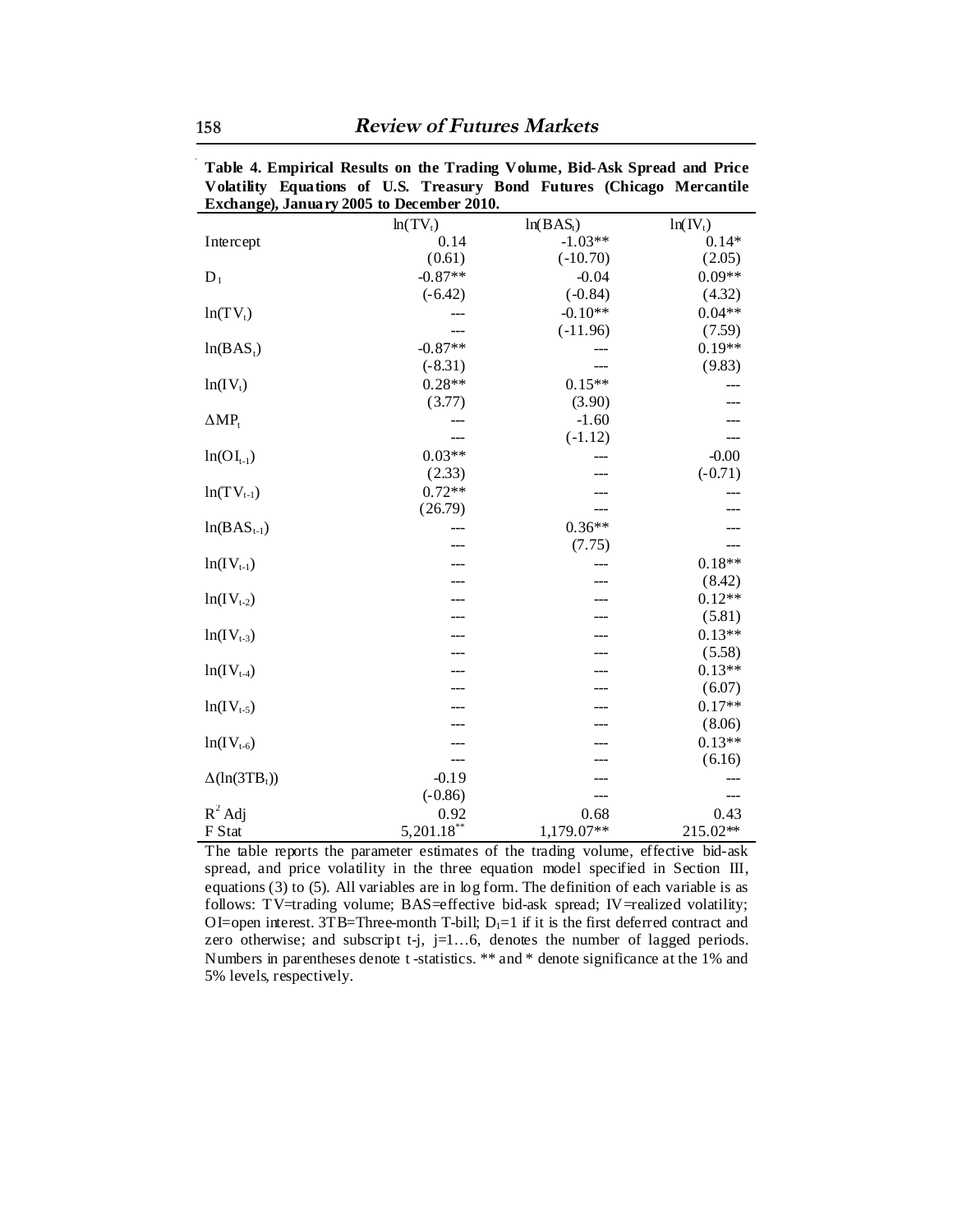| Trade), January 2009 to December 2010. |            |             |            |
|----------------------------------------|------------|-------------|------------|
|                                        | $ln(TV_t)$ | $ln(BAS_t)$ | $ln(IV_t)$ |
| Intercept                              | $-1.62**$  | $-1.50**$   | 0.24       |
|                                        | $(-3.61)$  | $(-9.46)$   | (1.59)     |
| $D_1$                                  | $-0.64**$  | $-0.08*$    | $0.10**$   |
|                                        | $(-3.87)$  | $(-2.15)$   | (2.93)     |
| $ln(TV_t)$                             |            | $-0.14**$   | $0.05**$   |
|                                        | ---        | $(-16.44)$  | (3.75)     |
| $ln(BAS_1)$                            | $-1.36**$  |             | $0.30**$   |
|                                        | $(-6.49)$  | $---$       | (5.46)     |
| $ln(IV_t)$                             | $0.49**$   | $0.31**$    | $---$      |
|                                        | (3.63)     | (6.63)      | ---        |
| $\triangle MP_t$                       | ---        | $-3.12$     |            |
|                                        |            | $(-1.03)$   | ---        |
| $ln(OI_{t-1})$                         | $0.08**$   | $---$       | $-0.00$    |
|                                        | (3.09)     |             | $(-0.13)$  |
| $ln(TV_{t-1})$                         | $0.66**$   |             | $ -$       |
|                                        | (14.51)    | ---         | - --       |
| $ln(BAS_{t-1})$                        |            | $0.10*$     |            |
|                                        |            | (2.04)      |            |
| $ln(IV_{t-1})$                         |            |             | $0.10**$   |
|                                        |            |             | (2.42)     |
| $ln(IV_{t-2})$                         |            |             | $0.12**$   |
|                                        |            |             | (2.75)     |
| $ln(IV_{t-3})$                         |            |             | $0.15**$   |
|                                        |            |             | (3.50)     |
| $ln(IV_{t-4})$                         |            |             | $0.09**$   |
|                                        |            |             | (2.56)     |
| $ln(IV_{t-5})$                         |            |             | $0.10**$   |
|                                        |            |             | (2.52)     |
| $ln(IV_{t-6})$                         | ---        | ---         | $0.10**$   |
|                                        | ---        |             | (3.41)     |
| $\Delta(\ln(3TB_t))$                   | $-0.16$    |             |            |
|                                        | $(-1.01)$  | ---         | ---        |
| $R^2$ Adj                              | 0.94       | 0.78        | 0.29       |
| F Stat                                 | 2,773.93** | 781.57**    | 48.70**    |

**Table 5. Empirical Results on the Trading Volume, Bid-Ask Spread and Price Volatility Equations of 10-Year U.S. Treasury Note Futures (Chicago Board of** 

The table reports the parameter estimates of the trading volume, effective bid-ask spread, and price volatility in the three equation model specified in Section III, equations (3) to (5). All variables are in log form. The definition of each variable is as follows: TV=trading volume; BAS=effective bid-ask spread; IV=realized volatility; OI=open interest. 3TB=Three-month T-bill;  $D_1=1$  if it is the first deferred contract and zero otherwise; and subscript t-j, j=1...6, denotes the number of lagged periods. Numbers in parentheses denote t-statistics. \*\* and \* denote significance at the 1% and 5% levels, respectively.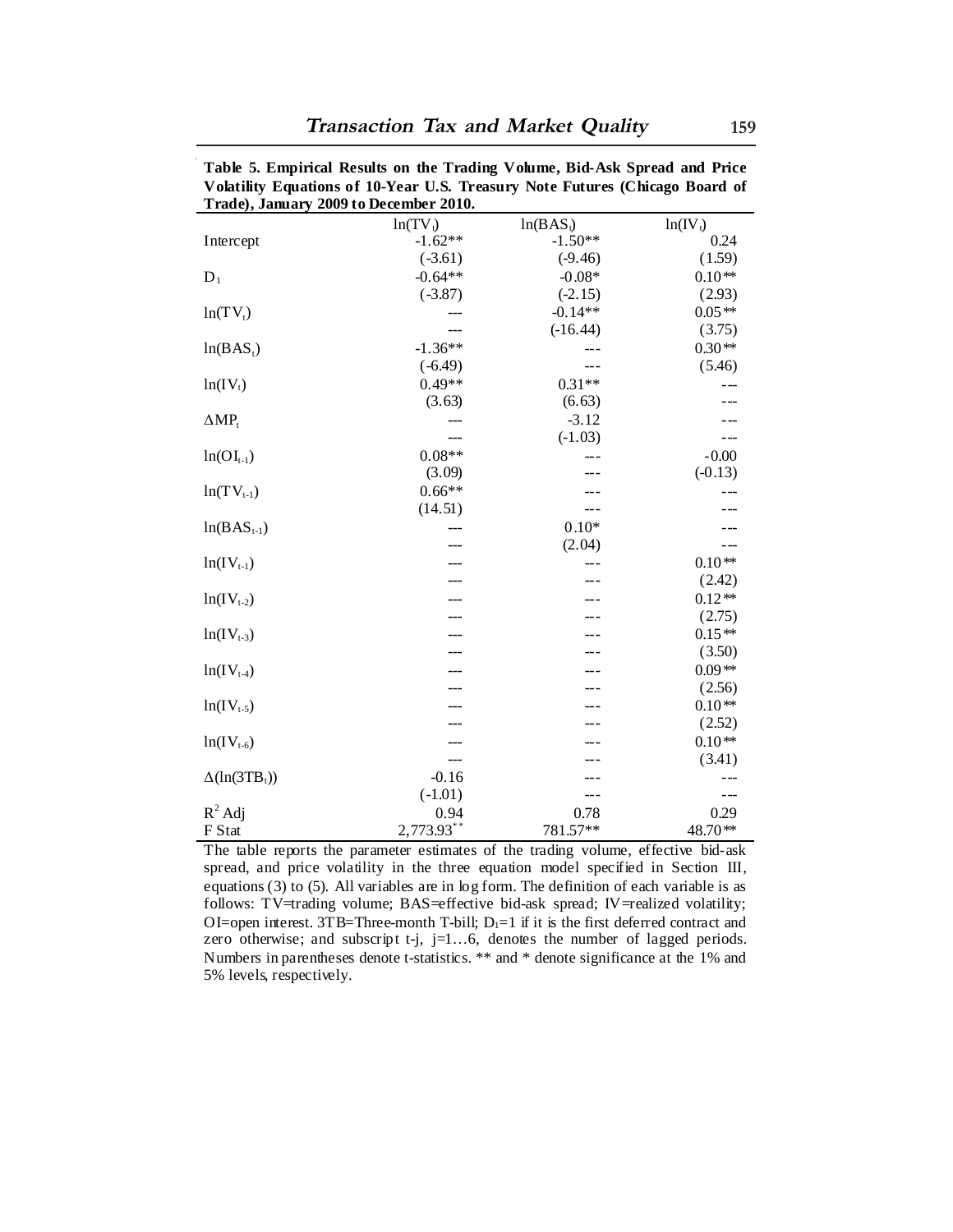|                      | from January 2008 to December 2010. |             |            |
|----------------------|-------------------------------------|-------------|------------|
|                      | $ln(TV_t)$                          | $ln(BAS_t)$ | $ln(IV_t)$ |
| Intercept            | $-5.14**$                           | $-4.73**$   | $1.22**$   |
|                      | $(-8.82)$                           | $(-15.75)$  | (5.65)     |
| $D_1$                | $-0.83**$                           | 0.01        | 0.00       |
|                      | $(-4.18)$                           | (0.22)      | (0.04)     |
| $ln(TV_t)$           |                                     | $-0.25**$   | $0.07**$   |
|                      |                                     | $(-20.38)$  | (3.74)     |
| $ln(BAS_t)$          | $-0.97**$                           |             | $0.22**$   |
|                      | $(-8.44)$                           |             | (6.69)     |
| $ln(IV_t)$           | $0.34**$                            | $0.35**$    | $- - -$    |
|                      | (4.44)                              | (10.76)     |            |
| $\Delta MP_t$        |                                     | $-0.14$     |            |
|                      | ---                                 | $(-0.09)$   | ---        |
| $ln(OI_{t-1})$       | $0.27**$                            |             | $-0.02$    |
|                      | (6.32)                              |             | $(-1.00)$  |
| $ln(TV_{t-1})$       | $0.41**$                            |             | ---        |
|                      | (8.94)                              | ---         |            |
| $ln(BAS_{t-1})$      | ---                                 | $0.14**$    |            |
|                      |                                     | (3.47)      |            |
| $ln(IV_{t-1})$       |                                     | ---         | $0.14**$   |
|                      |                                     |             | (3.71)     |
| $ln(IV_{t-2})$       |                                     |             | $0.08**$   |
|                      |                                     |             | (2.67)     |
| $ln(IV_{t-3})$       |                                     |             | $0.17**$   |
|                      |                                     |             | (5.27)     |
| $ln(IV_{t-4})$       |                                     |             | $0.10**$   |
|                      |                                     |             | (3.75)     |
| $ln(IV_{t-5})$       |                                     |             | $0.11**$   |
|                      |                                     |             | (3.96)     |
| $ln(IV_{t-6})$       |                                     | ---         | $0.11**$   |
|                      | ---                                 | ---         | (3.64)     |
| $\Delta(\ln(3TB_t))$ | $-0.14$                             |             |            |
|                      | $(-1.21)$                           | ---         | ---        |
| $R^2$ Adj            | 0.94                                | 0.86        | 0.46       |
| F Stat               | 3,846.58**                          | 1,704.93**  | 115.36**   |

**Table 6. Empirical Results on the Trading Volume, Bid-Ask Spread and Price Volatility Equations of British Pound Futures (Chicago Mercantile Exchange) from January 2008 to December 2010.**

The table reports the parameter estimates of the trading volume, effective bid-ask spread, and price volatility in the three equation model specified in Section III, equations (3) to (5). All variables are in log form. The definition of each variable is as follows: TV=trading volume; BAS=effective bid-ask spread; IV=realized volatility; OI=open interest. 3TB=Three-month T-bill;  $D_1=1$  if it is the first deferred contract and zero otherwise; and subscript t-j, j=1...6, denotes the number of lagged periods. Numbers in parentheses denote t-statistics. \*\* and \* denote significance at the 1% and 5% levels, respectively.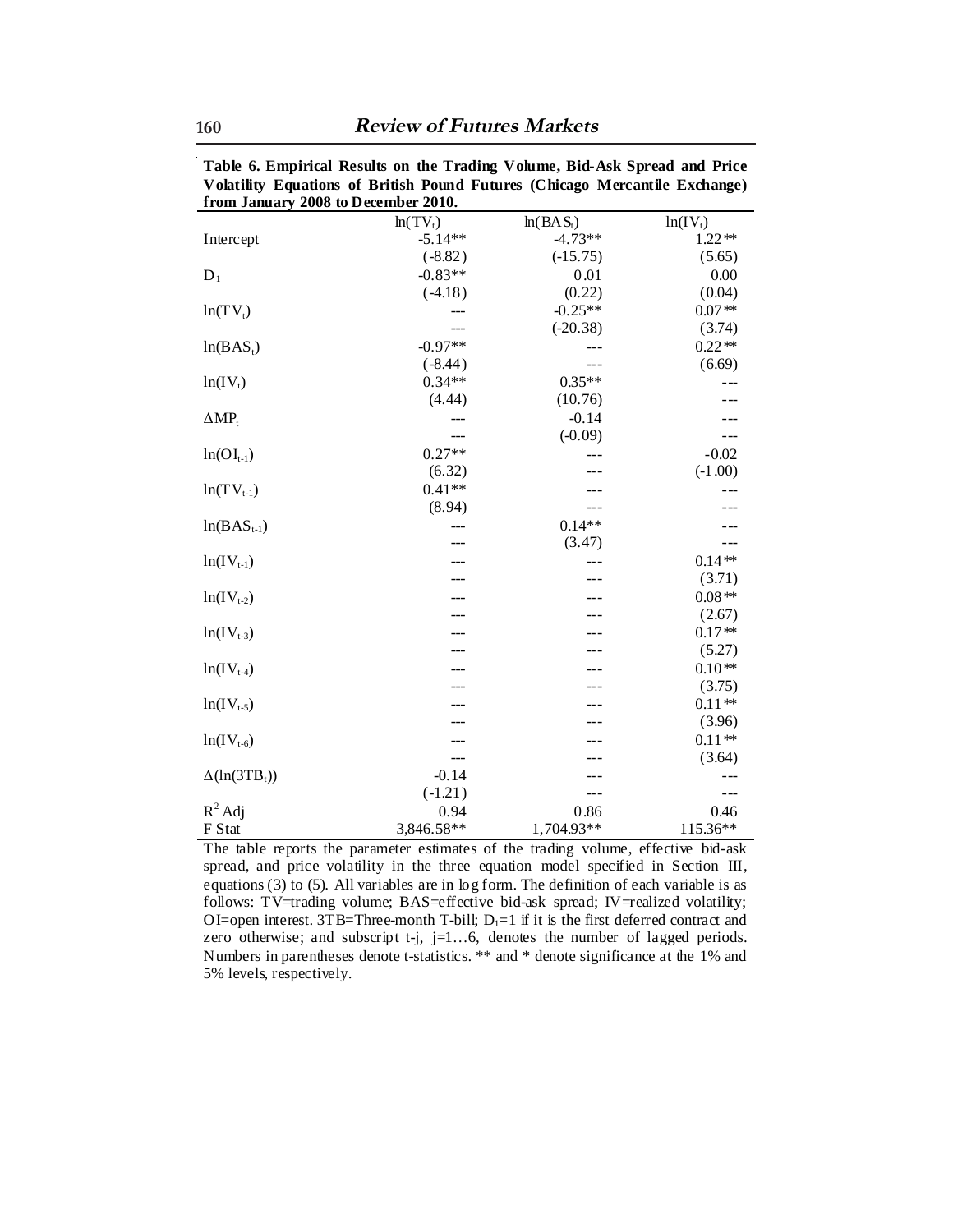| 2007 to December 2010. |               |             |            |
|------------------------|---------------|-------------|------------|
|                        | $ln(TV_t)$    | $ln(BAS_t)$ | $ln(IV_t)$ |
| Intercept              | $2.01**$      | $0.29**$    | $-0.85**$  |
|                        | (11.53)       | (5.45)      | $(-8.42)$  |
| $D_1$                  | $-0.25**$     | $-0.01$     | $0.09**$   |
|                        | $(-7.70)$     | $(-0.79)$   | (4.43)     |
| $ln(TV_t)$             |               | $-0.08**$   | $0.19**$   |
|                        |               | $(-9.82)$   | (15.03)    |
| $ln(BAS_t)$            | $-0.98**$     |             | $0.68**$   |
|                        | $(-11.53)$    | ---         | (13.96)    |
| $ln(IV_t)$             | $0.74**$      | $0.22**$    |            |
|                        | (18.36)       | (10.86)     |            |
| $\Delta MP_t$          |               | 0.21        |            |
|                        | ---           | (1.00)      | ---        |
| $ln(OI_{t-1})$         | $-0.00$       |             | 0.00       |
|                        | $(-0.44)$     |             | (0.03)     |
| $ln(TV_{t-1})$         | $0.66**$      |             |            |
|                        | (27.86)       |             |            |
| $ln(BAS_{t-1})$        |               | $0.63**$    |            |
|                        |               | (20.97)     |            |
| $ln(IV_{t-1})$         |               |             | $0.20**$   |
|                        |               |             | (10.23)    |
| $ln(IV_{t-2})$         |               |             | 0.02       |
|                        |               |             | (1.12)     |
| $ln(IV_{t-3})$         |               |             | $0.05**$   |
|                        |               |             | (2.72)     |
| $ln(IV_{t-4})$         |               |             | $0.08**$   |
|                        |               |             | (3.82)     |
| $ln(IV_{t-5})$         |               |             | 0.01       |
|                        |               |             | (0.40)     |
| $ln(IV_{t-6})$         |               |             | 0.01       |
|                        |               |             | (0.61)     |
| $\Delta(\ln(3TB_t))$   | $-0.07$       |             | ---        |
|                        | $(-1.05)$     | ---         | ---        |
| $R^2$ Adj              | 0.89          | 0.84        | 0.52       |
| F Stat                 | $2,690.28$ ** | 2,039.94**  | 216.34**   |

**Table 7. Empirical Results on the Trading Volume, Bid-Ask Spread and Price Volatility Equations of Wheat Futures (Chicago Board of Trade) from January** 

The table reports the parameter estimates of the trading volume, effective bid-ask spread, and price volatility in the three equation model specified in Section III, equations (3) to (5). All variables are in log form. The definition of each variable is as follows: TV=trading volume; BAS=effective bid-ask spread; IV=realized volatility; OI=open interest. 3TB=Three-month T-bill;  $D_1=1$  if it is the first deferred contract and zero otherwise; and subscript  $t-j$ ,  $j=1...6$ , denotes the number of lagged periods. Numbers in parentheses denote t-statistics. \*\* and \* denote significance at the 1% and 5% levels, respectively.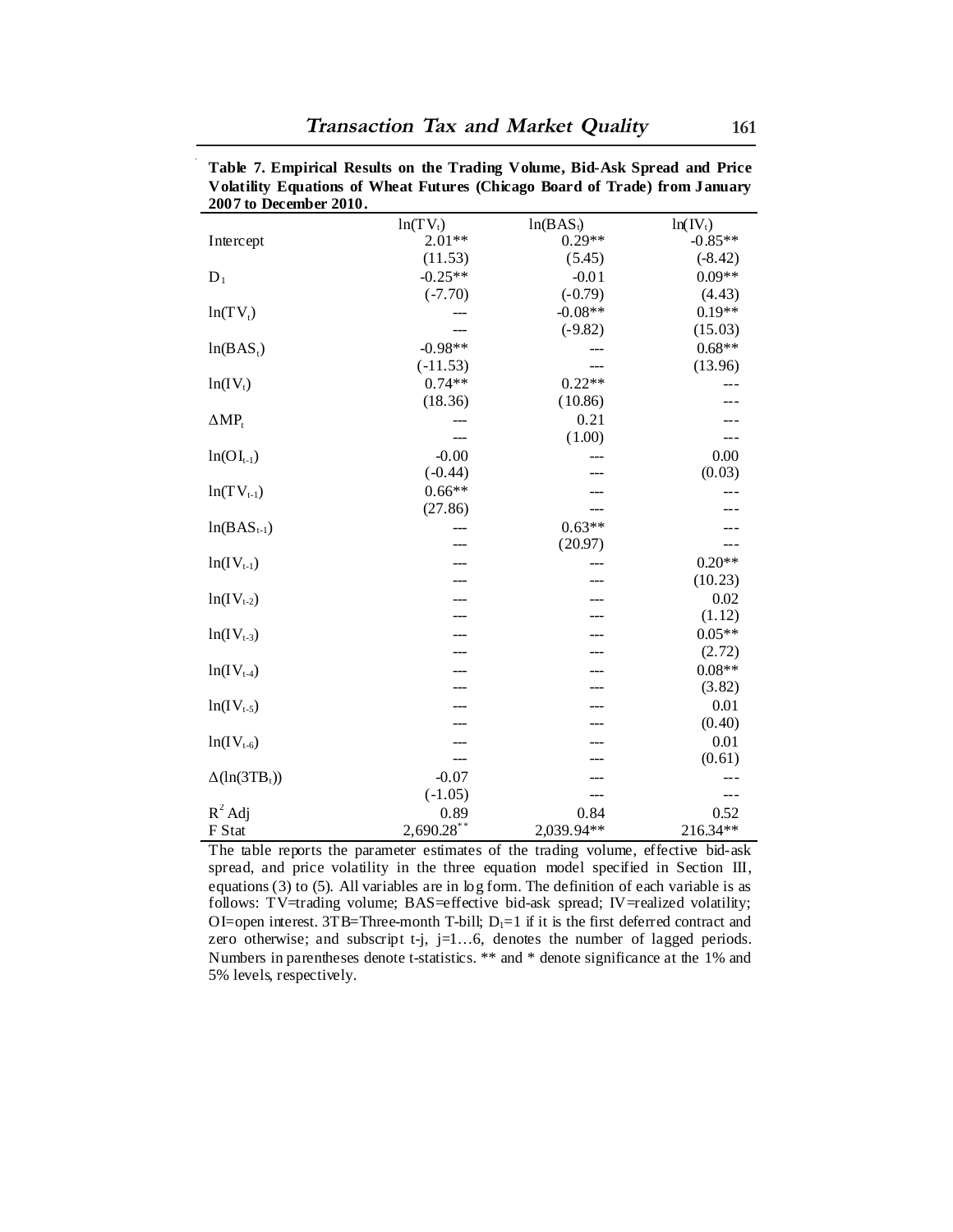| to Detember 2010.   |            |             |            |
|---------------------|------------|-------------|------------|
|                     | $ln(TV_t)$ | $ln(BAS_t)$ | $ln(IV_t)$ |
| Intercept           | $2.14**$   | $0.43**$    | $-0.83**$  |
|                     | (11.15)    | (8.43)      | $(-9.68)$  |
| $D_1$               | $-0.12**$  | $-0.01*$    | $0.05**$   |
|                     | $(-3.96)$  | $(-1.94)$   | (2.85)     |
| $ln(TV_t)$          |            | $-0.09**$   | $0.19**$   |
|                     |            | $(-10.97)$  | (16.80)    |
| $ln(BAS_t)$         | $-1.66**$  |             | $0.86**$   |
|                     | $(-11.42)$ |             | (13.28)    |
| $ln(IV_t)$          | $0.77**$   | $0.17**$    |            |
|                     | (13.97)    | (9.56)      |            |
| $\Delta MP_t$       |            | $-0.18$     |            |
|                     |            | $(-1.20)$   |            |
| $ln(OI_{t-1})$      | 0.00       |             | $-0.01*$   |
|                     | (0.20)     | ---         | $(-2.10)$  |
| $ln(TV_{t-1})$      | $0.60**$   |             |            |
|                     | (20.03)    |             |            |
| $ln(BAS_{t-1})$     |            | $0.56**$    |            |
|                     |            | (15.37)     |            |
| $ln(IV_{t-1})$      |            |             | $0.18**$   |
|                     |            |             | (7.56)     |
| $ln(IV_{t-2})$      |            |             | $0.15**$   |
|                     |            |             | (4.72)     |
| $ln(IV_{t-3})$      |            |             | 0.03       |
|                     |            |             | (1.38)     |
| $ln(IV_{t-4})$      |            |             | 0.03       |
|                     |            |             | (1.13)     |
| $ln(IV_{t-5})$      |            |             | $0.07**$   |
|                     |            |             | (2.33)     |
| $ln(IV_{t-6})$      |            |             | 0.00       |
|                     |            |             | (0.16)     |
| $\Delta(ln(3TB_t))$ | $-0.07$    |             |            |
|                     | $(-0.87)$  |             | ---        |
| $R^2$ Adj           | 0.90       | 0.88        | 0.58       |
| F Stat              | 2,883.11** | 2,760.88**  | 270.49**   |

**Table 8. Empirical Results on the Trading Volume, Bid-Ask Spread and Price Volatility Equations of Soybean Futures (Chicago Board of Trade), January 2007 to December 2010.**

The table reports the parameter estimates of the trading volume, effective bid-ask spread, and price volatility in the three equation model specified in Section III, equations (3) to (5). All variables are in log form. The definition of each variable is as follows: TV=trading volume; BAS=effective bid-ask spread; IV=realized volatility; OI=open interest. 3TB=Three-month T-bill;  $D_1=1$  if it is the first deferred contract and zero otherwise; and subscript t-j, j=1...6, denotes the number of lagged periods. Numbers in parentheses denote t-statistics. \*\* and \* denote significance at the 1% and 5% levels, respectively.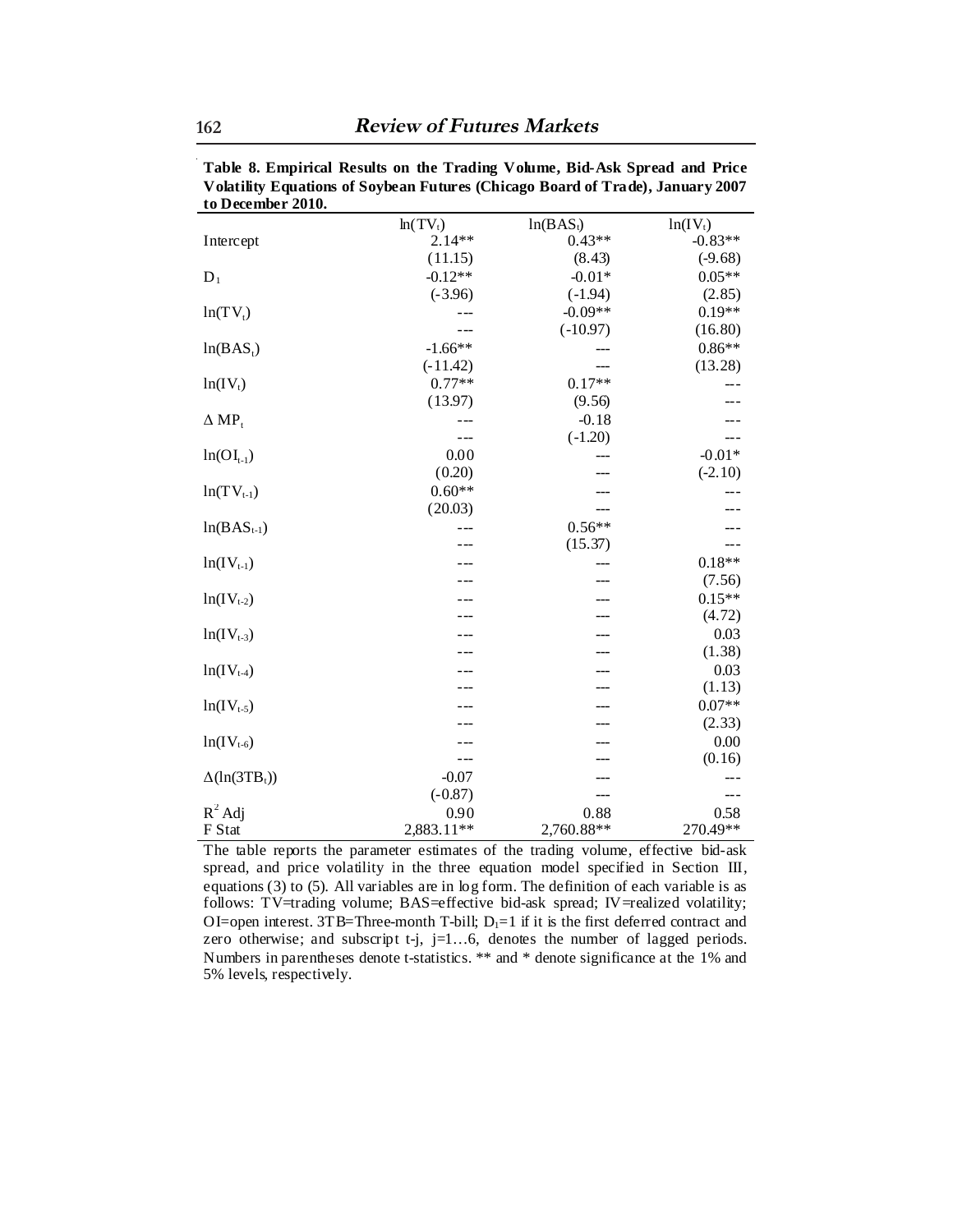| 2008 to December 2010. |            |             |            |
|------------------------|------------|-------------|------------|
|                        | $ln(TV_t)$ | $ln(BAS_t)$ | $ln(IV_t)$ |
| Intercept              | 1.92**     | $0.38**$    | $-0.07$    |
|                        | (8.13)     | (8.46)      | $(-0.88)$  |
| $D_1$                  | $0.21**$   | 0.01        | $-0.01$    |
|                        | (3.44)     | (0.36)      | $(-0.36)$  |
| $ln(TV_t)$             |            | $-0.27**$   | $0.08**$   |
|                        |            | $(-29.38)$  | (5.66)     |
| $ln(BAS_1)$            | $-1.44**$  |             | $0.26**$   |
|                        | $(-13.09)$ | ---         | (6.59)     |
| $ln(IV_t)$             | $0.43**$   | $0.24**$    |            |
|                        | (6.81)     | (8.92)      |            |
| $\Delta MP_t$          |            | $-0.17$     |            |
|                        |            | $(-0.50)$   | ---        |
| $ln(OI_{t-1})$         | $-0.10**$  |             | 0.00       |
|                        | $(-4.03)$  | ---         | (0.32)     |
| $ln(TV_{t-1})$         | $0.45**$   |             |            |
|                        | (11.33)    | ---         |            |
| $ln(BAS_{t-1})$        |            | $0.19**$    |            |
|                        |            | (6.89)      |            |
| $ln(IV_{t-1})$         |            | ---         | $0.15**$   |
|                        |            | ---         | (4.87)     |
| $ln(IV_{t-2})$         |            |             | $0.15**$   |
|                        |            |             | (4.84)     |
| $ln(IV_{t-3})$         |            |             | $0.14**$   |
|                        |            |             | (4.11)     |
| $ln(IV_{t-4})$         |            |             | $0.21**$   |
|                        |            |             | (7.14)     |
| $ln(IV_{t-5})$         |            |             | $0.08**$   |
|                        |            |             | (2.68)     |
| $ln(IV_{t-6})$         |            |             | $0.10**$   |
|                        |            |             | (3.54)     |
| $\Delta(ln(3TB_t))$    | $0.19*$    |             | $---$      |
|                        | (1.66)     | ---         | $---$      |
| $R^2$ Adj              | 0.89       | 0.84        | 0.51       |
| F Stat                 | 1,982.57** | 1,576.17**  | 152.28**   |

**Table 9. Empirical Results on the Trading Volume, Bid-Ask Spread and Price Volatility Equations of Copper Futures (Commodity Exchange) from January** 

The table reports the parameter estimates of the trading volume, effective bid-ask spread, and price volatility in the three equation model specified in Section III, equations (3) to (5). All variables are in log form. The definition of each variable is as follows: TV=trading volume; BAS=effective bid-ask spread; IV=realized volatility; OI=open interest. 3TB=Three-month T-bill;  $D_1=1$  if it is the first deferred contract and zero otherwise; and subscript t-j, j=1...6, denotes the number of lagged periods. Numbers in parentheses denote t-statistics. \*\* and \* denote significance at the 1% and 5% levels, respectively.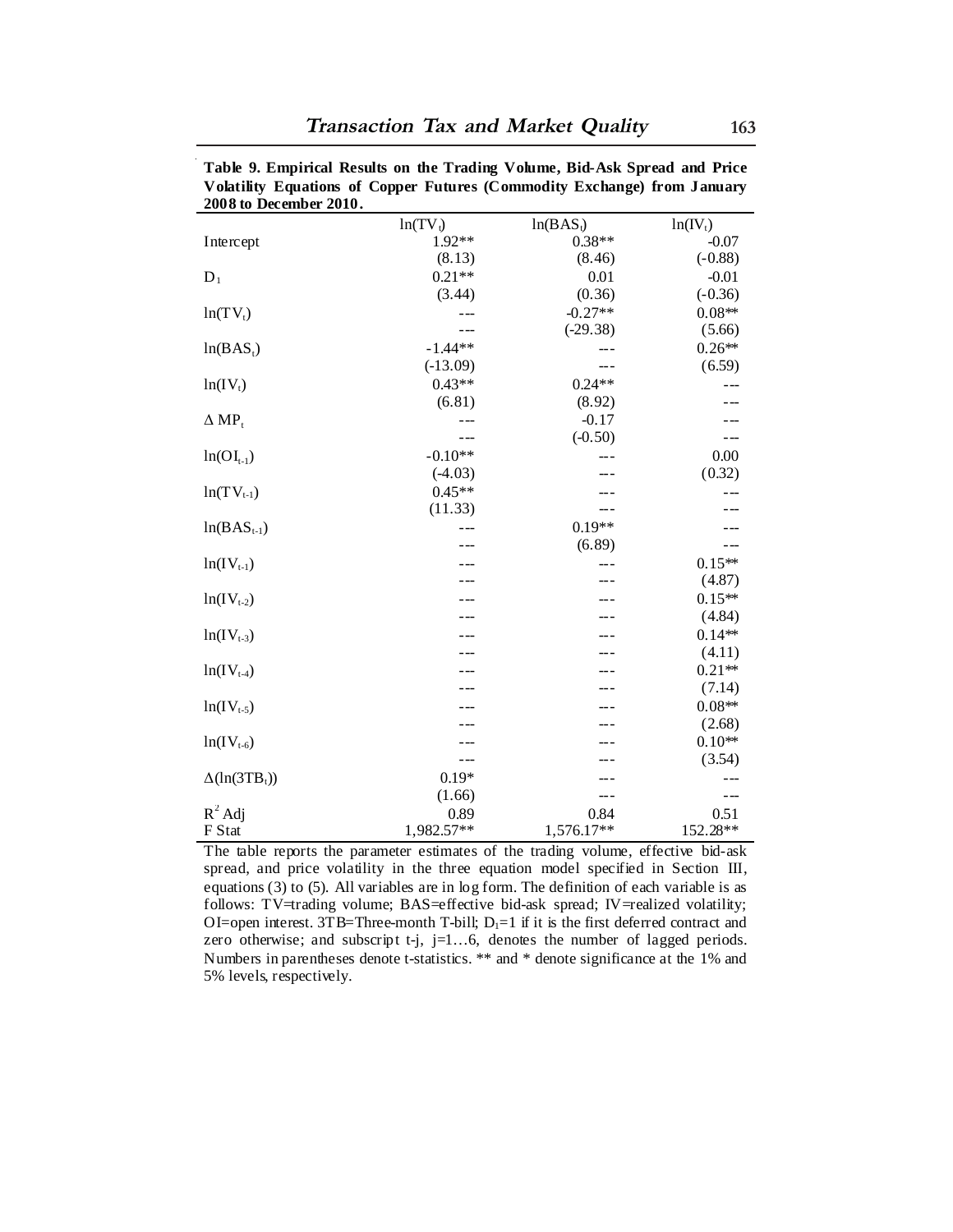| to Ductinuti 2010.   |            |             |            |
|----------------------|------------|-------------|------------|
|                      | $ln(TV_t)$ | $ln(BAS_t)$ | $ln(IV_t)$ |
| Intercept            | $2.77**$   | $0.90**$    | $-0.86**$  |
|                      | (13.69)    | (12.39)     | $(-11.37)$ |
| $D_1$                | 0.06       | $0.06**$    | $-0.01$    |
|                      | (1.39)     | (3.23)      | $(-0.73)$  |
| $ln(TV_t)$           |            | $-0.21**$   | $0.19**$   |
|                      |            | $(-15.41)$  | (14.19)    |
| $ln(BAS_t)$          | $-2.02**$  |             | $0.63**$   |
|                      | $(-16.59)$ |             | (13.71)    |
| $ln(IV_t)$           | $0.93**$   | $0.33**$    |            |
|                      | (18.67)    | (14.43)     |            |
| $\Delta MP_t$        |            | $-0.25$     |            |
|                      | ---        | $(-0.76)$   |            |
| $ln(OI_{t-1})$       | 0.01       |             | $-0.00$    |
|                      | (1.56)     | ---         | $(-1.20)$  |
| $ln(TV_{t-1})$       | $0.37**$   |             |            |
|                      | (10.41)    |             |            |
| $ln(BAS_{t-1})$      |            | $0.29**$    | ---        |
|                      |            | (6.32)      |            |
| $ln(IV_{t-1})$       |            |             | $0.20**$   |
|                      |            |             | (7.37)     |
| $ln(IV_{t-2})$       |            |             | $0.15**$   |
|                      |            |             | (6.54)     |
| $ln(IV_{t-3})$       |            |             | $0.06**$   |
|                      |            |             | (2.56)     |
| $ln(IV_{t-4})$       |            |             | $0.05**$   |
|                      |            |             | (2.38)     |
| $ln(IV_{t-5})$       |            |             | $0.13**$   |
|                      |            |             | (5.63)     |
| $ln(IV_{t-6})$       |            |             | $0.04*$    |
|                      | ---        |             | (2.06)     |
| $\Delta(\ln(3TB_t))$ | 0.01       |             |            |
|                      | (0.14)     |             |            |
| $R^2$ Adj            | 0.94       | 0.94        | 0.68       |
| F Stat               | 4,070.27** | 4,427.94**  | 310.38**   |

**Table 10. Empirical Results on the Trading Volume, Bid-Ask Spread and Price Volatility Equations of Gold Futures (Commodity Exchange) from January 2008 to December 2010.**

The table reports the parameter estimates of the trading volume, effective bid-ask spread, and price volatility in the three equation model specified in Section III, equations (3) to (5). All variables are in log form. The definition of each variable is as follows: TV=trading volume; BAS=effective bid-ask spread; IV=realized volatility; OI=open interest. 3TB=Three-month T-bill;  $D_1=1$  if it is the first deferred contract and zero otherwise; and subscript t-j, j=1...6, denotes the number of lagged periods. Numbers in parentheses denote t-statistics. \*\* and \* denote significance at the 1% and 5% levels, respectively.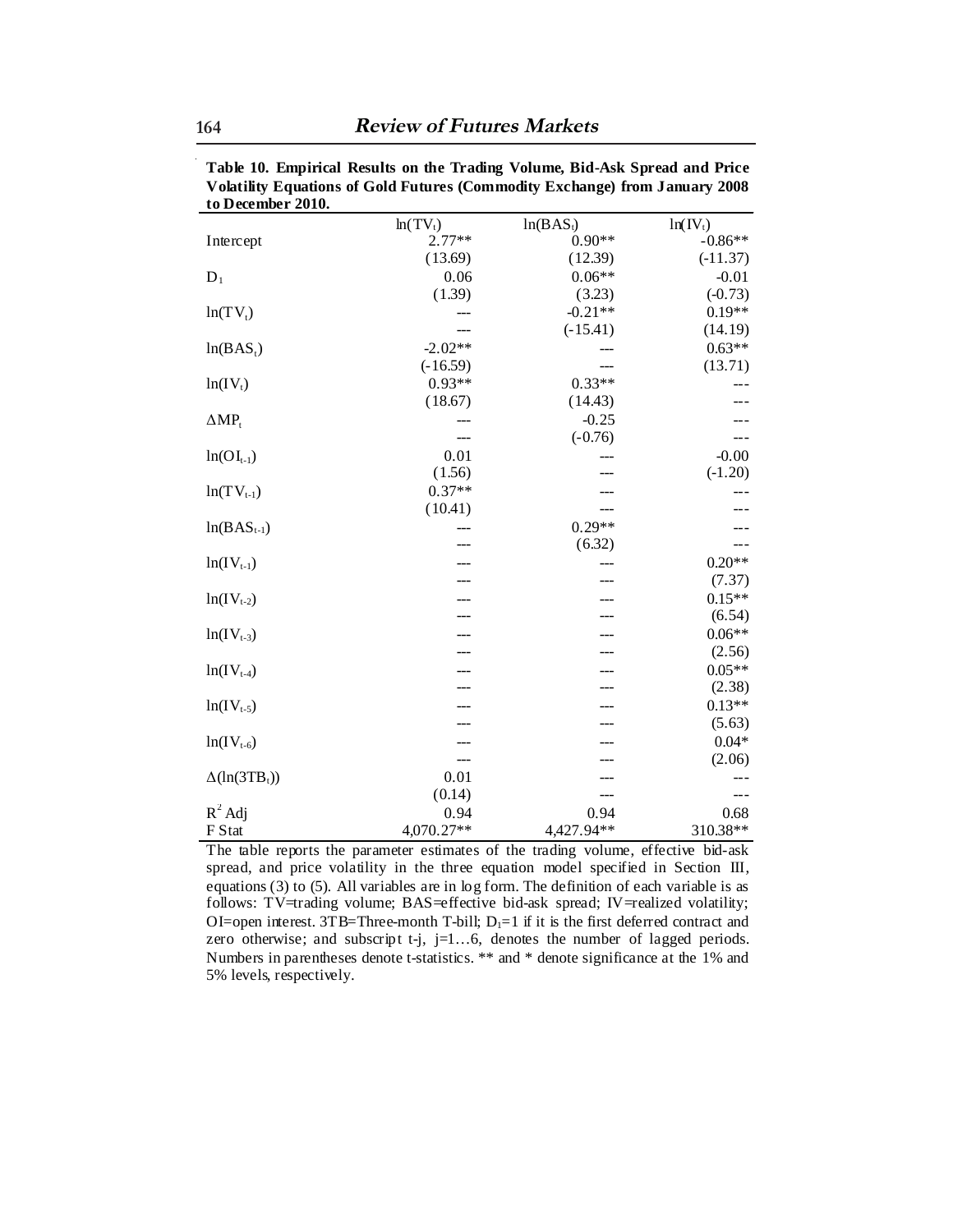| January 2008 to December 2010. |            |             |            |
|--------------------------------|------------|-------------|------------|
|                                | $ln(TV_t)$ | $ln(BAS_t)$ | $ln(IV_t)$ |
| Intercept                      | $0.69*$    | $-0.24**$   | 0.10       |
|                                | (1.68)     | $(-3.85)$   | (0.57)     |
| $D_1$                          | $-0.54**$  | $-0.04**$   | $0.18**$   |
|                                | $(-10.43)$ | $(-6.13)$   | (7.26)     |
| $ln(TV_t)$                     |            | $-0.07**$   | $0.18**$   |
|                                | ---        | $(-11.03)$  | (13.70)    |
| $ln(BAS_t)$                    | $-1.00**$  | ---         | $0.41**$   |
|                                | $(-9.65)$  | $ -$        | (10.59)    |
| $ln(IV_t)$                     | $0.38**$   | $0.08**$    |            |
|                                | (9.39)     | (11.40)     |            |
| $\Delta MP_t$                  |            | 0.01        |            |
|                                | ---        | (0.07)      |            |
| $ln(OI_{t-1})$                 | $0.06**$   |             | $-0.03**$  |
|                                | (4.14)     |             | $(-4.70)$  |
| $ln(TV_{t-1})$                 | $0.50**$   |             |            |
|                                | (18.76)    |             |            |
| $ln(BAS_{t-1})$                |            | $0.77**$    |            |
|                                |            | (37.96)     |            |
| $ln(IV_{t-1})$                 | ---        |             | $0.24**$   |
|                                |            |             | (8.34)     |
| $ln(IV_{t-2})$                 |            |             | $0.13**$   |
|                                |            |             | (5.46)     |
| $ln(IV_{t-3})$                 |            |             | $0.14**$   |
|                                |            |             | (5.84)     |
| $ln(IV_{t-4})$                 |            |             | $0.12**$   |
|                                |            |             | (4.55)     |
| $ln(IV_{t-5})$                 |            |             | $0.13**$   |
|                                |            |             | (5.78)     |
| $ln(IV_{t-6})$                 |            |             | $0.10**$   |
|                                |            |             | (4.17)     |
| $\Delta(ln(3TB_t))$            | 0.01       |             |            |
|                                | (0.21)     | ---         |            |
| $R^2$ Adj                      | 0.86       | 0.89        | 0.79       |
| F Stat                         | 1,444.42** | 2,492.48**  | 539.30**   |

**Table 11. Empirical Results on the Trading Volume, Bid-Ask Spread and Price Volatility Equations of Crude Oil Futures (New York Mercantile Exchange) from** 

The table reports the parameter estimates of the trading volume, effective bid-ask spread, and price volatility in the three equation model specified in Section III, equations (3) to (5). All variables are in log form. The definition of each variable is as follows: TV=trading volume; BAS=effective bid-ask spread; IV=realized volatility; OI=open interest. 3TB=Three-month T-bill;  $D_1=1$  if it is the first deferred contract and zero otherwise; and subscript t-j, j=1...6, denotes the number of lagged periods. Numbers in parentheses denote t-statistics. \*\* and \* denote significance at the 1% and 5% levels, respectively.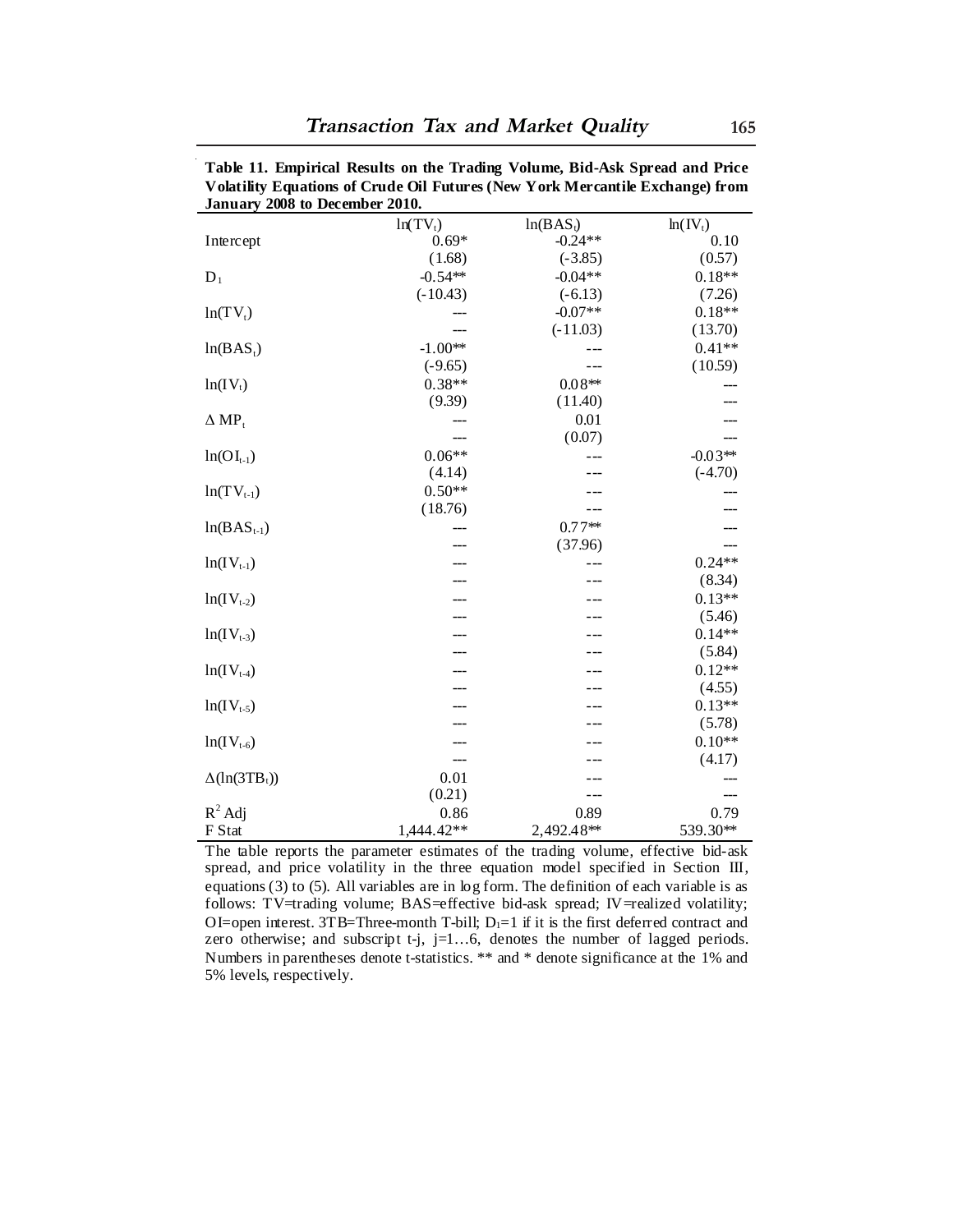|                      | rrom January 2008 to December 2010. |             |            |
|----------------------|-------------------------------------|-------------|------------|
|                      | $ln(TV_t)$                          | $ln(BAS_t)$ | $ln(IV_t)$ |
| Intercept            | $-1.35**$                           | $-0.95**$   | $0.97**$   |
|                      | $(-3.74)$                           | $(-7.62)$   | (5.13)     |
| $D_1$                | $-0.20**$                           | $-0.04**$   | $0.06**$   |
|                      | $(-5.53)$                           | $(-3.57)$   | (3.82)     |
| $ln(TV_t)$           |                                     | $-0.16**$   | $0.17**$   |
|                      |                                     | $(-12.08)$  | (11.45)    |
| $ln(BAS_t)$          | $-0.80**$                           |             | $0.31**$   |
|                      | $(-13.78)$                          |             | (11.87)    |
| $ln(IV_t)$           | $0.48**$                            | $0.19**$    |            |
|                      | (12.18)                             | (11.25)     |            |
| $\Delta MP_t$        |                                     | 0.08        |            |
|                      | $ -$                                | (0.35)      |            |
| $ln(OI_{t-1})$       | $-0.00$                             |             | $-0.02$    |
|                      | $(-0.24)$                           |             | $(-1.48)$  |
| $ln(TV_{t-1})$       | $0.48**$                            |             |            |
|                      | (16.56)                             |             |            |
| $ln(BAS_{t-1})$      |                                     | $0.69**$    |            |
|                      |                                     | (28.02)     |            |
| $ln(IV_{t-1})$       |                                     | ---         | $0.23**$   |
|                      |                                     |             | (8.09)     |
| $ln(IV_{t-2})$       |                                     |             | $0.15**$   |
|                      |                                     |             | (5.98)     |
| $ln(IV_{t-3})$       |                                     |             | $0.11**$   |
|                      |                                     |             | (4.34)     |
| $ln(IV_{t-4})$       |                                     |             | $0.08**$   |
|                      |                                     |             | (3.34)     |
| $ln(IV_{t-5})$       |                                     |             | $0.11**$   |
|                      |                                     |             | (4.31)     |
| $ln(IV_{t-6})$       |                                     |             | $0.11**$   |
|                      |                                     |             | (4.40)     |
| $\Delta(\ln(3TB_t))$ | $-0.03$                             |             |            |
|                      | $(-0.91)$                           | - --        | ---        |
| $R^2$ Adj            | 0.76                                | 0.89        | 0.75       |
| F Stat               | 755.85**                            | 2,264.19**  | 439.43**   |

**Table 12. Empirical Results on the Trading Volume, Bid-Ask Spread and Price Volatility Equations of Heating Oil Futures (New York Mercantile Exchange) from January 2008 to December 2010.**

The table reports the parameter estimates of the trading volume, effective bid-ask spread, and price volatility in the three equation model specified in Section III, equations (3) to (5). All variables are in log form. The definition of each variable is as follows: TV=trading volume; BAS=effective bid-ask spread; IV=realized volatility; OI=open interest. 3TB=Three-month T-bill;  $D_1=1$  if it is the first deferred contract and zero otherwise; and subscript t-j, j=1...6, denotes the number of lagged periods. Numbers in parentheses denote t-statistics. \*\* and \* denote significance at the 1% and 5% levels, respectively.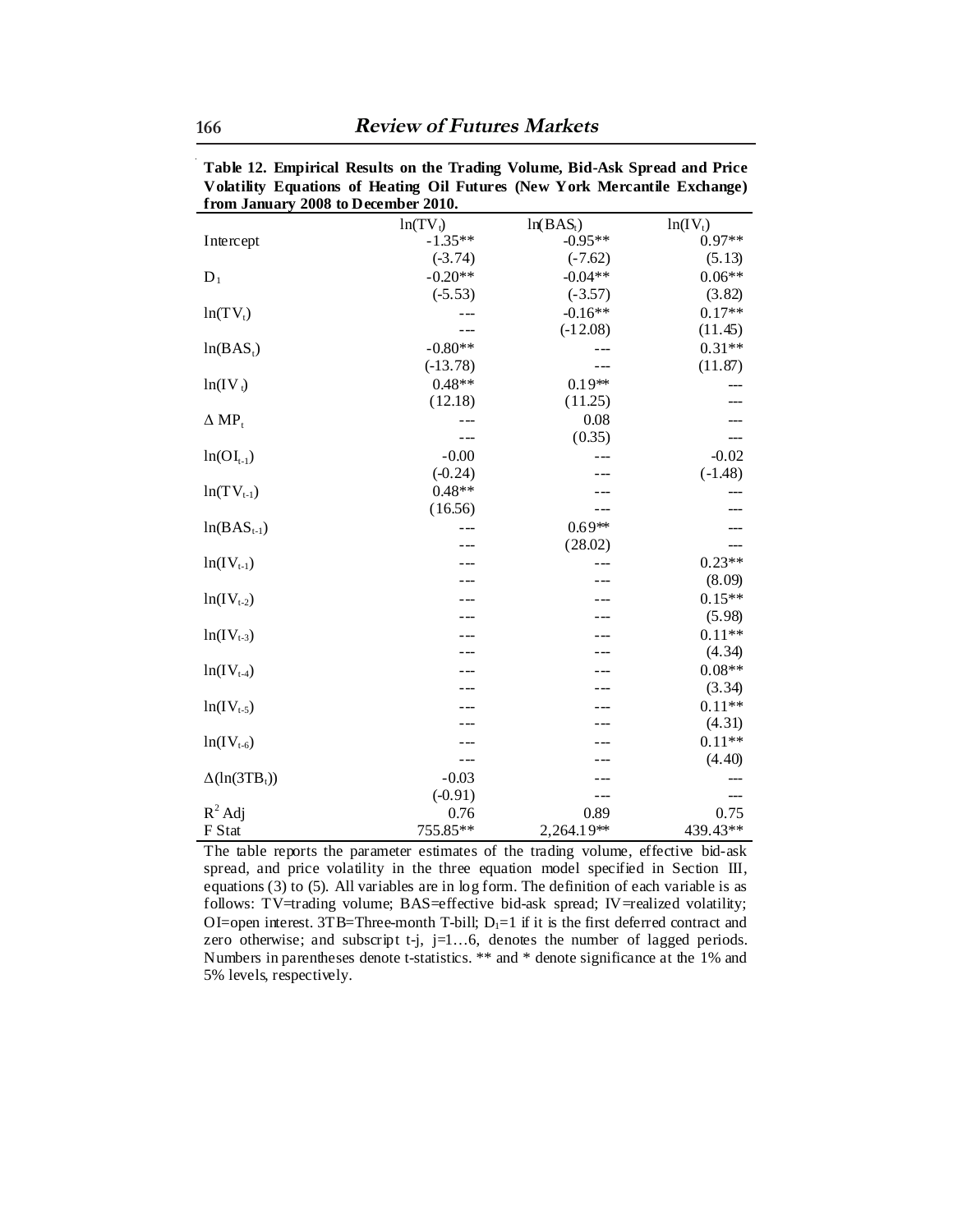| Selected U.S. Futures Markets. |                              |                                 |
|--------------------------------|------------------------------|---------------------------------|
| Contract                       | Point Estimates <sup>1</sup> | Interval Estimates <sup>2</sup> |
| 1. Financial futures           |                              |                                 |
| S&P500                         | $-0.81(0.12)$                | $(-1.043, -0.577)$              |
| E-mini S&P500                  | $-2.60(0.06)$                | $(-2.723, -2.477)$              |
| 30-Year T-Bond                 | $-0.87(0.10)$                | $(-0.972, -0.671)$              |
| 10-Year T-Note                 | $-1.36(0.22)$                | $(-1.794, -0.925)$              |
| <b>British Pond</b>            | $-0.97(0.13)$                | $(-1.214, -0.726)$              |
| 2. Agricultural futures        |                              |                                 |
| Wheat                          | $-0.98(0.09)$                | $(-1.171, -0.789)$              |
| So ybe an                      | $-1.66(0.15)$                | $(-1.960, -1.360)$              |
| 3. Metals futures              |                              |                                 |
| Copper                         | $-1.44(0.10)$                | $(-1.640, -1.240)$              |
| Gold                           | $-2.02(0.13)$                | $(-2.275, -1.765)$              |
| 4. Energy futures              |                              |                                 |
| Crude Oil                      | $-1.00(0.11)$                | $(-1.216, -0.784)$              |
| Heating Oil                    | $-0.80(0.06)$                | $(-0.923, -0.677)$              |

**Table 13. Elasticity of Trading Volume with Respect to Transaction Costs in Selected U.S. Futures Markets.**

Notes: 1. Numbers in parentheses denote standard errors for the corresponding point estimates. 2. Interval estimates are given for a 95% confidence level.

for most of the 11 futures in our sample have become very elastic. This empirical result corroborates the significant progress in the globalization of international futures trading made during the period of 2005–2010, enabling cross-border trading easier. Thus, any regulation that leads to an increase in the futures trading cost would significantly reduce trading volume and weaken the relative competitiveness of the U.S. futures industry. Second, given our results, the elasticity used in the CBO's 1990 report, which is the –0.26 elasticity estimated by Epps (1976) based on U.S. stock data, seriously understates the current elasticities in the futures markets. Hence, the CBO's study overestimates the potential revenue of a transaction tax in futures markets.

#### **B. Bid-Ask Spread Equation**

The third column in Tables 2–12 presents the coefficient estimates of the explanatory variables in the bid-ask spread equation. The coefficients of trading volume are negative and statistically significant at the 1% level for all 11 futures. They range from –0.27 (Copper) to –0.07 (Crude Oil). For example, a 10% decrease in the Copper futures' trading volume will result in a 2.7% increase in the bid-ask spread. These results affirm that a decrease in trading volume would increase the bid-ask spread (transaction or trading cost), reducing market liquidity. These results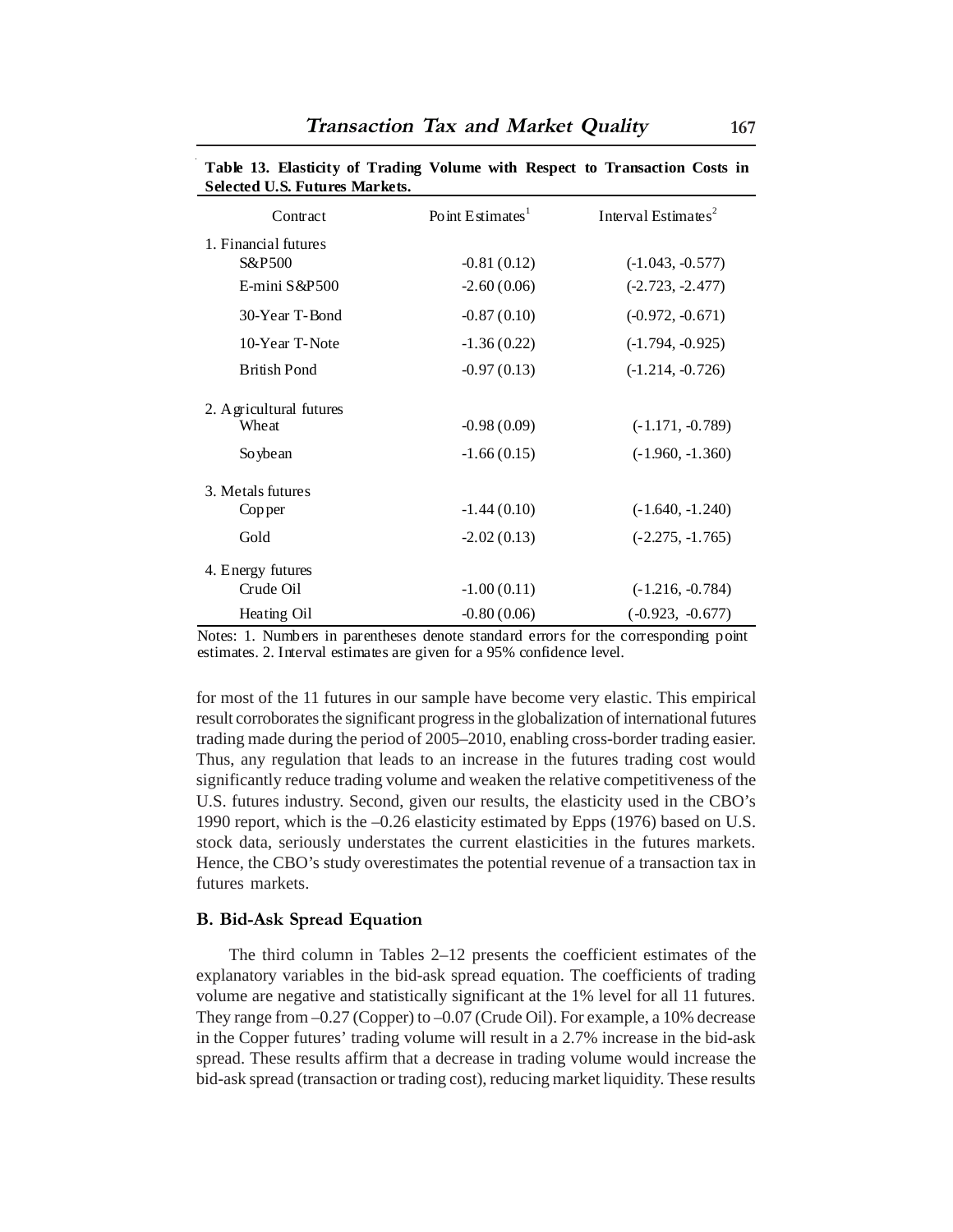are consistent with those of Wang, Yau, and Baptiste (1997), Wang and Yau (2000), Chou and Wang (2006), and Sahoo and Kumar (2011).

The coefficients of price volatility (IV) are significantly positive for all 11 contracts. This result is expected because an increase in price volatility implies market-makers face inventory risk and risk of trading with informed traders. Therefore, they will increase the bid-ask spread to minimize their potential loss. The magnitude of the elasticity of bid-ask spread with respect to price volatility falls in the range of 0.35 (S&P 500 and British Pound) to 0.07 (Crude Oil).

Changes in daily mean price (∆MP) are used to control for the measurement scale effect of differing price levels of futures contracts with different maturities. Most of the coefficients for the changes in daily mean price are negative but not significant, except for the E-mini S&P 500 index futures.

The coefficients of one-period lagged bid-ask spread  $(BAS<sub>1</sub>)$  are positive and statistically significant for all 11 futures. This indicates that the dynamic adjustment of BAS is not usually complete within a one-day period for these eleven futures.

# **C. Price Volatility Equation**

The fourth column in Tables 2–12 presents the empirical results on the price volatility equation. The coefficients of trading volume (TV) and bid-ask spread (BAS) are significantly positive at the 1% level for all 11 futures. This can be interpreted that trading volume increases because of arrival of new information. Likewise, our finding that a positive relationship exists between BAS and price volatility is also consistent with the theory that bounces in the bid-ask spread have a positive impact on price volatility in the futures literature (e.g., Wang, Yau, and Baptiste 1997; Wang and Yau 2000; Chou and Wang 2006; Sahoo and Kumar 2011). This result is also consistent with Hau's (2006) result that an increase in minimum tick size led to an increase in price volatility in the French equity market.

Since the relations between price volatility and trading volume, and between price volatility and bid-ask spread (proxy for a transaction tax), are both positive, our findings suggest that the impact of a transaction tax on price volatility depends on the net effect of the decreasing trading volume and widening bid-ask spread on price volatility. However, we observe that the coefficient of bid-ask spread is relatively larger than the coefficient of trading volume in the price volatility equation for all the futures we studied. For example, in Table 2, the coefficient of trading volume is 0.04, whereas the coefficient of bid-ask spread is 0.27 for the S&P 500 index futures. Thus, the positive impact of an increase in the bid-ask spread on price volatility will offset the negative impact on price volatility from a declining trading volume, which has a smaller positive coefficient with price volatility than with bid-ask spread. That is, an increase in bid-ask spread due to an increase in transaction tax may not reduce price volatility; it depends on the net effects of an increase in bid-ask spread and a decline in trading volume.

The coefficient of one-period lagged open interest is expected to be negative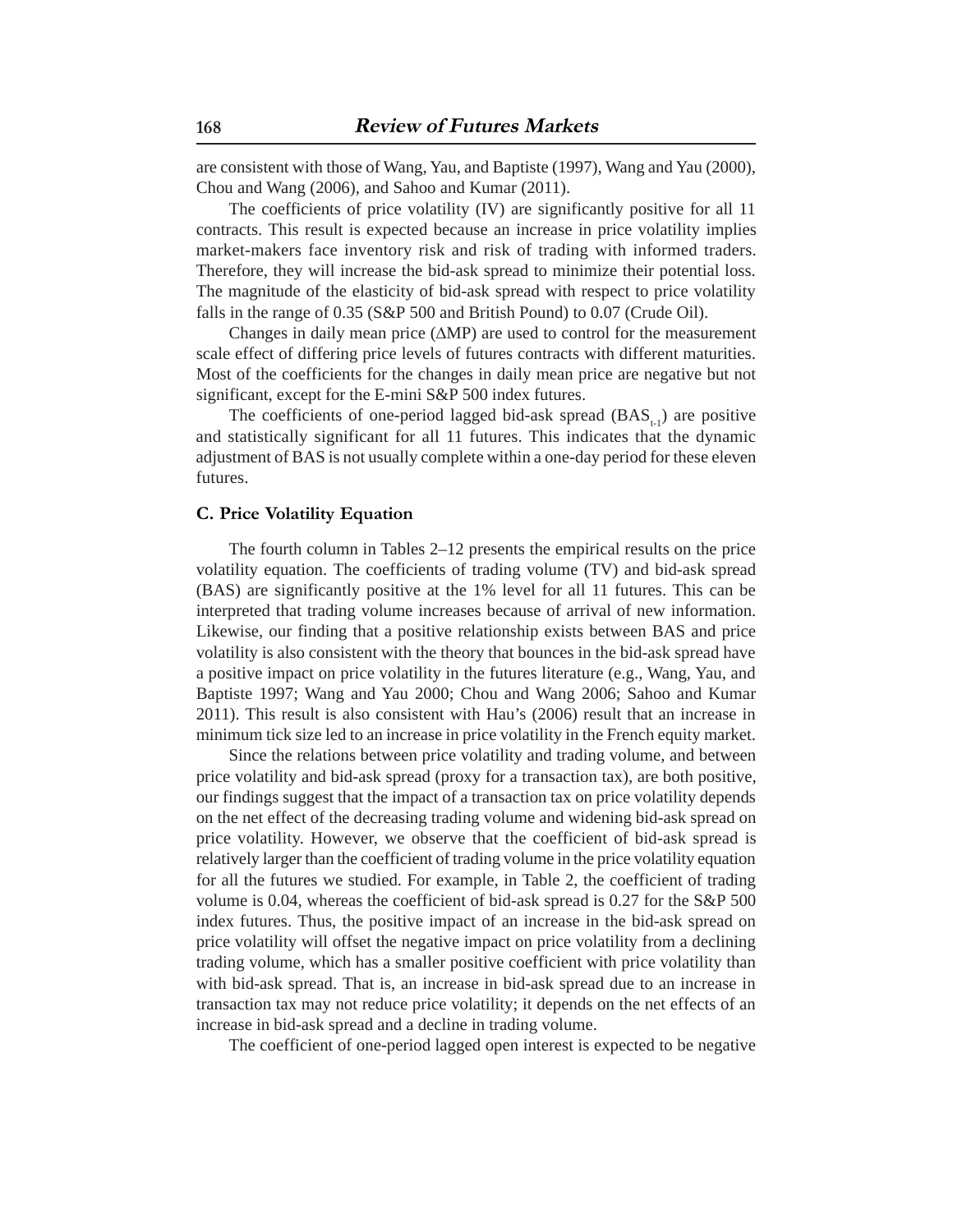| Table 14. Estimates of Transaction Costs in Selected U.S. Futures Markets.                                                                                                                                           | $\widehat{\varrho}$ | $\widehat{c}$   | $\bigoplus$                        | $\tilde{c}$                   |                                                               |                  | $\circledast$                                |
|----------------------------------------------------------------------------------------------------------------------------------------------------------------------------------------------------------------------|---------------------|-----------------|------------------------------------|-------------------------------|---------------------------------------------------------------|------------------|----------------------------------------------|
| Contract                                                                                                                                                                                                             | Exchange            | Minimum<br>Tick | No-member<br>Clearing <sup>a</sup> | Exchange<br>$\mathrm{F}e^{a}$ | $\overbrace{\text{H}^{\text{A}}_{\text{E}^{\text{B}}}}^{(6)}$ | Brokerage<br>Fee | Transaction Cost <sup>e</sup><br>Total Fixed |
| S&P500                                                                                                                                                                                                               | CME                 | \$12.50         | \$0.78                             | \$0.00                        | \$0.02                                                        | \$1.50           | \$14.80                                      |
| E-mini S&P500                                                                                                                                                                                                        | CME                 | \$12.50         | \$0.39                             | \$0.75                        | \$0.02                                                        | \$1.14           | \$14.80                                      |
| 30-Year T-Bond                                                                                                                                                                                                       | CBOT                | \$31.25         | \$0.06                             | \$0.50                        | \$0.02                                                        | \$1.37           | \$33.20                                      |
| 10-Year T-Note                                                                                                                                                                                                       | CBOT                | \$15.62         | \$0.06                             | \$0.50                        | \$0.02                                                        | \$1.37           | \$17.57                                      |
| <b>British Pound</b>                                                                                                                                                                                                 | CME                 | \$6.25          | \$0.60                             | \$1.00                        | \$0.02                                                        | \$0.33           | \$8.20                                       |
| Wheat                                                                                                                                                                                                                | CBOT                | \$12.50         | \$0.06                             | \$1.75                        | \$0.02                                                        | \$1.68           | \$16.01                                      |
| Soybean                                                                                                                                                                                                              | CBOT                | \$12.50         | \$0.06                             | \$1.75                        | \$0.02                                                        | \$1.62           | \$15.95                                      |
| Copper                                                                                                                                                                                                               | COMEX               | \$10.00         | \$1.45                             | \$0.00                        | \$0.02                                                        | \$1.48           | \$12.95                                      |
| Gold                                                                                                                                                                                                                 | COMEX               | \$12.50         | \$1.45                             | \$0.00                        | \$0.02                                                        | \$1.48           | \$15.45                                      |
| Crude Oil                                                                                                                                                                                                            | NYMEX               | \$10.00         | \$1.45                             | \$0.00                        | \$0.02                                                        | \$1.48           | \$12.95                                      |
| Heating Oil                                                                                                                                                                                                          | NYMEX               | \$4.20          | \$1.45                             | \$0.00                        | \$0.02                                                        | \$1.48           | \$7.15                                       |
| Notes: <sup>4</sup> Per side. These fees charges to a non-exchange member. <sup>b</sup> National Futures Association. <sup>6</sup> Total fixed transaction cost<br>(column $(8)$ ) is the sum of columns $(3)-(7)$ . |                     |                 |                                    |                               |                                                               |                  |                                              |

|                                                   | ì |
|---------------------------------------------------|---|
| $T_1 \subseteq T_{n+1}$<br>יים המוז               | j |
| ie in Se<br>l<br>i<br>S<br>Š<br>ζ                 | ١ |
| ļ<br>$\frac{1}{2}$<br>$\sim$ $\sim$ $\sim$ $\sim$ | ¢ |
| J<br>i                                            |   |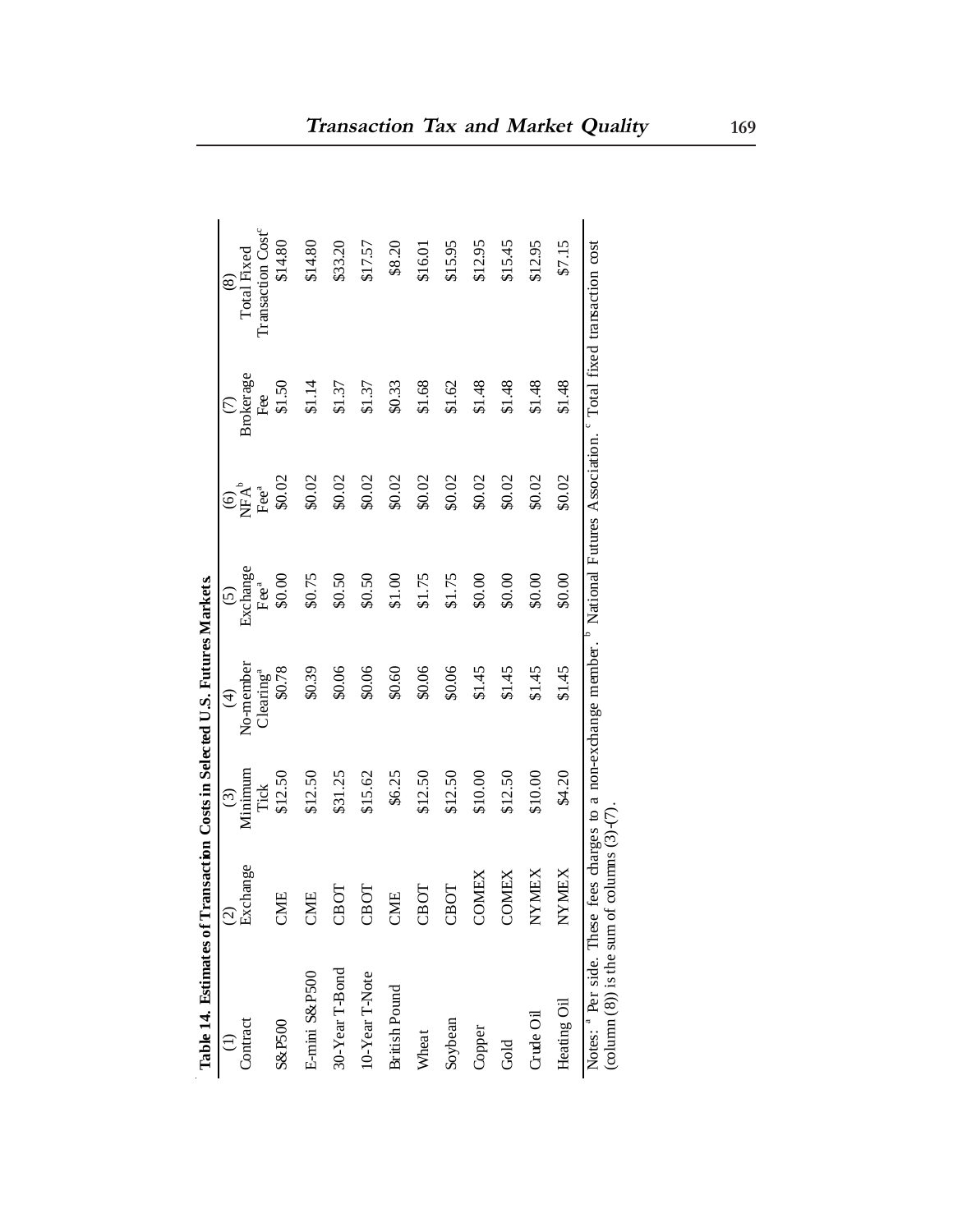| (1)<br>Contract                    | (2)<br>Total Trading<br>Volume $(2010)^a$ | $(3)$ Average<br>Yearly Price<br>(2010) | (4)<br><b>Total Fixed</b><br><b>Transaction Cost</b> | (5)<br>Current<br>Elasticity <sup>b</sup> |
|------------------------------------|-------------------------------------------|-----------------------------------------|------------------------------------------------------|-------------------------------------------|
| S&P500                             | 7,689,961                                 | \$283,981                               | \$14.80                                              | $-0.81$                                   |
| E-mini S&P<br>500<br>$30$ -Year T- | 555,328,670                               | \$56,776                                | \$14.80                                              | $-2.60$                                   |
| Bond<br>$10$ -Year T-              | 83,509,754                                | \$124,069                               | \$33.20                                              | $-0.87$                                   |
| Note                               | 293,718,907                               | \$121,174                               | \$17.57                                              | $-1.36$                                   |
| British Pound                      | 30,220,239                                | \$96,522                                | \$8.20                                               | $-0.97$                                   |
| Wheat                              | 23,090,255                                | \$29,512                                | \$16.01                                              | $-0.98$                                   |
| Soybean                            | 36,993,960                                | \$52,434                                | \$15.95                                              | $-1.66$                                   |
| Copper                             | 10,305,670                                | \$8,572                                 | \$12.95                                              | $-1.44$                                   |
| Gold                               | 44,730,345                                | \$122,616                               | \$15.45                                              | $-2.02$                                   |
| Crude Oil                          | 168,652,141                               | \$79,621                                | \$12.95                                              | $-1.00$                                   |
| Heating Oil                        | 26,970,106                                | \$9,033                                 | \$7.15                                               | $-0.80$                                   |

**Table 15. Estimates of Post-Tax Trading Volume in Selected U.S. Futures Markets.** 

because it is used as a measure of the overall liquidity lagged one period. We find that the coefficients of lagged open interest are negative and significant in the price volatility equations for three futures (E-mini S&P500 index, Soybean and Copper), whereas those for the rest of the sample are mixed in sign and statistically insignificant.

The coefficients of six lagged intraday volatility ( $(TV_{t-1})$ ) j = 1,..., 6) are all significantly positive for all 11 futures. Magnitudes of these coefficients are monotonically declining. These results suggest that price volatility has a persistence effect, and the recent lagged volatility has a larger influence on the current volatility.

Finally, the F-statistics for all equations are significant at the 1% level with high values of R-squared, suggesting that our models adequately explain the daily variations of trading volume, bid-ask spread, and price volatility in all selected futures markets.

## **V. ESTIMATION OF POTENTIAL TAX REVENUE**

One of the major issues being debated on a transaction tax proposal is whether a transaction tax could generate substantial tax revenue. In this section, we estimate the potential tax revenue that could be raised from futures transactions given our estimates of elasticity of trading volume as presented above.

Transaction cost is one of the major factors in determining the profitability in trading in a given financial market. Any increase in the transaction cost of undertaking a futures transaction will cause participants to re-evaluate the benefits associated with that instrument. Depending on the magnitude of a transaction tax relative to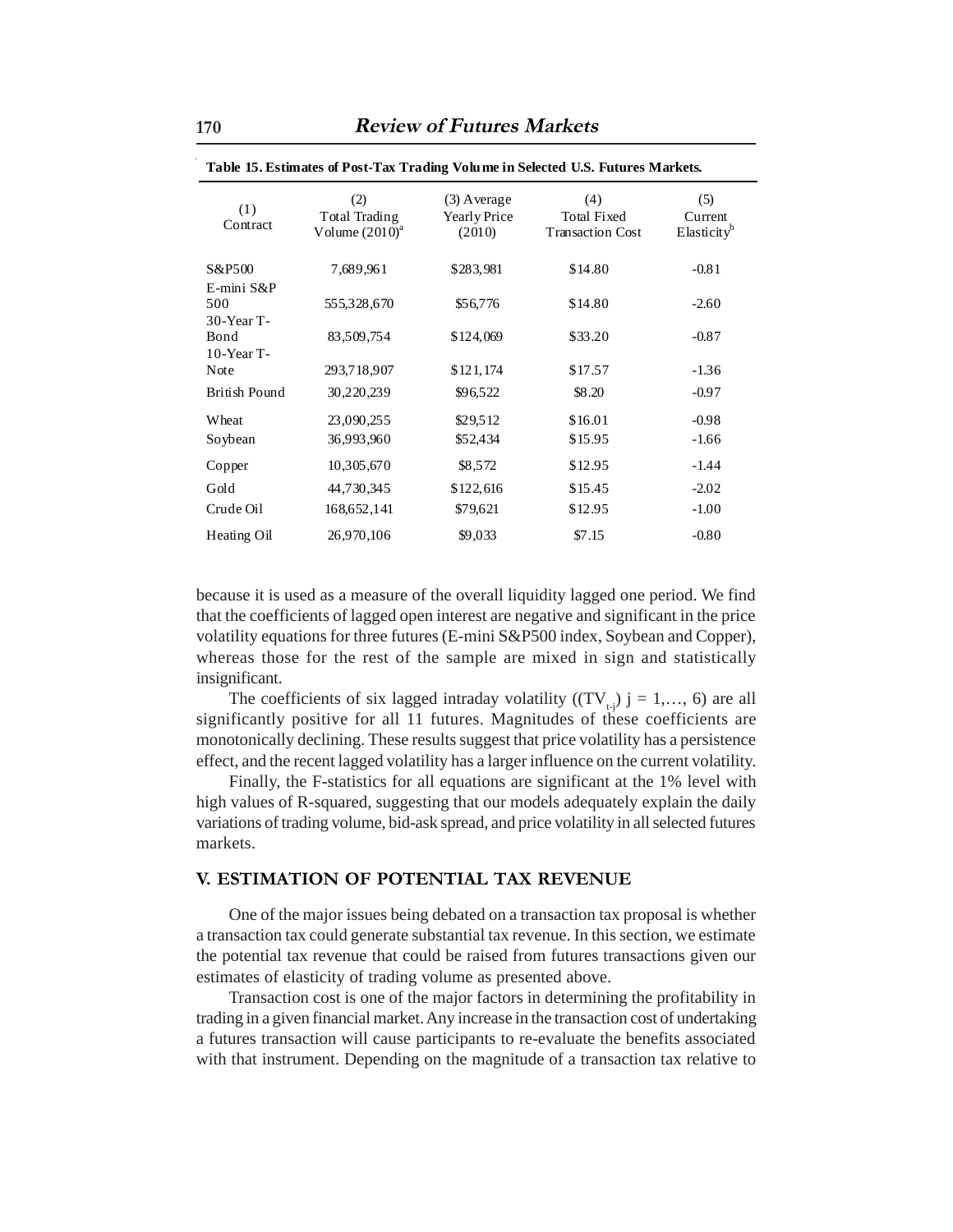| Markets.                                                                                    |                                                            |                                        |                                                                                              |                                                              |                                         |
|---------------------------------------------------------------------------------------------|------------------------------------------------------------|----------------------------------------|----------------------------------------------------------------------------------------------|--------------------------------------------------------------|-----------------------------------------|
| (6)<br>Transaction<br>Tax as % of<br><b>Total Fixed</b><br>Transaction<br>Cost <sup>c</sup> | Tax Rate: 0.02%<br>(7)<br>Change in<br>Volume <sup>d</sup> | (8)<br>Post-Tax<br>Volume <sup>e</sup> | (9)<br><b>Transaction</b><br>Tax as %<br>of Total<br>Fixed<br>Transaction<br>$\text{Cost}^t$ | Tax Rate: 0.002%<br>(10)<br>Change in<br>Volume <sup>g</sup> | (11)<br>Post-Tax<br>Volume <sup>h</sup> |
| 383.76%                                                                                     | $-23,903,786$                                              | $-100%$                                | 38.38%                                                                                       | $-2,390,379$                                                 | 5,299,582                               |
| 76.72%                                                                                      | $-1, 107, 792, 715$                                        | $-100%$                                | 7.67%                                                                                        | $-110,779,271$                                               | 444,549,399                             |
| 74.74%                                                                                      | -53,301,299                                                | 29, 208, 455                           | 7.47%                                                                                        | $-5,430,130$                                                 | 78,079,624                              |
| 137.93%                                                                                     | -550,983,687                                               | $-100%$                                | 13.79%                                                                                       | $-55,098,369$                                                | 238,620,538                             |
| 235.42%                                                                                     | $-69,010,009$                                              | $-100%$                                | 23.54%                                                                                       | $-6,901,001$                                                 | 23, 319, 238                            |
| 36.87%                                                                                      | $-8,342,529$                                               | 14,747,726                             | 3.69%                                                                                        | $-834,253$                                                   | 22,256,002                              |
| 65.75%                                                                                      | $-40,309,945$                                              | $-100%$                                | 6.58%                                                                                        | $-4,030,994$                                                 | 32,902,966                              |
| 13.24%                                                                                      | $-1,964,737$                                               | 8,340,933                              | 1.32%                                                                                        | $-196,474$                                                   | 10,109,196                              |
| 158.73%                                                                                     | $-143,418,044$                                             | $-100%$                                | 15.87%                                                                                       | $-14,341,804$                                                | 30,388,541                              |
| 122.93%                                                                                     | $-26,089,467$                                              | $-100%$                                | 12.29%                                                                                       | $-20,727,348$                                                | 147,924,793                             |
| 25.270                                                                                      | $5.151$ $7.40$                                             | 21.51025                               | $\Omega$ = $\Omega$                                                                          | $E$ $AE$ $1.7E$                                              | 26.42.021                               |

**Table 15, continued. Estimates of Post-Tax Trading Volume in Selected U.S. Futures** 

25.27% -5,451,749 21,518,357 2.53% -545,175 26,424,931<br>
<sup>a</sup>Total trading volume for each contract in year 2010 is obtained from FIA volume statistics. <sup>b</sup>Coefficients of ln(BAS) on the TV equation from column 2, row 4 of Tables 2-12. <sup>c</sup>Transaction tax as % of total fixed transaction cost (column  $(6)$ ) = [Average yearly price (column (3)) x 0.02%] / Total fixed transaction (column (4)) <sup>d</sup>Change in trading volume (column (7)) = Post-tax volume (column  $(8)$ ) - Trading volume (column  $(2)$ ) <sup>o</sup>Post-tax volume (column  $(8)$ ) = Total trading volume (column (2)) x (1+[current elasticity (column (5)) x Transaction tax as % of total fixed transaction cost (column (6))]; if <0, column (8) is indicated by - 100% <sup>f</sup>Transaction tax as % of total fixed transaction cost (column (9)) = [Average yearly price (column (3))  $x 0.002\%$ ] / Total fixed transaction (column (4)) <sup>g</sup>Change in trading volume (column (10)) = Post-tax volume (column (10)) - Trading volume (column (2)) <sup>h</sup>Post-tax volume (column (11)) = Total trading volume (column (2)) x (1+[current elasticity (column (5)) x Transaction tax as % of total fixed transaction cost (column  $(9)$ )]; if <0, column (11) is indicated by - 100%

the total transaction cost, a customer may elect to use alternative hedging and speculative strategies. Thus, a decline in trading volume induced by a transaction tax could have an adverse impact on the businesses of futures exchanges.

In order to estimate a transaction tax as a percentage of the total fixed transaction cost, we collect various fixed fees for the 11 futures contracts in our samples from associated futures exchanges and on-line brokerage firms for nonclearing members.18 Table 14 presents the total fixed transaction cost (column 8), which is the sum of two major components: (1) the bid-ask spread approximated by the minimum tick size (column 3); and (2) various transaction fees, including the

<sup>18.</sup> Exchange and NFA fees for futures are obtained from Ira Epstein Division of Linn Group, Inc. Recent changes in exchange fees are obtained from the website of CME.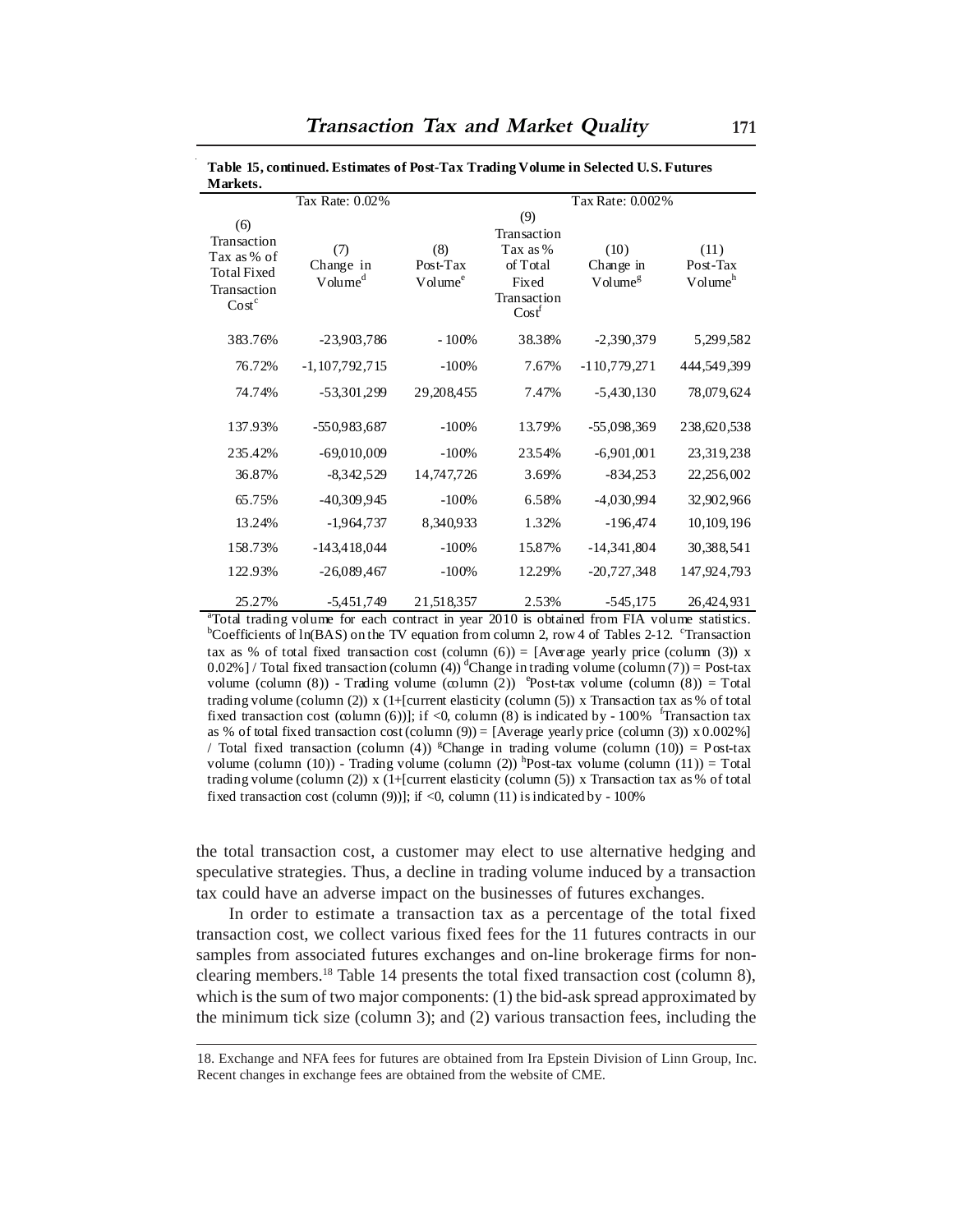|                           |                                                 |                                                   | Table 16. Estimates of Post-Tax Revenue in Selected U.S. Futures Markets.                 |                                                |                                                                   |                           |                                                                                                                                                                                                                                                                                            |                                                     |
|---------------------------|-------------------------------------------------|---------------------------------------------------|-------------------------------------------------------------------------------------------|------------------------------------------------|-------------------------------------------------------------------|---------------------------|--------------------------------------------------------------------------------------------------------------------------------------------------------------------------------------------------------------------------------------------------------------------------------------------|-----------------------------------------------------|
|                           |                                                 |                                                   |                                                                                           | Tax Rate: 0.02%                                |                                                                   |                           | Tax Rate: 0.002%                                                                                                                                                                                                                                                                           |                                                     |
| Contract                  | Yearly Price<br>Average<br>(2010)<br>$\odot$    | Elasticity<br>Current<br>$\widehat{\mathfrak{D}}$ | Naïve Method <sup>a</sup><br>$\widehat{d}$                                                | Adjusted <sup>b</sup><br>Elasticity<br>$\odot$ | % Change to the<br>Naïve Method <sup>c</sup><br>$\widehat{\circ}$ | Naïve Method <sup>a</sup> | Adjusted <sup>b</sup><br>Elasticity<br>$\circledS$                                                                                                                                                                                                                                         | % Change to<br>the Naive<br>Method<br>$\widehat{e}$ |
| E-mini S&P<br>S&P 500     | \$283,981                                       | $-0.81$                                           | \$436,760,532                                                                             | 00.08                                          | $-100%$                                                           | \$43,676,053              | \$30,099,612                                                                                                                                                                                                                                                                               | $-31.08%$                                           |
| 30-Year T-<br>500         | \$56,776                                        | $-2.60$                                           | \$6,305,896,991                                                                           | 0.00                                           | $-100%$                                                           | \$630,589,699             | \$504,797,045                                                                                                                                                                                                                                                                              | $-19.95%$                                           |
| 10-Year T-<br><b>Bond</b> | \$124,069                                       | $-0.87$                                           | \$2,072,187,486                                                                           | \$724,770,376                                  | $-65.02%$                                                         | \$207,218,749             | \$193,845,281                                                                                                                                                                                                                                                                              | $-6.45%$                                            |
| British<br>Note           | \$121,174                                       | $-1.36$                                           | \$7,118,223,079                                                                           | 0.08                                           | $-100%$                                                           | \$711,822,308             | \$578,292,436                                                                                                                                                                                                                                                                              | $-18.76%$                                           |
| Pound                     | \$96,522                                        | $16.0 -$                                          | \$583,383,582                                                                             | 0.08                                           | $-100%$                                                           | \$58,338,358              | \$45,016,390                                                                                                                                                                                                                                                                               | $-22.84%$                                           |
| Wheat                     | \$29,512                                        | $86.0 -$                                          | \$136,289,676                                                                             | \$87,0481,01                                   | $-36.13%$                                                         | \$13,628,968              | \$13,136,552                                                                                                                                                                                                                                                                               | $-3.61%$                                            |
| Soybean                   | \$52,434                                        | $-1.66$                                           | \$387,315,432                                                                             | \$0.00                                         | $-100%$                                                           | \$38,731,543              | \$34,504,359                                                                                                                                                                                                                                                                               | $-10.91%$                                           |
| Copper                    | \$8,572                                         | $-1.44$                                           | \$17,668,989                                                                              | \$14,300,463                                   | $-19.06%$                                                         | \$1,766,899               | \$1,733,214                                                                                                                                                                                                                                                                                | $-1.91%$                                            |
| Gold                      | \$122,616                                       | $-2.02$                                           | \$1,096,935,043                                                                           | 0.08                                           | $-100%$                                                           | \$109,693,504             | \$74,522,687                                                                                                                                                                                                                                                                               | $-32.06%$                                           |
| Crude Oil                 | \$79,621                                        | $-1.00$                                           | \$2,685,649,749                                                                           | 0.00                                           | $-100%$                                                           | \$268,564,975             | \$235,496,271                                                                                                                                                                                                                                                                              | $-12.31%$                                           |
| Heating Oil               | \$9,033                                         | $-0.80$                                           | \$48,725,003                                                                              | \$38,875,710                                   | $-20.21%$                                                         | \$4,872,500               | \$4.774.007                                                                                                                                                                                                                                                                                | $-2.02%$                                            |
|                           | Notes: <sup>a</sup> Estimated potential revenue |                                                   | 0.002% tax rate, Table 15) x Average Yearly Price (2010) (column 2, Table 16) x T ax rate |                                                |                                                                   |                           | Table 16) x Tax rate <sup>b</sup> Estimated potential revenue under this method is computed as: Post-tax trading volume (column 8 for 0.02% tax rate, column 11 for<br>under this method is computed as: Trading volume 2010 (column 2, Table 15) x Average Yearly Price (2010) (column 2, |                                                     |

# **172 Review of Futures Markets**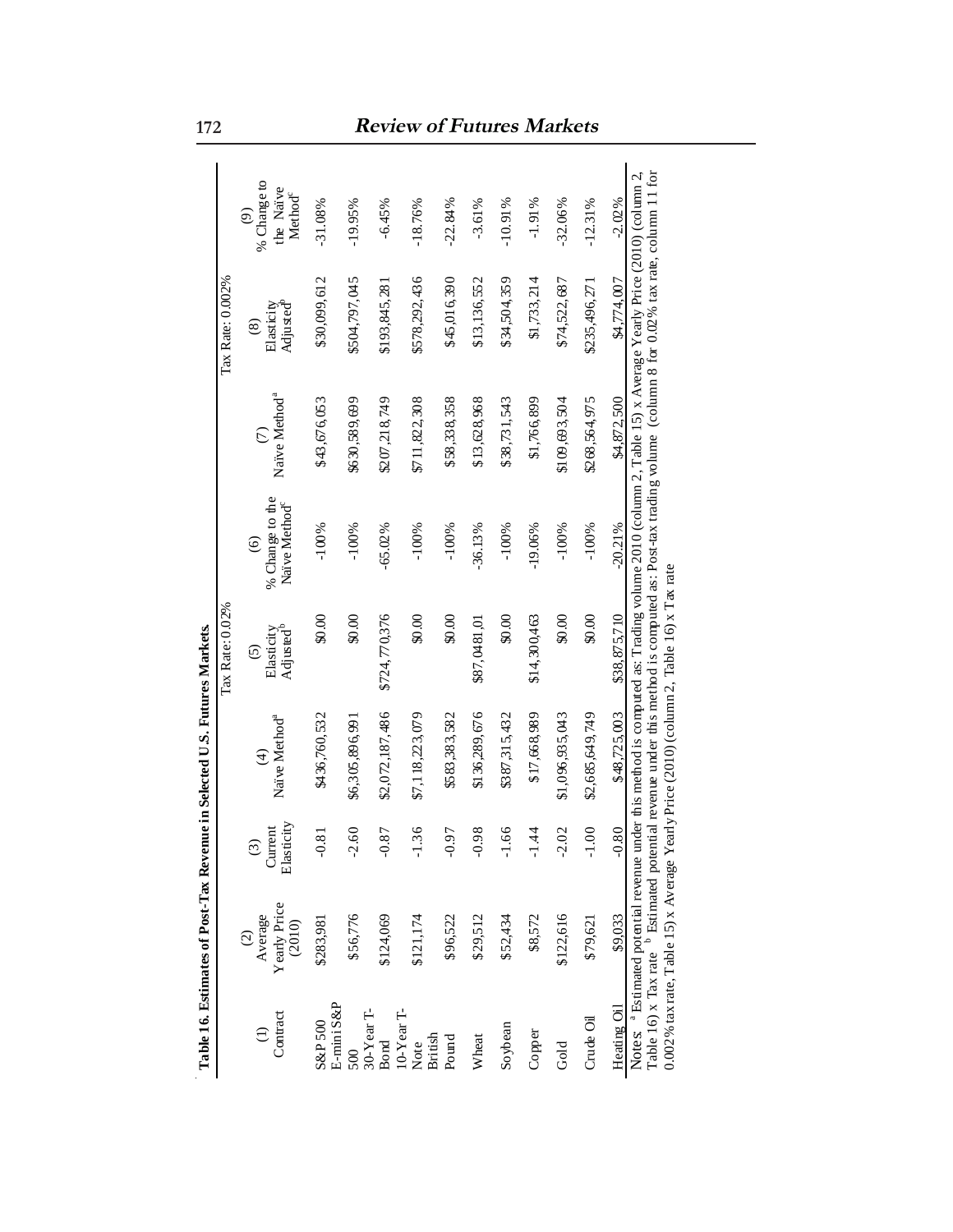non-member clearing fee, exchange fee, National Futures Association (NFA) fee, and brokerage fee (columns 4–7, respectively). Table 14 does not include any variable cost associated with each futures transaction, firm-specific overhead fixed costs, or the market impact cost associated with large trades. Thus, the total fixed transaction cost presented in Table 14 is actually the minimum trading cost for a futures transaction.19 As indicated, trading in the Crude Oil futures costs the most and the British Pound futures the least.

Table l5 presents our estimates of the post-tax trading volume under assumed tax rates of 0.02% and 0.002% for the eleven futures.<sup>20</sup> We first calculate the 0.02% tax on a futures transaction based on the notional value of the futures contract, as approximated by the average yearly price (column 3) in this study. We then express the transaction tax as a percentage of the total fixed transaction cost (column 4) in column 6. Second, we compute the post-tax volume (column 8), that is, the estimated trading volume after a transaction tax is imposed, based on one plus the product of the transaction tax as a percentage of the total fixed cost (column 6), current elasticity (column 5), and total trading volume (column 2). Third, we compute the change in trading volume (column 7), which is equal to the post-tax volume (column 8) minus the total trading volume (2010) (column 2). We compute the same for 0.002% tax rate as well.

Results from Table 15 show that with a transaction tax of 0.02%, trading in seven out of the eleven futures would be totally eliminated from local trading or simply be migrated to overseas exchanges (column 8). These seven futures contracts are (1) S&P 500 index; (2) E-mini S&P 500 index; (3) 10-year T-Note; (4) British Pound; (5) Soybean; (6) Gold; and (7) Crude Oil. This result suggests that the impact of a transaction tax on trading costs and trading volume varies significantly with different types of futures.

Table 16 presents estimates of the potential post-tax revenue (columns 5 and 8 for 0.02% and 0.002% tax rates, respectively) for the 11 futures using the estimated post-tax trading volume (columns 8 and 11, Table 15) based on the estimated elasticity of trading volume from our models. For comparison purposes, we also estimate the post-tax revenue calculated by the naïve method (columns 4 and 7), which simply calculates the tax revenue from multiplying the trading volume (2010, column 2, Table 15) and the notional contract value (average yearly price, 2010, column 2), by the two assumed tax rates. The tax revenue generated by the naïve method (column 4) is often used by proponents of transaction tax as the basis for arguing that transaction tax would generate substantial tax revenue.<sup>21</sup> For the  $0.02\%$  tax rate, seven futures (S&P 500, E-mini S&P 500, 10-Year T-Note, British Pound, Soybean,

<sup>19.</sup> The estimated total fixed transaction cost in Table 14 might be lower than the actual transaction cost because the effective bid-ask spread is often greater than the minimum tick size that we used in Table 14.

<sup>20.</sup> We used a tax rate of 0.02% of the notional value of each futures contact because the House of Representatives had proposed to impose a 0.02% tax on futures transactions (see Cronin 2010 and Noll 2010).

<sup>21.</sup> CBO's (1990) study also used an elasticity of –0.26 as the input to calculate the post-tax volume and potential tax revenue.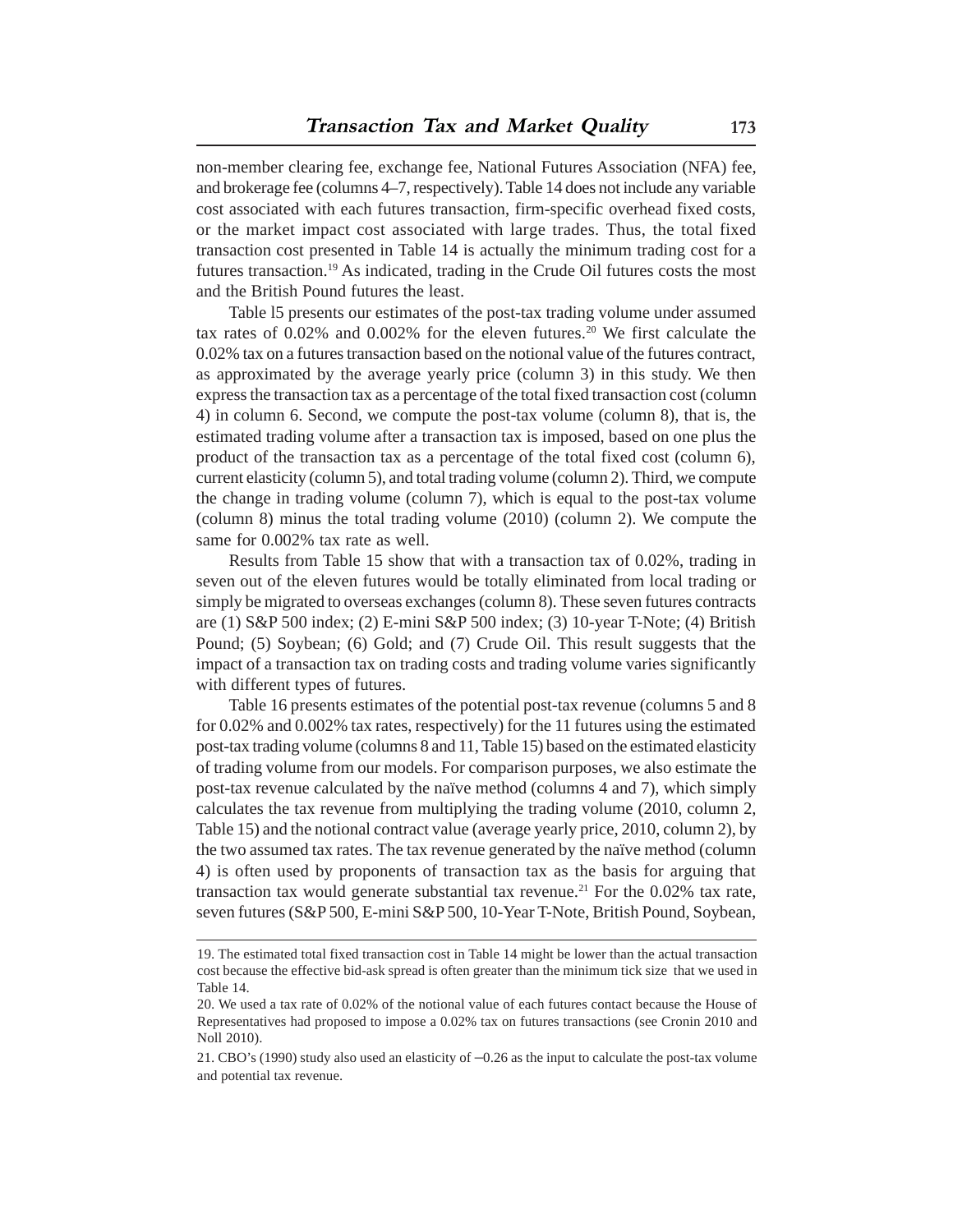Gold, and Crude Oil) with zero post-tax volume would therefore generate zero tax revenue (column 5), which is 100% less than the corresponding tax revenue calculated by the naïve method. The other four futures (30-Year T-Bond, Wheat, Copper, and Heating Oil) generate tax revenues that are less than the corresponding estimated tax revenues from the naïve method in the range of –19.06% to –65.02% (column 6).

There are three noteworthy findings. First, the magnitude of the decline in the post-tax volume depends on the relative importance of the transaction tax to the total fixed cost and/or the elasticity of trading volume with respect to transaction costs for each futures. For example, the post-tax trading volume of the S&P 500 index futures is reduced to zero when the transaction tax is 383.76% of the total fixed transaction cost with an elasticity equals to –0.81. In the Soybean case, the elasticity is high (i.e.,  $-1.66$ ) but the post-tax volume still drops to zero even if the transaction tax is only 65.75% of the total fixed transaction cost. Second, the impact of a transaction tax on the transaction cost and trading volume varies significantly with different types of futures. Third, the transaction tax revenue estimated by the pre-tax volume or with an unrealistically low elasticity can seriously over-estimate the post- tax revenue.

# **VI. CONCLUSION**

This paper examines the potential impact of a transaction tax on the market quality (i.e. trading volume, bid-ask spread and price volatility) of the U.S. futures markets. To this end, we estimate the empirical relations among trading volume, bid-ask spread, and price volatility within a three-equation structural model for 11 active U.S. futures, including financial, agricultural, metals, and energy futures. Our results indicate that (1) trading volume is negatively related to bid-ask spread, and positively related to price volatility after controlling for other factors; (2) bidask spread is negatively related to trading volume and positively related to price volatility; and (3) price volatility has a positive relationship with bid-ask spread and with trading volume after controlling for other variables. These results confirm that a transaction tax, which is analogous to a greater bid-ask spread, will reduce trading volume, increase bid-ask spread, and may not reduce market price volatility in the futures markets studied. Furthermore, the impact of a transaction tax on transaction cost and trading volume varies significantly with the type of futures contracts.

We also estimate the potential post-tax trading volume and tax revenue with the update estimates of the elasticity of trading volume with respect to trading costs under alternative tax rates. For a 0.02% tax rate of the notional value of the contract, we find that the trading volume for seven futures (S&P 500, E-mini S&P 500, 10- Year T-Note, British Pound, Soybean, Gold, and Crude Oil) would be totally eliminated, resulting in a zero post-tax revenue from these seven futures. Thus, a transaction tax of 0.02% on futures trading hardly seems like a promising avenue for raising tax revenue.

In summary, an increase in transaction cost due to a sizable transaction tax could have significant adverse impacts on market quality. A transaction tax will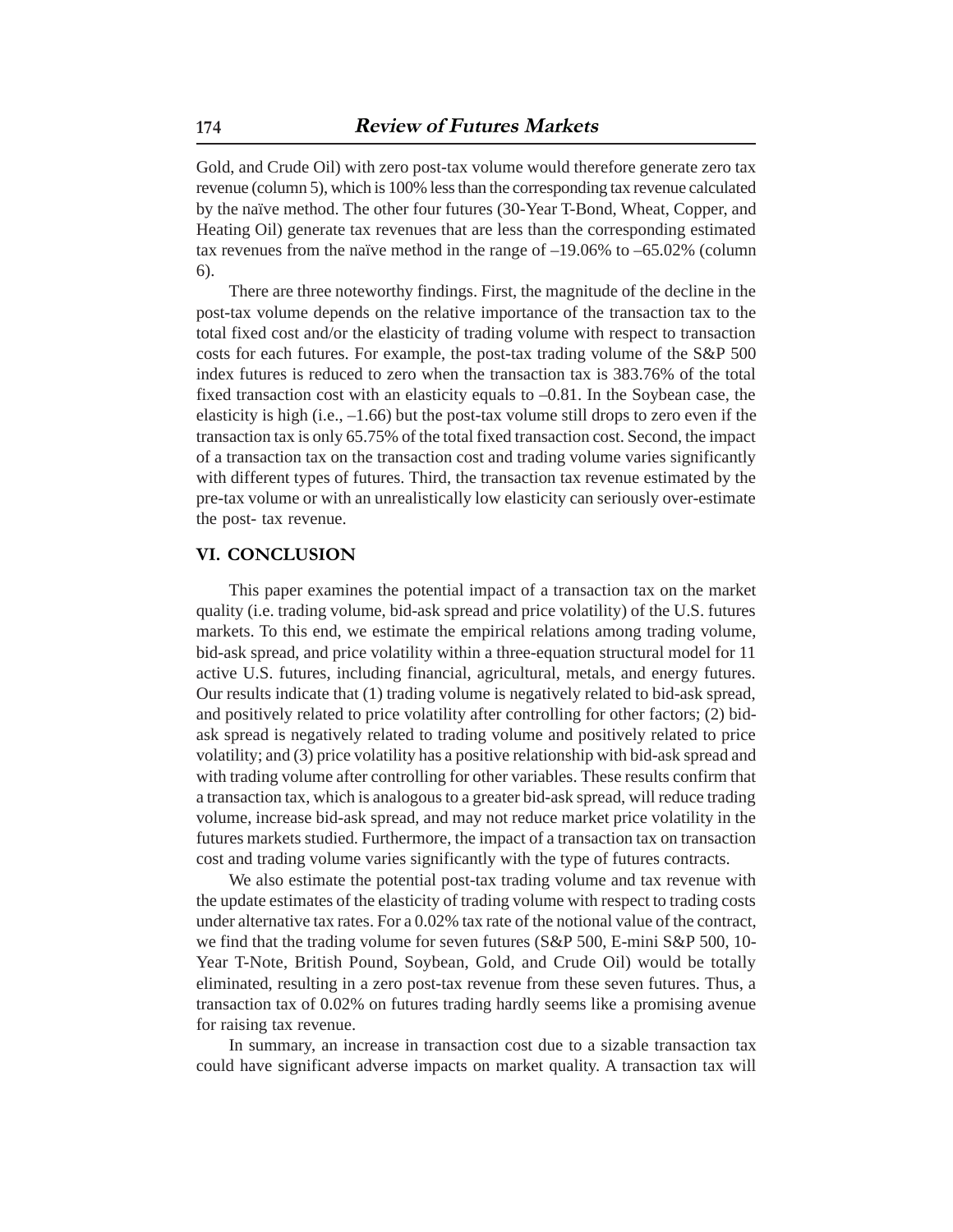likely not raise substantial revenue for the government as suggested in other studies, but it may hurt the international competitiveness of the U.S. futures markets.

#### **References**

- Aliber, R.Z., Chowdhry, B., and Yan, S., 2003, Some Evidence that a Tobin Tax on Foreign Exchange Transactions May Increase Volatility. *European Finance Review*, 7, 481-510.
- Amihud, Y. and Mendelson, H., 1993, Transaction Taxes and Stock Values. Pp. 427-450 in *Modernizing US Securities Regulation: Economic and Legal Perspectives*, edited by K. Lehn and R. Kamphius (Irwin, Homewood, IL).
- Amihud, Y. and Mendelson, H., 2003, The Effects of a New York State Stock Transaction Tax. *Working paper, New York University*.
- Anderson, T.G., Bollerslev, T., Diebold, F.X., and Ebens, H., 2001, The Distribution of Realized Stock Return Volatility. *Journal of Financial Economics*, 61, 43- 76.
- Bessembinder, H., 2000, Tick Size, Spreads, and Liquidity. *Journal of Financial Intermediation*, 9(3), 213-239.
- Bessembinder, H. and Rath, S., 2002, Trading Costs and Return Volatility: Evidence from Exchange Listings. *Working paper, University of Utah*.
- Baltagi, H.B., Li, D., and Li, Q., 2006, Transaction Tax and Stock Market Behavior: Evidence from an Emerging Market. *Empirical Economics*, 31, 393-408.
- Bollen, B. and Inder, B., 2002, Estimating Daily Volatility in Financial Markets Utilizing Intraday Data. *Journal of Empirical Finance*, 9, 551-562.
- Campbell, J.Y. and Froot, K.A., 1994, International Experiences with Securities Transaction Taxes. Page 277-308 in *The Internationalization of Equity Markets*, edited by Jeffrey A Frankel (University of Chicago Press).
- Chou, R.K. and Wang, G.H.K., 2006, Transaction Tax and Market Quality of the Taiwan Stock Index Futures. *Journal of Futures Markets*, 26(12): 1195-1216.
- Clark, P.K., 1973, A Subordinated Stochastic Process with Finite Variance for Speculative Prices. *Econometrica*, 41, 136-155.
- Congressional Budget Office, 1990, *Reducing the Deficit: Spending and Revenue Options* (U.S. Government Printing Office, Washington, DC).
- Cronin, K., 2010, A Transaction Tax's *Unintended* Consequences. http:// openmarkets.cmegroup.com/regulatory/.
- Edwards, F.R., 1992, Taxing Transactions in Futures Markets: Objectives and Effects. *Journal of Financial Services Research*, 7, 75-93.
- Epps, T., 1976, The Demand for Brokerage Services: The Relation between Security Trading Volume and Transaction Cost. *The Bell Journal of Economics*, 7, 163-194.
- Fama, E.F., 1965, The Behavior of Stock Market Prices. *Journal of Business*, 38(1), 34-105.
- Färm, G. and Ludvigssom, O., 2011, Positive Effects of a Transaction Tax Letters to the Editor. *Financial Times*, March 2, p.8.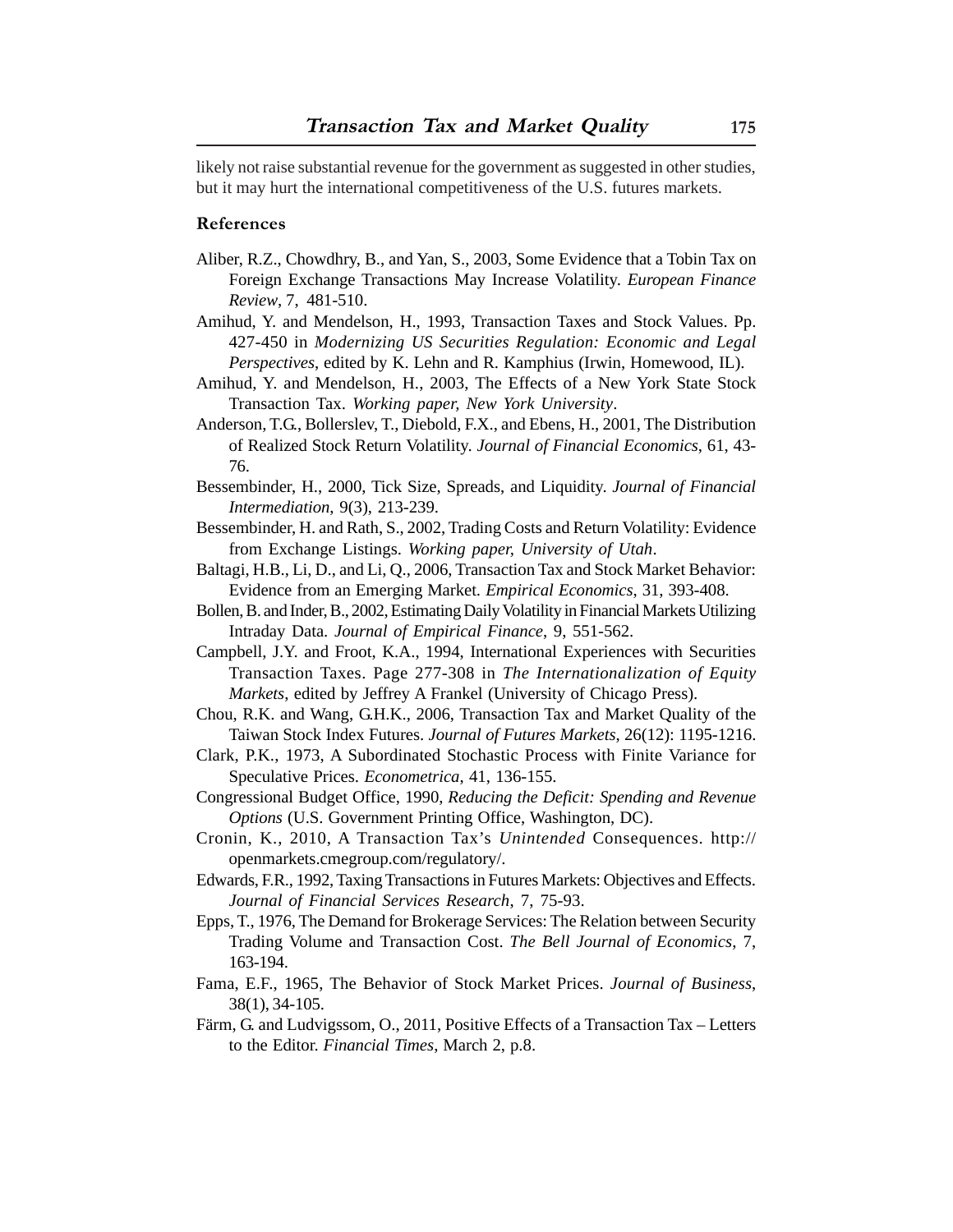- Friedman, M., 1953, *The Case of Flexible Exchange Rates* (University of Chicago Press).
- Fuller, W. A. (1996). *Introduction to Statistical Time Series*, 2nd ed., (Wiley, New York).
- Hansen, L.P., 1982, Large Sample Properties of Generalized Method of Moments Estimation. *Econometrica*, 50, 165-180.
- Hau, H., 2006, The Role of Transaction Costs for Financial Volatility: Evidence from the Paris Bourse. *Journal of the European Economic Association*, 4(4), 862-890.
- Hu, S.-Y., 1998, The Effects of the Stock Transaction Tax on the Stock Market Experiences from Asian Markets. *Pacific-Basin Finance Journal*, 6, 347- 364.
- Jones, C.M. and Seguin, P.L., 1997, Transaction Costs and Price Volatility: Evidence from Commission Deregulation. *American Economic Review*, 87, 728-737.
- Keynes, J.M., 1936, *The General Theory of Employment, Interest, and Money* (Harcourt Brace, New York).
- Kiefer, D.W., 1990, The Securities Transaction Tax: An Overview of the Issues. *CRS Report for Congress*, Congressional Research Services, Library of Congress.
- Kupiec, P.H., 1995, A Securities Transaction Tax and Capital Market Efficiency. *Contemporary Economic Policy*, 12(1), 101-112.
- Kupiec, P.H., 1996, Noise Traders, Excess Volatility, and a Securities Transaction Tax. *Journal of Financial Services Research*, 10, 115-129.
- Liu, S. and Zhu, Z., 2009, Transaction Costs and Price Volatility: New Evidence from the Tokyo Stock Exchange. *Journal of Financial Service Research*, 36, 65-83.
- Lo, A.W., Mamaysky, H., and Wang, J., 2004, Asset Prices and Trading Volume under Fixed Transactions Costs. *Journal of Political Economy*, 112, 1054- 1091.
- Maddala, G.S., and Wu, S., 1999, A Comparative Study of Unit Root Tests with Panel Data and a New Simple Test. *Oxford Bulletin of Economics and Statistics*, 61, 653-70.
- Matheson, T., 2011, Taxing Financial Transactions: Issues and Evidence. *IMF Working Paper,* WP#/11/54.
- McCulloch, N. and Pacillo, G., 2010, The Tobin Tax A Review of the Evidence. *Working paper, University of Sussex.*
- Mulherin, J.H., 1990, Regulation, Trading Volume and Stock Market Volatility. *Revue Economique*, 41(5), 923-37.
- Newey, W.K. and West, K.D., 1987, A Simple Positive Semi-Definite, Heteroskedasticity and Autocorrelation Consistent Covariance Matrix. *Econometrica*, 55, 703-708.
- Noll, E., 2010, The Perils of a Financial Series Transaction Tax. http:// www.wallstreetandtech.com/regultory-compliance/.